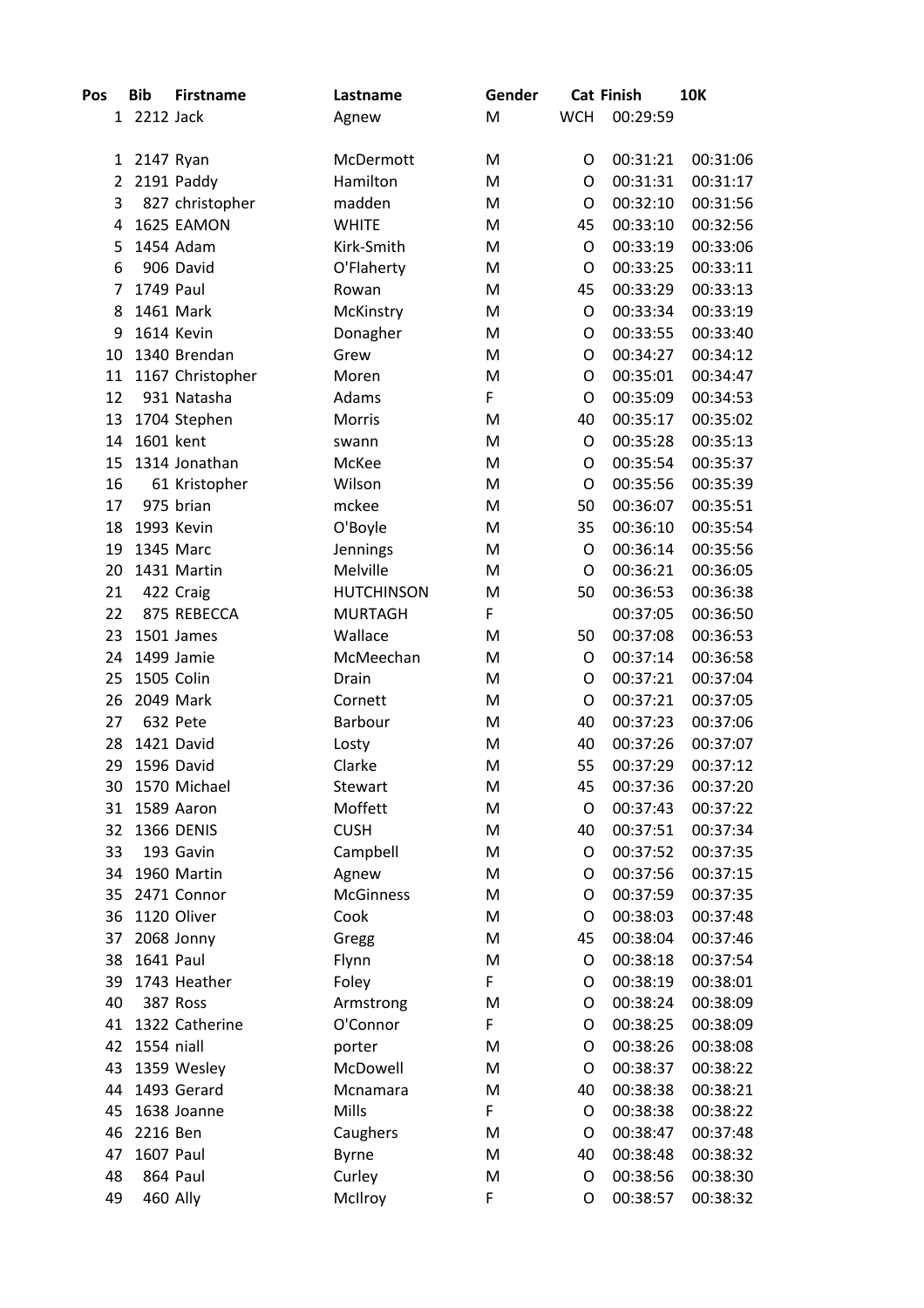| 50  | 1134 Colin     | Garrett      | M | O       | 00:39:01 | 00:38:42 |
|-----|----------------|--------------|---|---------|----------|----------|
| 51  | 1398 Colin     | Doherty      | M | O       | 00:39:05 | 00:38:48 |
| 52  | 317 David      | Conliffe     | M | O       | 00:39:09 | 00:38:46 |
| 53  | 2107 Chris     | Fleming      | M | O       | 00:39:10 | 00:38:53 |
| 54  | 2457 Cathal    | O'Hagan      | M | 40      | 00:39:12 | 00:38:46 |
| 55  | 812 Richard    | Dickson      | M | 45      | 00:39:19 | 00:39:00 |
| 56  | 976 Mark       | Casey        | M | $\circ$ | 00:39:20 | 00:39:02 |
| 57  | 1678 Philip    | Donnelly     | M | 35      | 00:39:20 | 00:39:01 |
| 58  | 2466 Mark      | Macklin      | M | 50      | 00:39:26 | 00:39:08 |
| 59  | 1344 David     | Woods        | M | $\circ$ | 00:39:27 | 00:39:07 |
| 60  | 1528 Simon     | Jolly        | M | 40      | 00:39:30 | 00:39:14 |
| 61  | 1466 paul      | tilson       | M | 45      | 00:39:31 | 00:39:11 |
| 62  | 1423 Andrew    | McIntyre     | M | O       | 00:39:34 | 00:38:34 |
| 63  | 593 john       | mcconnell    | M | 40      | 00:39:46 | 00:39:23 |
| 64  | 1575 Paul      | Carlisle     | M | 40      | 00:39:58 | 00:39:42 |
| 65  | 608 Karl       | <b>Dines</b> | M | 50      | 00:39:59 | 00:39:38 |
| 66  | 1642 Denise    | Logue        | F | 35      | 00:40:06 | 00:39:45 |
| 67  | 1132 DESMOND   | <b>FAHY</b>  | M | 45      | 00:40:10 | 00:39:49 |
| 68  | 682 Mark       | Earney       | M | 45      | 00:40:14 | 00:39:53 |
| 69  | 1327 gerry     | o'doherty    | M | 55      | 00:40:16 | 00:39:58 |
| 70  | 380 David      | Allen        | M | 55      | 00:40:19 | 00:39:58 |
| 71  | 2036 Andrew    | Telford      | M | $\circ$ | 00:40:22 | 00:39:16 |
| 72  | 1643 Debbie    | Matchett     | F | 45      | 00:40:29 | 00:40:11 |
| 73  | 520 Joseph     | Hughes       | M | $\circ$ | 00:40:32 | 00:39:31 |
| 74  | 542 Brian      | Geddis       | M | 55      | 00:40:36 | 00:40:15 |
| 75  | 1292 R         | Mccormick    | M | O       | 00:40:37 | 00:40:00 |
| 76  | 1352 Steven    | Arbuthnot    | M | O       | 00:40:40 | 00:40:12 |
| 77  | 1947 Ronan     | Doran        | M | O       | 00:40:44 | 00:40:28 |
| 78  | 1956 Ciaran    | Dewvin       | M | O       | 00:40:44 | 00:40:19 |
| 79  | 1497 David     | McMeechan    | M | 45      | 00:40:53 | 00:40:33 |
| 80  | 667 TERRY      | <b>EAKIN</b> | M | 65      | 00:40:58 | 00:39:51 |
| 81  | 1627 Chris     | Davis        | M | O       | 00:40:59 | 00:40:40 |
| 82  | 646 Ian        | Keys         | M | O       | 00:41:01 | 00:40:41 |
| 83  | 386 Stephen    | Garland      | M | O       | 00:41:05 | 00:40:41 |
| 84  | 101 geraldine  | branagh      | F | 50      | 00:41:12 | 00:40:54 |
| 85  | 1464 Geraldine | Quigley      | F | 40      | 00:41:14 | 00:40:54 |
| 86  | 1121 Mark      | Lynch        | M | O       | 00:41:18 | 00:40:57 |
| 87  | 866 Sam        | McVicker     | M | O       | 00:41:20 | 00:40:58 |
| 88  | 1391 John      | Mccaffrey    | M | O       | 00:41:22 | 00:40:45 |
| 89  | 721 andrew     | johnston     | M | 45      | 00:41:25 | 00:41:07 |
| 90  | 1414 Lee       | Dougherty    | M | O       | 00:41:28 | 00:41:03 |
| 91  | 1106 Gary      | Watton       | M | 45      | 00:41:42 | 00:41:16 |
| 92  | 702 Eugene     | McAuley      | M | 50      | 00:41:43 | 00:41:00 |
| 93  | 5 Colin        | Mcdowell     | M | 45      | 00:41:49 | 00:41:30 |
| 94  | 404 terence    | garland      | M | O       | 00:41:49 | 00:41:17 |
| 95  | 1135 Patricia  | <b>Blair</b> | F | O       | 00:41:57 | 00:41:34 |
| 96  | 1445 John      | Murphy       | M | 45      | 00:41:58 | 00:40:46 |
| 97  | 1911 Chris     | Downey       | M | 35      | 00:41:59 | 00:41:38 |
| 98  | 743 Anthony    | Lavery       | M |         | 00:42:07 | 00:41:45 |
| 99  | 1927 Gary      | Swenarton    | M | 60      | 00:42:10 | 00:41:48 |
| 100 | 1994 Michael   | Rivers       | M | 50      | 00:42:11 | 00:41:46 |
| 101 | 979 Noel       | Gallagher    | M | O       | 00:42:15 | 00:41:56 |
|     |                |              |   |         |          |          |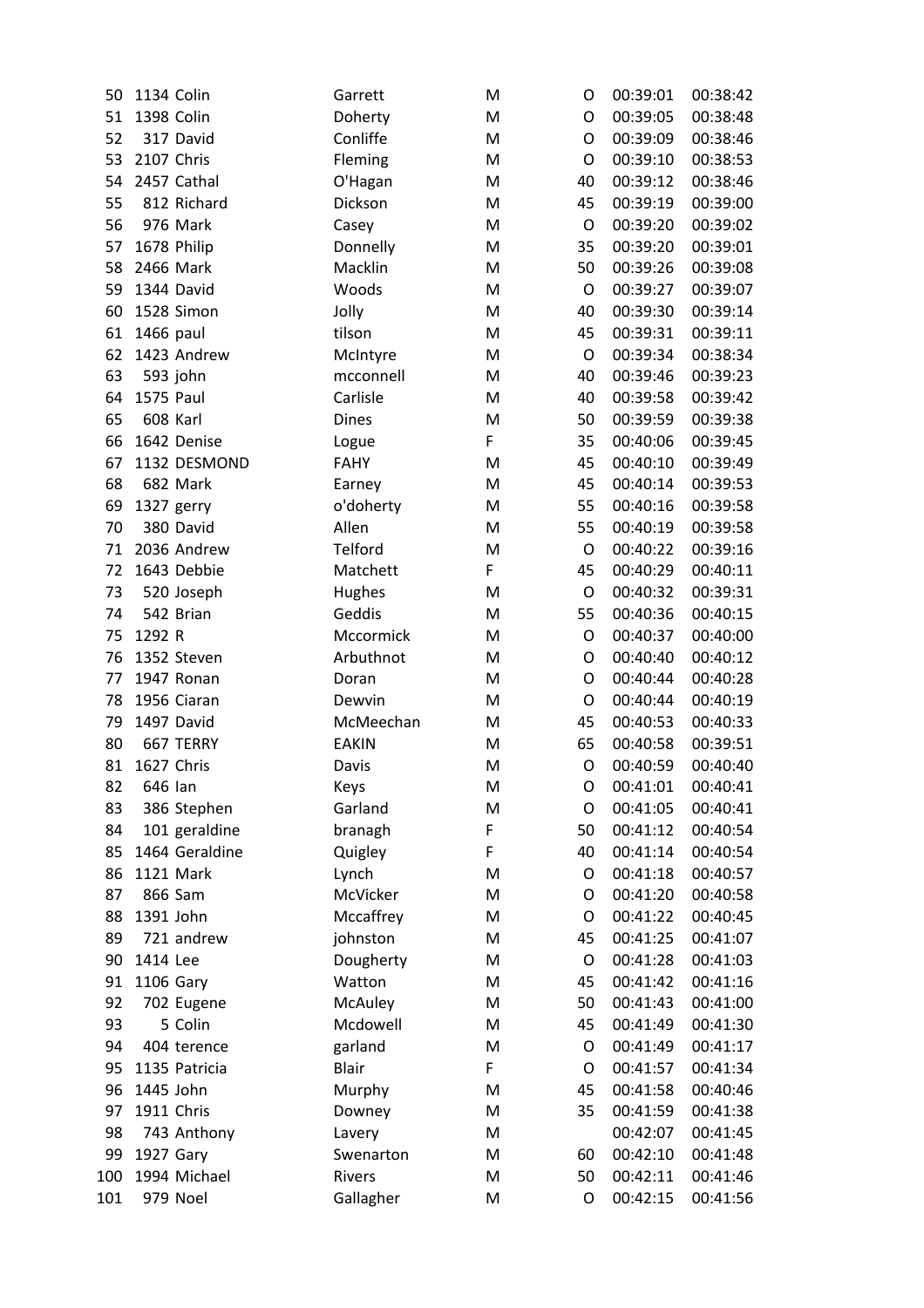| 102 |            | 1524 Piaras     | mcshane       | M | O  | 00:42:16 | 00:41:56 |
|-----|------------|-----------------|---------------|---|----|----------|----------|
| 103 |            | 2033 Nigel      | Dobson        | M | 45 | 00:42:18 | 00:41:57 |
| 104 |            | 1967 Ghislain   | Demeuldre     | M | 45 | 00:42:20 | 00:42:02 |
| 105 |            | 926 Richard     | Rodgers       | M | 50 | 00:42:21 | 00:42:02 |
| 106 |            | 1437 Richard    | Currie        | M | 50 | 00:42:22 | 00:41:54 |
| 107 |            | 1422 Ryan       | Brown         | M | O  | 00:42:23 | 00:41:57 |
| 108 |            | 1655 Joseph     | Loughran      | M | O  | 00:42:24 | 00:42:02 |
| 109 |            | 379 Gary        | Moore         | M | 45 | 00:42:25 | 00:41:59 |
| 110 |            | 1925 Brandon    | McKeown       | M | O  | 00:42:25 | 00:40:52 |
| 111 |            | 1626 Bosco      | McShane       | M | O  | 00:42:26 | 00:42:05 |
| 112 |            | 1459 stephen    | murphy        | M | O  | 00:42:29 | 00:41:42 |
| 113 |            | 125 Chris       | Gilbert       | M | O  | 00:42:35 | 00:42:13 |
| 114 |            | 507 Niall       | Rankin        | M | O  | 00:42:37 | 00:42:09 |
| 115 |            | 1516 Jason      | Henry         | M | O  | 00:42:37 | 00:41:49 |
| 116 |            | 2163 Stuart     | Sinnamon      | M | O  | 00:42:39 | 00:42:11 |
| 117 |            | 398 Andrew      | McKinstry     | M | O  | 00:42:50 | 00:42:18 |
| 118 |            | 1599 Michael    | Curran        | M | 40 | 00:42:53 | 00:42:28 |
| 119 | 1600 Kelli |                 | O'Neill       | F | 40 | 00:42:53 | 00:42:30 |
| 120 |            | 1992 Alastair   | Barron        | M | O  | 00:42:53 | 00:42:28 |
| 121 |            | 506 Sarahjane   | Guiney        | F | O  | 00:42:57 | 00:42:37 |
| 122 |            | 544 mark        | mcfeeters     | M | O  | 00:43:02 | 00:41:53 |
| 123 |            | 614 Donal       | Murdock       | M | 40 | 00:43:06 | 00:42:30 |
| 124 |            | 1215 Andrew     | Spence        | M | O  | 00:43:09 | 00:42:43 |
| 125 |            | 1245 Peter      | McCambridge   | M | O  | 00:43:09 | 00:42:34 |
| 126 |            | 1226 Darren     | Craig         | M | O  | 00:43:10 | 00:42:40 |
| 127 |            | 1317 Jacob      | Morrell       | M | O  | 00:43:13 | 00:42:38 |
| 128 |            | 2063 Cathy      | Rise          | F | 35 | 00:43:14 | 00:42:54 |
| 129 |            | 713 James       | <b>Best</b>   | M | O  | 00:43:17 | 00:42:47 |
| 130 |            | 1297 Niamh      | O'Connell     | F | 40 | 00:43:17 | 00:42:58 |
| 131 |            | 617 Kristoffer  | <b>FEGAN</b>  | M | O  | 00:43:18 | 00:42:46 |
| 132 |            | 473 Stephen     | Phillips      | M | O  | 00:43:21 | 00:42:52 |
| 133 |            | 671 Alan        | Ball          | M | O  | 00:43:21 | 00:42:47 |
| 134 |            | 418 stephen     | clayton       | M | 45 | 00:43:22 | 00:43:01 |
| 135 |            | 2073 Karen      | Dolan         | F | 45 | 00:43:25 | 00:43:05 |
| 136 |            | 1358 Andrew     | Smyth         | M | O  | 00:43:26 | 00:43:02 |
| 137 |            | 647 nigel       | mcclintock    | M | O  | 00:43:27 | 00:43:03 |
| 138 |            | 2034 Michael    | Welsh         | M | 45 | 00:43:29 | 00:43:11 |
| 139 |            | 741 Thomas Mark | Coleman       | M | O  | 00:43:30 | 00:42:50 |
| 140 |            | 1640 Aoibhinn   | Clinton       | F | O  | 00:43:30 | 00:43:03 |
| 141 |            | 2199 Jonathan   | Francey       | M | O  | 00:43:30 | 00:42:58 |
| 142 |            | 1130 Darren     | McKeown       | M | 40 | 00:43:42 | 00:43:19 |
| 143 |            | 408 Helen       | Lavery        | F | O  | 00:43:45 | 00:43:25 |
| 144 |            | 1104 Mark       | Donnelly      | M | 35 | 00:43:49 | 00:43:18 |
| 145 | 1557 Niall |                 | Carson        | M | 40 | 00:43:49 | 00:43:28 |
| 146 |            | 152 Richard     | McClenaghan   | M | O  | 00:43:51 | 00:43:14 |
| 147 |            | 1272 WILLIAM    | <b>TAYLOR</b> | M | 50 | 00:43:51 | 00:43:27 |
| 148 |            | 260 Martin      | Grimley       | M | 40 | 00:43:52 | 00:43:22 |
| 149 |            | 1031 Nicholas   | Wallace       | M | O  | 00:43:52 | 00:43:29 |
| 150 |            | 6 Brian         | Miller        | M | O  | 00:43:56 | 00:43:20 |
| 151 |            | 846 Roslyn      | Dobson        | F | 40 | 00:44:00 | 00:43:40 |
| 152 |            | 477 Roy         | Carmichael    | M | O  | 00:44:04 | 00:43:30 |
| 153 |            | 1323 Gareth     | Dickson       | M | 40 | 00:44:04 | 00:43:42 |
|     |            |                 |               |   |    |          |          |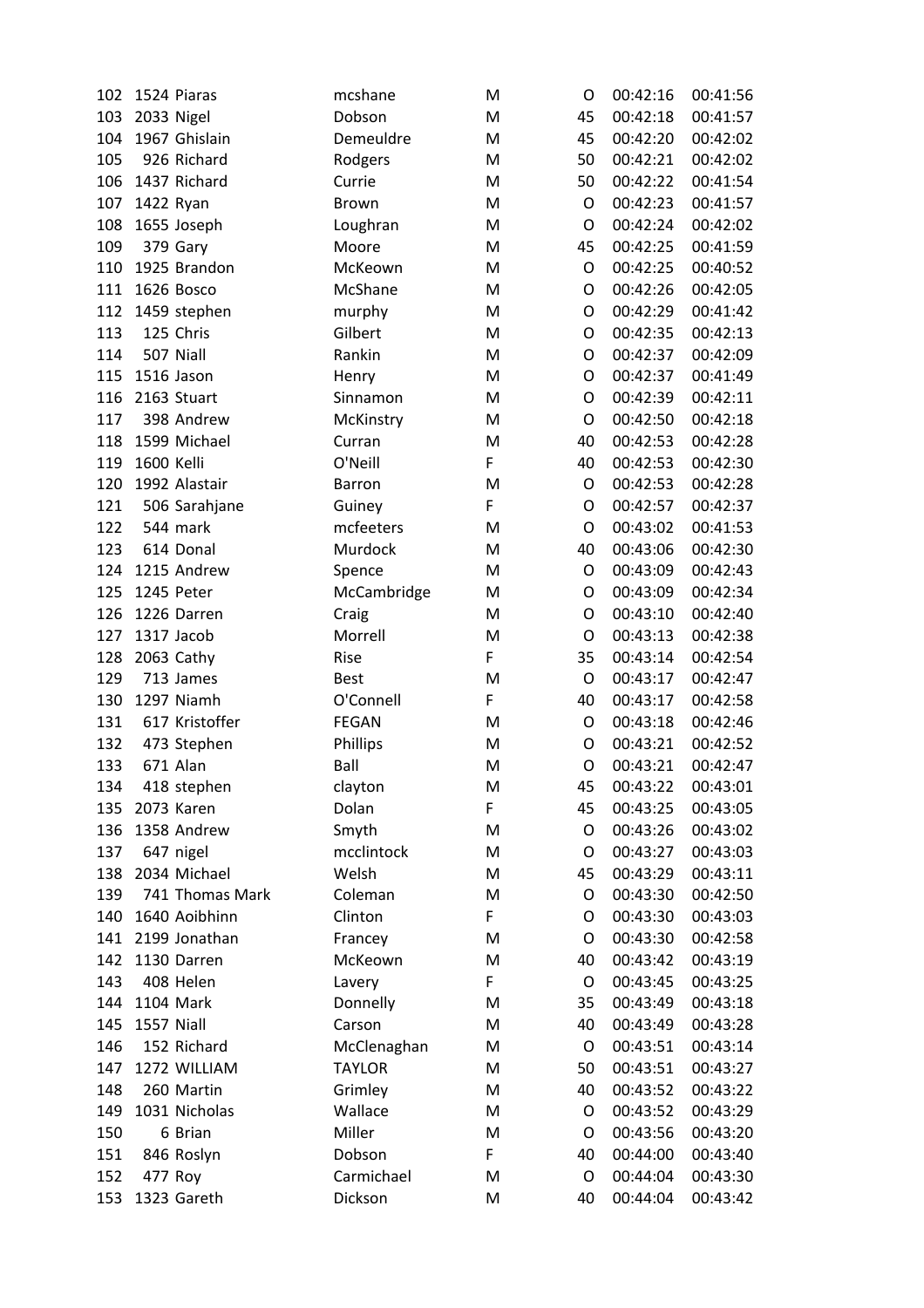| 154 |           | 384 Norman       | Campbell      | M | 60          | 00:44:05 | 00:43:47 |
|-----|-----------|------------------|---------------|---|-------------|----------|----------|
| 155 |           | 737 Wayne        | Hamill        | M | O           | 00:44:07 | 00:43:12 |
| 156 |           | 940 Sam          | McNeilly      | F | O           | 00:44:07 | 00:43:48 |
| 157 |           | 1982 Joseph John | Grey          | M | 35          | 00:44:12 | 00:43:44 |
| 158 |           | 600 David        | Robinson      | M | O           | 00:44:17 | 00:43:30 |
| 159 |           | 765 Colin        | Ward          | M | 40          | 00:44:21 | 00:43:52 |
| 160 |           | 132 Andrew       | McParland     | M | $\circ$     | 00:44:22 | 00:43:58 |
| 161 |           | 1290 Heather     | Mclarnon      | F | O           | 00:44:22 | 00:44:02 |
| 162 |           | 476 Peter        | McClelland    | M | O           | 00:44:23 | 00:43:47 |
| 163 |           | 1287 William     | Roberts       | M | 55          | 00:44:27 | 00:44:04 |
| 164 |           | 1687 Gareth      | Sleator       | M | O           | 00:44:28 | 00:43:51 |
| 165 |           | 111 Geoff        | Kennedy       | M | 45          | 00:44:30 | 00:44:08 |
| 166 |           | 448 Niall        | Harkin        | M | 40          | 00:44:30 | 00:43:32 |
| 167 |           | 568 Callum       | Donald        | M | O           | 00:44:30 | 00:43:12 |
| 168 |           | 1512 Paula       | Wallace       | F | 45          | 00:44:30 | 00:44:09 |
| 169 |           | 915 Kieran       | Morgan        | M | $\circ$     | 00:44:31 | 00:42:31 |
| 170 |           | 1623 Gabriel     | Rodgers       | M | O           | 00:44:31 | 00:43:55 |
| 171 |           | 638 matthew      | hall          | M | O           | 00:44:34 | 00:44:15 |
| 172 |           | 577 Martin       | Duffy         | M | 50          | 00:44:36 | 00:44:19 |
| 173 |           | 2231 Kevin       | McCormick     | M | 50          | 00:44:37 | 00:44:16 |
| 174 |           | 77 Barry         | Townsend      | M | 45          | 00:44:39 | 00:44:11 |
| 175 |           | 1489 Conor       | Megoran       | M | $\circ$     | 00:44:39 | 00:43:55 |
| 176 |           | 627 lewis        | murray        | M | O           | 00:44:41 | 00:43:58 |
| 177 |           | 1338 Darren      | Lonergan      | M | O           | 00:44:46 | 00:44:12 |
| 178 |           | 1538 Janice      | Plumb         | F | 45          | 00:44:47 | 00:44:10 |
| 179 |           | 1692 Gerald      | Wilson        | M | 45          | 00:44:48 | 00:43:06 |
| 180 |           | 54 Stephen       | English       | M | O           | 00:44:50 | 00:43:29 |
| 181 |           | 1940 Louise      | Turkington    | F | O           | 00:44:53 | 00:44:28 |
| 182 |           | 821 Joseph       | McDermott     | M | O           | 00:44:57 | 00:44:24 |
| 183 |           | 2224 Gerard      | Devlin        | M | 50          | 00:44:58 | 00:44:27 |
| 184 |           | 793 Matthew      | Hamilton      | M | O           | 00:45:04 | 00:44:31 |
| 185 | 1984 Late |                  | Entry         |   |             | 00:45:06 | 00:44:46 |
| 186 | 1971 Ryan |                  | love          | M | O           | 00:45:15 | 00:44:52 |
| 187 |           | 789 Robbie       | Whyte         | M | O           | 00:45:16 | 00:44:54 |
| 188 |           | 66 Paul          | Gordon        | M | 45          | 00:45:17 | 00:44:05 |
| 189 |           | 680 JONNY        | <b>KINNEY</b> | M | 40          | 00:45:18 | 00:44:24 |
| 190 |           | 1702 Diane       | McKee         | F | 45          | 00:45:19 | 00:44:55 |
| 191 |           | 1563 Elaine      | McGuckin      | F | O           | 00:45:20 | 00:44:33 |
| 192 |           | 1312 Cathal      | Morgan        | M | O           | 00:45:24 | 00:44:45 |
| 193 |           | 508 Tracey       | Atkinson      | F | O           | 00:45:25 | 00:45:08 |
| 194 |           | 1107 Timothy     | Bamber        | M | $\mathsf O$ | 00:45:28 | 00:44:32 |
| 195 |           | 381 Robin        | Nelson        | M | 60          | 00:45:30 | 00:44:16 |
| 196 |           | 1511 wendy       | fleming       | F | O           | 00:45:31 | 00:45:02 |
| 197 |           | 637 Gavin        | McCann        | M | 40          | 00:45:41 | 00:45:09 |
| 198 |           | 223 Colin        | McCrum        | M | 50          | 00:45:42 | 00:45:19 |
| 199 |           | <b>1532 HUGH</b> | MCGURNAGHAN   | M | O           | 00:45:44 | 00:45:19 |
| 200 |           | 1077 Roger       | Young         | M | 40          | 00:45:46 | 00:44:55 |
| 201 |           | 896 Michael      | Jackson       | M | 45          | 00:45:48 | 00:45:26 |
| 202 |           | 2071 Tony        | Fitzpatrick   | M | 45          | 00:45:50 | 00:45:22 |
| 203 |           | 430 malcolm      | burnside      | M | 50          | 00:45:54 | 00:45:17 |
| 204 |           | 395 Serena       | Barr          | F | O           | 00:45:57 | 00:44:08 |
| 205 |           | 1124 Edward      | Hazelton      | M | 45          | 00:46:01 | 00:45:29 |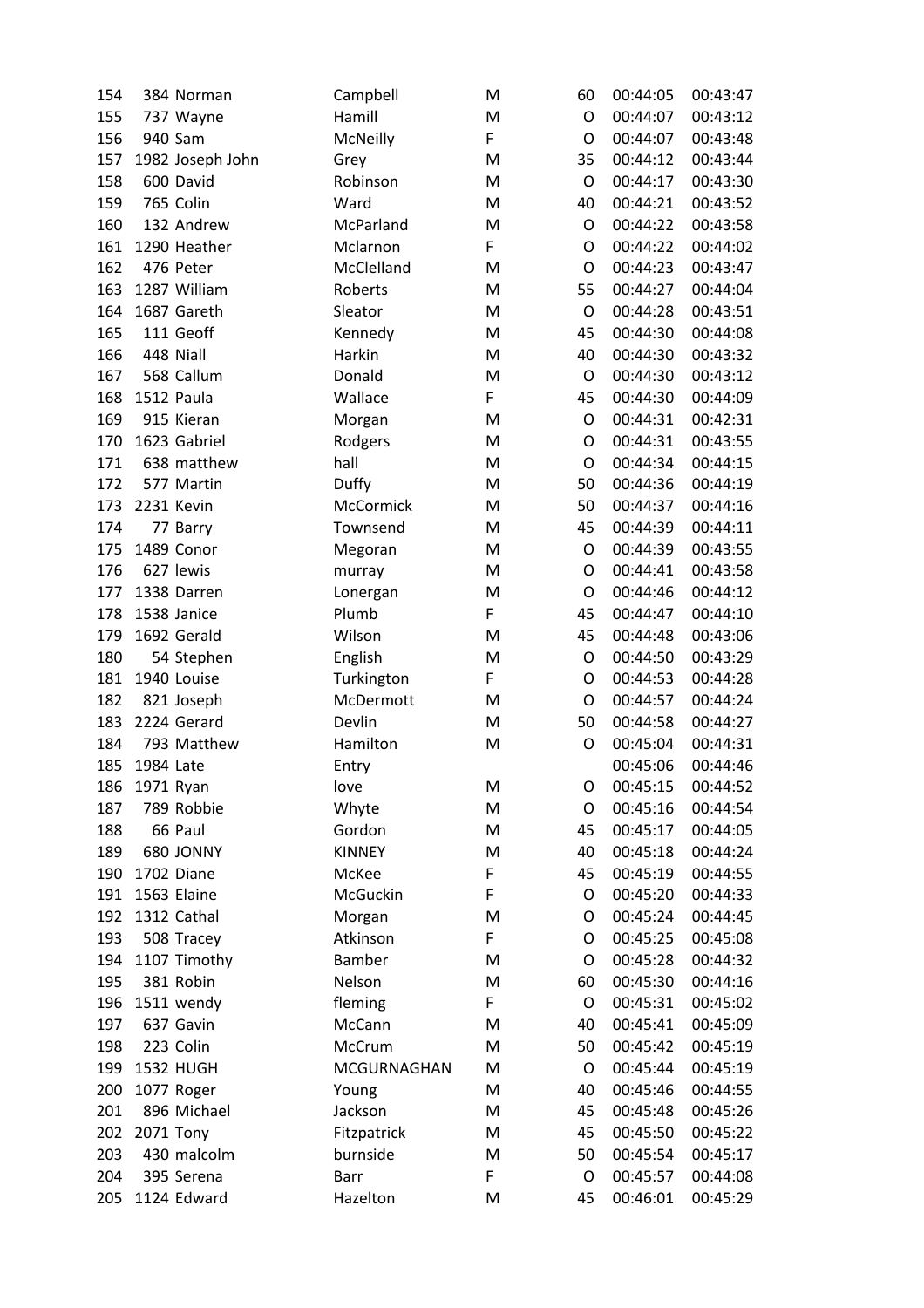| 206 |            | 43 jeffrey        | brown           | M | 40          | 00:46:02 | 00:45:34 |
|-----|------------|-------------------|-----------------|---|-------------|----------|----------|
| 207 |            | 1099 Philip       | Parr            | M | O           | 00:46:02 | 00:45:36 |
| 208 |            | 1442 Colin        | Cooney          | M | 45          | 00:46:05 | 00:45:35 |
| 209 |            | 1432 peter        | crothers        | M | 40          | 00:46:07 | 00:45:32 |
| 210 |            | 124 mark          | MCCLENAGHAN     | M | O           | 00:46:09 | 00:45:40 |
| 211 |            | 492 Jonathan      | Edwards         | M | O           | 00:46:09 | 00:45:31 |
| 212 | 1216 Neil  |                   | Purvis          | M | O           | 00:46:10 | 00:45:46 |
| 213 |            | 758 Philip        | Cartmill        | M | O           | 00:46:13 | 00:45:26 |
| 214 |            | 219 Mark          | Carson          | M | 40          | 00:46:16 | 00:45:54 |
| 215 |            | 533 Stephen       | Daly            | M | $\mathsf O$ | 00:46:16 | 00:45:27 |
| 216 |            | 983 Chris         | Armstrong       | M | O           | 00:46:16 | 00:45:02 |
| 217 |            | 1991 Richard      | Evans           | M | 40          | 00:46:18 | 00:45:46 |
| 218 |            | 945 William       | Hill            | M | $\mathsf O$ | 00:46:19 | 00:45:19 |
| 219 |            | 1665 Edenderry CE |                 | M | O           | 00:46:23 | 00:45:29 |
| 220 |            | 1666 Edenderry CE |                 | M | O           | 00:46:23 | 00:45:29 |
| 221 |            | 2070 Stephen      | Cassidy         | M | 45          | 00:46:26 | 00:46:03 |
| 222 |            | 2044 Colin        | Ferris          | M | O           | 00:46:28 | 00:46:06 |
| 223 |            | 730 Graeme        | O'Hara          | M | 40          | 00:46:29 | 00:45:46 |
| 224 |            | 2067 Lynne        | Kerr            | F | 50          | 00:46:30 | 00:45:43 |
| 225 |            | 556 David         | <b>McGinnis</b> | M | 40          | 00:46:37 | 00:45:43 |
| 226 |            | 587 Clair         | Quigley         | F | O           | 00:46:44 | 00:44:41 |
| 227 | 1401 paul  |                   | compton         | M | O           | 00:46:52 | 00:46:17 |
| 228 |            | 1726 William      | Owens           | M | 40          | 00:46:53 | 00:45:01 |
| 229 |            | 1668 Edenderry CE |                 | M | O           | 00:46:57 | 00:45:39 |
| 230 |            | 286 Wayne         | Atchison        | M | O           | 00:46:58 | 00:46:33 |
| 231 |            | 9 Sean            | Diamond         | M | O           | 00:46:59 | 00:46:44 |
| 232 |            | 406 Niall         | Livingston      | M | O           | 00:47:00 | 00:46:18 |
| 233 |            | 585 Kerry         | Stanley         | F | 40          | 00:47:00 | 00:46:33 |
| 234 |            | 590 simon         | mcquillan       | M | $\mathsf O$ | 00:47:04 | 00:46:35 |
| 235 | 1231 Niall |                   | Smyth           | M | O           | 00:47:05 | 00:45:50 |
| 236 | 2167 Alan  |                   | Richardson      | M | O           | 00:47:08 | 00:46:12 |
| 237 |            | 378 Piotr         | Sidor           | M | 45          | 00:47:13 | 00:46:49 |
| 238 |            | 1225 Ernest       | Craig           | M | 45          | 00:47:13 | 00:46:40 |
| 239 |            | 348 Matthew       | Gordon          | M | O           | 00:47:14 | 00:46:34 |
| 240 |            | 1403 dearbhla     | sheridan        | F | O           | 00:47:15 | 00:44:30 |
| 241 |            | 1961 Ciaran       | McCaffrey       | M | 45          | 00:47:18 | 00:46:49 |
| 242 |            | 745 pete          | brady           | M | O           | 00:47:19 | 00:45:49 |
| 243 |            | 872 KEVIN         | <b>MORIARTY</b> | M | O           | 00:47:20 | 00:46:09 |
| 244 |            | 1079 Peter        | Cochrane        | M | O           | 00:47:22 | 00:46:59 |
| 245 |            | 1293 Warren       | Francis         | M | O           | 00:47:22 | 00:45:00 |
| 246 |            | 1246 Martin       | Campbell        | M | O           | 00:47:23 | 00:46:12 |
| 247 |            | 822 Niall         | McCrory         | M | O           | 00:47:26 | 00:46:49 |
| 248 | 1593 John  |                   | McCourt         | M | 40          | 00:47:27 | 00:47:05 |
| 249 |            | 359 Gary          | Davison         | M | 50          | 00:47:28 | 00:46:14 |
| 250 |            | 93 Kyle           | Davison         | M | O           | 00:47:29 | 00:46:16 |
| 251 |            | 1392 keith        | heslip          | M | 45          | 00:47:30 | 00:46:56 |
| 252 |            | 1546 Bernadette   | Campbell        | F | O           | 00:47:31 | 00:46:52 |
| 253 |            | 2032 Janette      | <b>Bailie</b>   | F | 40          | 00:47:31 | 00:46:33 |
| 254 |            | 2173 David        | McComb          | M | 45          | 00:47:31 | 00:46:25 |
| 255 |            | 470 joshua        | lindsay         | M | O           | 00:47:32 | 00:45:44 |
| 256 |            | 973 paul          | mcstraw         | M | O           | 00:47:33 | 00:45:39 |
| 257 |            | 1522 Andrew       | Rea             | M | 45          | 00:47:35 | 00:46:41 |
|     |            |                   |                 |   |             |          |          |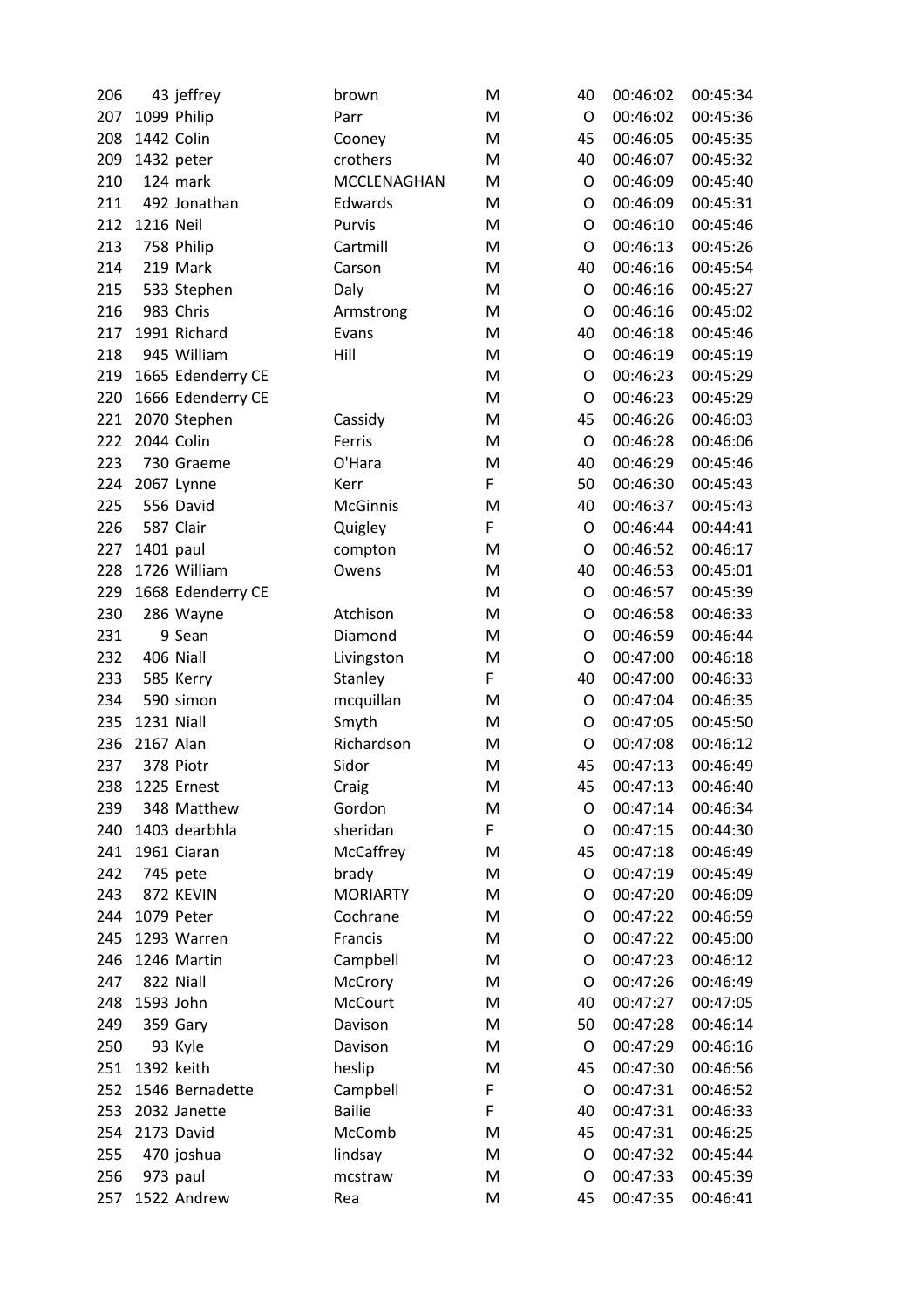| 258 |           | 254 James      | O'Donnell         | M | O           | 00:47:36 | 00:46:01 |
|-----|-----------|----------------|-------------------|---|-------------|----------|----------|
| 259 |           | 1699 Maurice   | Stinson           | M | 35          | 00:47:36 | 00:47:16 |
| 260 |           | 133 Conor      | McKernan          | M | O           | 00:47:38 | 00:47:11 |
| 261 |           | 1937 Simon     | <b>Ballentine</b> | M | O           | 00:47:38 | 00:47:05 |
| 262 |           | 546 Fiona      | <b>McCourt</b>    | F | 40          | 00:47:39 | 00:47:02 |
| 263 |           | 145 Ries       | Haverkamp         | M | O           | 00:47:40 | 00:47:10 |
| 264 |           | 1441 Laura     | Mahony            | F | O           | 00:47:40 | 00:47:03 |
| 265 |           | 325 Phillip    | Graham            | M | O           | 00:47:41 | 00:47:19 |
| 266 |           | 830 Trevor     | Wallace           | M | 45          | 00:47:41 | 00:47:07 |
| 267 |           | 120 Andrew     | <b>Topping</b>    | M | $\mathsf O$ | 00:47:44 | 00:46:46 |
| 268 |           | 121 Peter      | <b>Blair</b>      | M | O           | 00:47:44 | 00:46:46 |
| 269 |           | 1986 Adam      | Wood              | M | O           | 00:47:44 | 00:47:19 |
| 270 |           | 778 chris      | nelson            | M | $\mathsf O$ | 00:47:45 | 00:46:41 |
| 271 |           | 229 karen      | mcanulty          | F | O           | 00:47:47 | 00:46:42 |
| 272 | 233 Jim   |                | O'Neill           | M | O           | 00:47:50 | 00:47:29 |
| 273 |           | 456 Mark       | Robinson          | M | O           | 00:47:53 | 00:47:06 |
| 274 |           | 1072 Maurice   | Rafferty          | M | O           | 00:47:54 | 00:46:35 |
| 275 |           | 1101 Kathryn   | Young             | F | O           | 00:47:54 | 00:47:24 |
| 276 |           | 184 Richard    | Holley            | M | 50          | 00:47:57 | 00:46:38 |
| 277 |           | 1039 STEPHEN   | <b>MCKEE</b>      | M | 45          | 00:47:59 | 00:47:31 |
| 278 |           | 511 Stewart    | Hassard           | M | O           | 00:48:00 | 00:46:26 |
| 279 |           | 1191 Allister  | Patton            | M | O           | 00:48:01 | 00:47:39 |
| 280 | 1628 paul |                | clements          | M | 40          | 00:48:01 | 00:47:23 |
| 281 |           | 1087 Natasha   | Henderson         | F | O           | 00:48:04 | 00:44:37 |
| 282 |           | 2000 William   | Martin            | M | $\mathsf O$ | 00:48:04 | 00:46:26 |
| 283 |           | 397 Kurtis     | Doney             | M | $\mathsf O$ | 00:48:05 | 00:47:45 |
| 284 | 2064 Noel |                | Robinson          | M | 35          | 00:48:05 | 00:47:38 |
| 285 |           | 450 Colin      | Henning           | M | O           | 00:48:07 | 00:45:49 |
| 286 |           | 2074 Andrew    | Kennedy           | M | 40          | 00:48:07 | 00:47:07 |
| 287 |           | 1502 Michael   | Mervyn            | M | 45          | 00:48:08 | 00:47:19 |
| 288 |           | 1082 David     | Boyd              | M | O           | 00:48:09 | 00:47:09 |
| 289 | 1213 Kim  |                | Shatwell          | M | 55          | 00:48:09 | 00:47:40 |
| 290 |           | 108 Gordon     | Whyte             | M | $\circ$     | 00:48:10 | 00:47:06 |
| 291 |           | 558 Eamonn     | McCance           | M | O           | 00:48:12 | 00:47:45 |
| 292 |           | 2062 Catherine | Pinkerton         | F | 35          | 00:48:12 | 00:47:25 |
| 293 |           | 554 Kirsty     | <b>Bogle</b>      | F | O           | 00:48:14 | 00:47:17 |
| 294 |           | 1488 Richard   | McAlister         | M | O           | 00:48:14 | 00:47:32 |
| 295 |           | 1326 David     | <b>Tremers</b>    | M | O           | 00:48:16 | 00:47:44 |
| 296 |           | 843 Gary       | Coulter           | M | 40          | 00:48:17 | 00:46:54 |
| 297 |           | 2451 Emma      | Wright            | F | O           | 00:48:17 | 00:47:49 |
| 298 |           | 300 Gerard     | Shields           | M | 50          | 00:48:18 | 00:47:46 |
| 299 |           | 86 simon       | willis            | M | 40          | 00:48:20 | 00:47:48 |
| 300 |           | 499 keith      | hanna             | M | 45          | 00:48:20 | 00:47:44 |
| 301 |           | 798 Damien     | Herity            | M | O           | 00:48:21 | 00:47:56 |
| 302 | 1142 lan  |                | <b>Blair</b>      | M | O           | 00:48:21 | 00:47:26 |
| 303 |           | 545 Orlaith    | Kirk              | F | O           | 00:48:22 | 00:47:46 |
| 304 |           | 911 Chris      | Hart              | M | 50          | 00:48:24 | 00:47:53 |
| 305 |           | 736 Sean       | Murphy            | M | $\circ$     | 00:48:26 | 00:47:47 |
| 306 |           | 633 Derek      | Wright            | M | 50          | 00:48:27 | 00:47:52 |
| 307 | 1424 Jim  |                | Dunbar            | M | 45          | 00:48:27 | 00:47:05 |
| 308 | 645 Jim   |                | derby             | M | O           | 00:48:29 | 00:47:56 |
| 309 |           | 1924 Cecilia   | McCutcheon        | F | 35          | 00:48:30 | 00:47:58 |
|     |           |                |                   |   |             |          |          |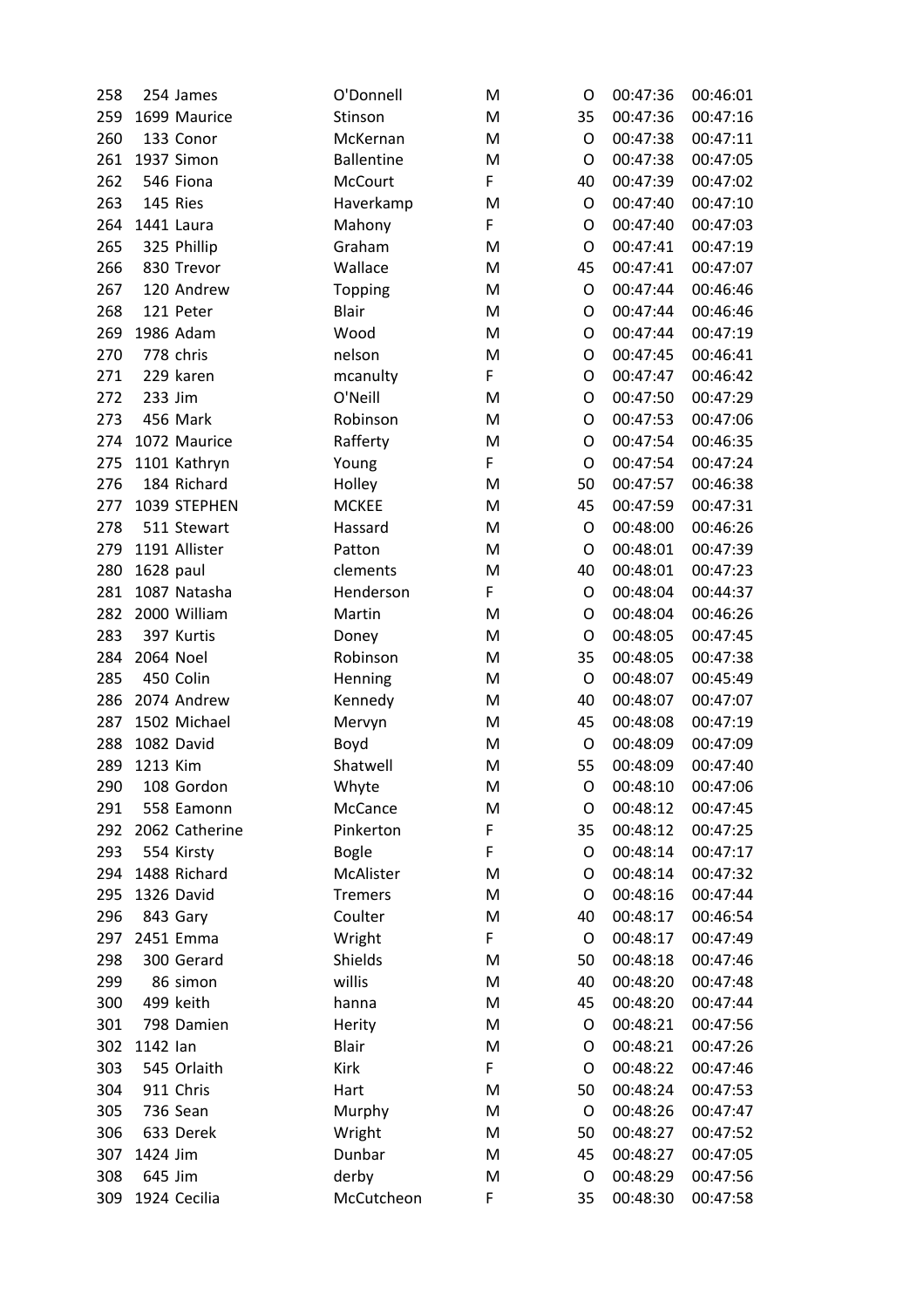| 310 | 2077 Jon         |                | Salmon          | M           | 35          | 00:48:31 | 00:47:54 |
|-----|------------------|----------------|-----------------|-------------|-------------|----------|----------|
| 311 |                  | 521 michelle   | livingstone     | F           | O           | 00:48:32 | 00:48:07 |
| 312 | <b>2151 Paul</b> |                | Agnew           | M           | 55          | 00:48:32 | 00:48:02 |
| 313 | 2184 Liam        |                | O'Shaughnessy   | M           | 45          | 00:48:32 | 00:48:01 |
| 314 | 2481 Late        |                | Entry           |             |             | 00:48:32 | 00:47:21 |
| 315 |                  | 2060 Keith     | Nixon           | M           | 40          | 00:48:34 | 00:47:29 |
| 316 |                  | 1179 Michael   | Eagleson        | M           | O           | 00:48:36 | 00:47:32 |
| 317 |                  | 301 Conor      | McComish        | M           | 45          | 00:48:37 | 00:48:04 |
| 318 |                  | 1304 Graham    | Hill            | M           | 45          | 00:48:37 | 00:47:39 |
| 319 |                  | 916 Gavin      | Meek            | M           | 40          | 00:48:40 | 00:47:43 |
| 320 |                  | 1635 Shane     | Keenan          | M           | 40          | 00:48:43 | 00:42:25 |
| 321 |                  | 934 John       | Knaggs          | M           | 50          | 00:48:44 | 00:48:23 |
| 322 |                  | 15 Chris       | Ritchie         | M           | O           | 00:48:46 | 00:47:01 |
| 323 |                  | 330 David      | Wylie           | M           | O           | 00:48:46 | 00:46:45 |
| 324 |                  | 1056 Dwaine    | Vance           | M           | O           | 00:48:48 | 00:48:21 |
| 325 |                  | 1070 Allen     | Ervine          | M           | O           | 00:48:49 | 00:47:32 |
| 326 |                  | 385 ronald     | simms           | M           | 40          | 00:48:51 | 00:48:11 |
| 327 | 2172 Lee         |                | Pinkerton       | M           | O           | 00:48:55 | 00:47:46 |
| 328 |                  | 863 Lynsey     | Grant           | F           | O           | 00:48:56 | 00:48:09 |
| 329 |                  | 1979 Peter     | Watson          | M           | 40          | 00:48:59 | 00:48:35 |
| 330 |                  | 179 Andrew     | Allen           | M           | 45          | 00:49:00 | 00:48:04 |
| 331 |                  | 562 Julie      | Balmer          | $\mathsf F$ | $\mathsf O$ | 00:49:04 | 00:48:34 |
| 332 |                  | 1465 Lynne     | Rutherford      | F           | O           | 00:49:04 | 00:43:01 |
| 333 |                  | 1447 Fiona     | Murphy          | F           | 45          | 00:49:05 | 00:48:25 |
| 334 |                  | 1389 Jamie     | Kennedy         | M           | $\mathsf O$ | 00:49:07 | 00:48:25 |
| 335 |                  | 1279 steven    | bloomer         | M           | O           | 00:49:09 | 00:48:46 |
| 336 |                  | 1035 Stephen   | McLaughlin      | M           | O           | 00:49:10 | 00:48:00 |
| 337 |                  | 1958 Stephen   | McConville      | M           | 50          | 00:49:12 | 00:48:47 |
| 338 |                  | 2076 Jillian   | Redpath         | $\mathsf F$ | 42          | 00:49:13 | 00:44:59 |
| 339 |                  | 2121 Gerard    | Owens           | M           | 55          | 00:49:13 | 00:48:49 |
| 340 |                  | 1955 Hannah    | Lynas           | F           | $\mathsf O$ | 00:49:14 | 00:48:34 |
| 341 |                  | 46 Eamonn      | Drayne          | M           | 45          | 00:49:15 | 00:48:12 |
| 342 |                  | 1954 Nathan    | Harwin          | M           | O           | 00:49:16 | 00:47:21 |
| 343 |                  | 1460 Jason     | Harris          | M           | 45          | 00:49:18 | 00:47:05 |
| 344 |                  | 1680 Matthew   | Stubberfield    | M           | O           | 00:49:22 | 00:48:19 |
| 345 |                  | <b>123 IAN</b> | <b>JOHNSTON</b> | M           | 50          | 00:49:23 | 00:48:59 |
| 346 |                  | 1180 Jonathan  | Moore           | M           | O           | 00:49:24 | 00:48:52 |
| 347 |                  | 880 Timothy    | Armstrong       | M           | O           | 00:49:25 | 00:48:06 |
| 348 | 1490 Ned         |                | Campbell        | M           | 40          | 00:49:25 | 00:48:07 |
| 349 |                  | 2460 Dean      | Officer         | M           | O           | 00:49:27 | 00:45:21 |
| 350 |                  | 2455 jonathon  | McKnight        | M           | 40          | 00:49:28 | 00:48:24 |
| 351 |                  | 570 Stuart     | Murphy          | M           | O           | 00:49:31 | 00:48:54 |
| 352 |                  | 958 Gareth     | Kennedy         | M           | O           | 00:49:33 | 00:47:58 |
| 353 | 1190 Ivan        |                | Cobb            | M           | 50          | 00:49:33 | 00:47:28 |
| 354 |                  | 1267 john b    | sinton          | M           | 55          | 00:49:33 | 00:49:02 |
| 355 |                  | 1560 Janice    | Reid            | F           | 50          | 00:49:34 | 00:45:50 |
| 356 |                  | 1017 Joanne    | Moran           | $\mathsf F$ | O           | 00:49:35 | 00:48:41 |
| 357 |                  | 257 Neil       | <b>Brennan</b>  | M           | 40          | 00:49:36 | 00:48:30 |
| 358 |                  | 802 Gina       | <b>Baxter</b>   | F           | 40          | 00:49:39 | 00:48:15 |
| 359 |                  | 165 Stephen    | Granville       | M           | 40          | 00:49:40 | 00:48:17 |
| 360 |                  | 474 Neil       | Carey           | M           | O           | 00:49:40 | 00:48:56 |
| 361 |                  | 1498 Gerald    | Carvill         | M           | 40          | 00:49:40 | 00:47:32 |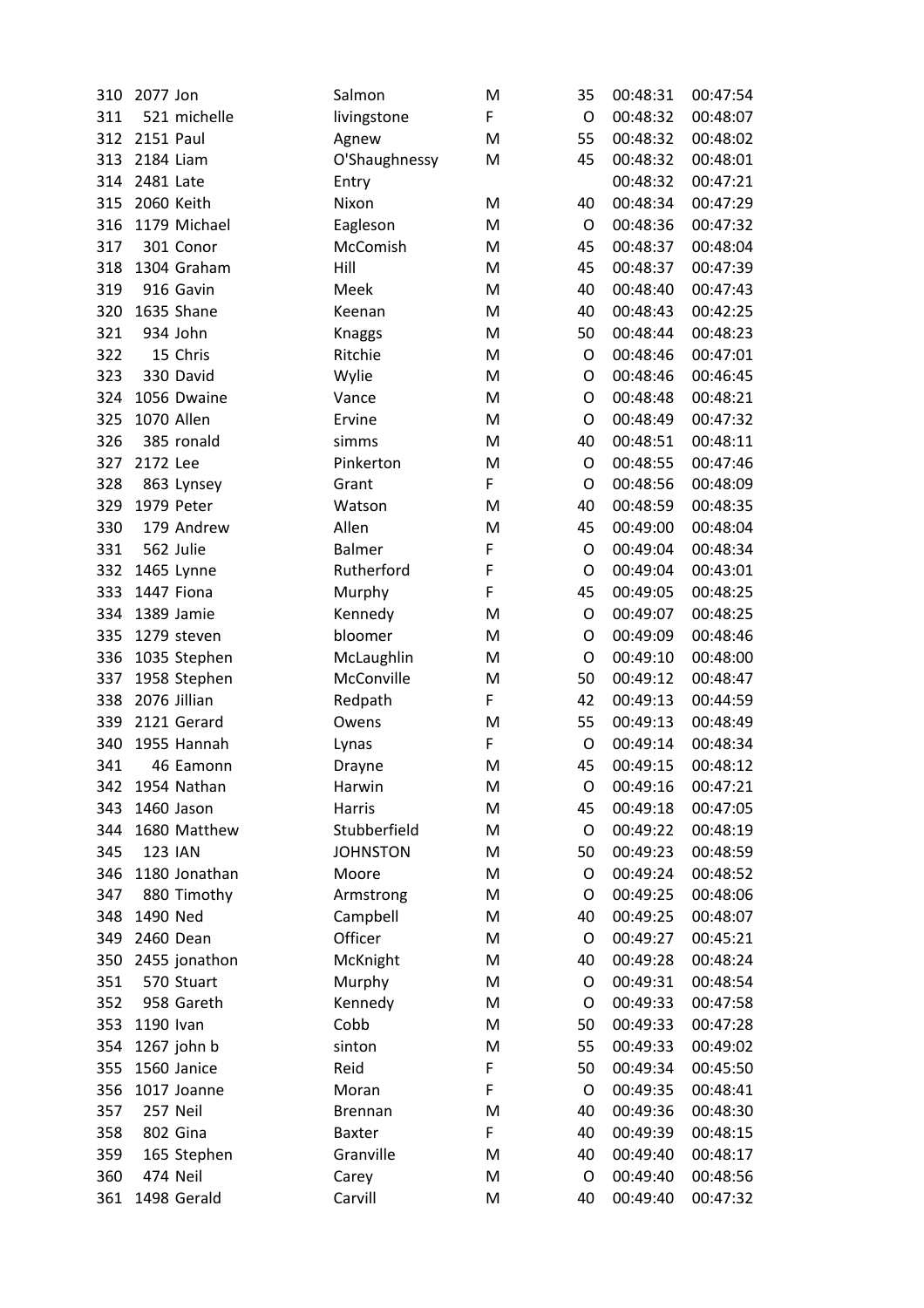| 362 |           | 2161 Jonathan    | Mills          | M           | O           | 00:49:40 | 00:48:43 |
|-----|-----------|------------------|----------------|-------------|-------------|----------|----------|
| 363 |           | 1473 Jonathan    | Porter         | M           | O           | 00:49:42 | 00:47:52 |
| 364 |           | 2046 Stephen     | McClelland     | M           | O           | 00:49:42 | 00:49:10 |
| 365 |           | 1410 Andrea      | Armstrong      | F           | O           | 00:49:45 | 00:48:27 |
| 366 |           | 222 Norma        | Ross           | $\mathsf F$ | O           | 00:49:47 | 00:49:26 |
| 367 |           | 1591 David       | Carson         | M           | 50          | 00:49:49 | 00:48:33 |
| 368 |           | 1594 Joanne      | Major          | F           | 50          | 00:49:49 | 00:49:23 |
| 369 | 769 Phil  |                  | Smyth          | M           | O           | 00:49:51 | 00:48:32 |
| 370 |           | 148 Paul         | Kelly          | M           | O           | 00:49:52 | 00:49:04 |
| 371 |           | 631 Lindsay      | Cosgrove       | F           | O           | 00:49:52 | 00:49:18 |
| 372 |           | 1433 joshua      | crothers       | M           | O           | 00:49:52 | 00:49:15 |
| 373 |           | 927 Stephen      | Allen          | M           | O           | 00:49:55 | 00:48:35 |
| 374 |           | 727 David        | McConnell      | M           | $\mathsf O$ | 00:49:57 | 00:49:09 |
| 375 |           | 2158 David       | <b>Barron</b>  | M           | 50          | 00:49:59 | 00:48:31 |
| 376 |           | 704 Diane        | Cordner        | F           | 45          | 00:50:02 | 00:49:38 |
| 377 |           | 703 Barry        | Turkington     | M           | O           | 00:50:03 | 00:49:24 |
| 378 |           | 347 Michael      | Megaw          | M           | O           | 00:50:05 | 00:49:29 |
| 379 |           | 1674 Claire      | Gribben        | F           | 45          | 00:50:06 | 00:49:34 |
| 380 |           | 698 Shane        | McKay          | M           | 40          | 00:50:08 | 00:48:25 |
| 381 |           | 1181 Philip      | McCullagh      | M           | 45          | 00:50:09 | 00:49:12 |
| 382 |           | 2162 Patrick     | Longmore       | M           | O           | 00:50:09 | 00:48:58 |
| 383 |           | 814 Louise       | <b>Barton</b>  | F           | O           | 00:50:10 | 00:49:09 |
| 384 |           | 1581 Martyn      | Leinster       | M           | 40          | 00:50:10 | 00:49:14 |
| 385 |           | 715 Janine       | Rainey         | F           | 50          | 00:50:12 | 00:49:49 |
| 386 |           | 970 Mark         | Coughlan       | M           | $\mathsf O$ | 00:50:12 | 00:48:38 |
| 387 |           | 1425 Dominic     | <b>Bradley</b> | M           | 45          | 00:50:12 | 00:48:50 |
| 388 |           | 328 kayvan       | Molavi         | M           | O           | 00:50:13 | 00:48:31 |
| 389 | 780 lee   |                  | steenson       | M           | O           | 00:50:13 | 00:49:13 |
| 390 |           | 571 Heather      | <b>Stanex</b>  | F           | 40          | 00:50:15 | 00:49:11 |
| 391 |           | 740 CHARLES      | <b>CANNING</b> | M           | O           | 00:50:16 | 00:49:29 |
| 392 |           | 984 Victoria     | Martin         | F           | 40          | 00:50:17 | 00:49:37 |
| 393 |           | 1127 Glenn       | lorimer        | M           | $\mathsf O$ | 00:50:17 | 00:49:50 |
| 394 |           | 1580 Helen       | <b>Byers</b>   | F           | O           | 00:50:17 | 00:49:23 |
| 395 |           | 1188 Shane       | Sherry         | M           | O           | 00:50:19 | 00:49:13 |
| 396 |           | 1932 Kathy       | Doyle          | F           | O           | 00:50:19 | 00:48:28 |
| 397 |           | 628 Donna        | Feehna         | F           | O           | 00:50:22 | 00:49:56 |
| 398 |           | 1196 Richard     | Henry          | M           | O           | 00:50:23 | 00:49:43 |
| 399 |           | 1408 Christopher | Hamilton       | M           | O           | 00:50:23 | 00:49:19 |
| 400 | 1997 Paul |                  | Givan          | M           | O           | 00:50:23 | 00:49:36 |
| 401 |           | 1194 Raymond     | Hill           | M           | 50          | 00:50:24 | 00:48:52 |
| 402 |           | 1209 glenn       | holmes         | M           | O           | 00:50:24 | 00:46:36 |
| 403 |           | 1705 Conleth     | <b>Burns</b>   | M           | O           | 00:50:24 | 00:49:18 |
| 404 |           | 2211 Philip      | <b>Terris</b>  | M           | 50          | 00:50:24 | 01:07:53 |
| 405 |           | 1394 Gregory     | Devlin         | M           | 45          | 00:50:25 | 00:48:33 |
| 406 |           | 185 Kerry        | Ralph          | M           | 40          | 00:50:27 | 00:49:42 |
| 407 |           | 862 Brendan      | McGeown        | M           | 45          | 00:50:29 | 00:49:18 |
| 408 | 1647 Paul |                  | Carville       | M           | O           | 00:50:29 | 00:48:22 |
| 409 |           | 1676 Gavin       | McLaughlin     | M           | 35          | 00:50:29 | 00:48:55 |
| 410 |           | 1295 GRAHAM      | <b>VALLELY</b> | M           | 40          | 00:50:30 | 00:49:16 |
| 411 | 1513 Jane |                  | McCann         | F           | O           | 00:50:32 | 00:48:29 |
| 412 | 1703 Kim  |                  | McDonald       | F           | 50          | 00:50:34 | 00:49:16 |
| 413 |           | 1364 Richard     | McClean        | M           | O           | 00:50:35 | 00:50:04 |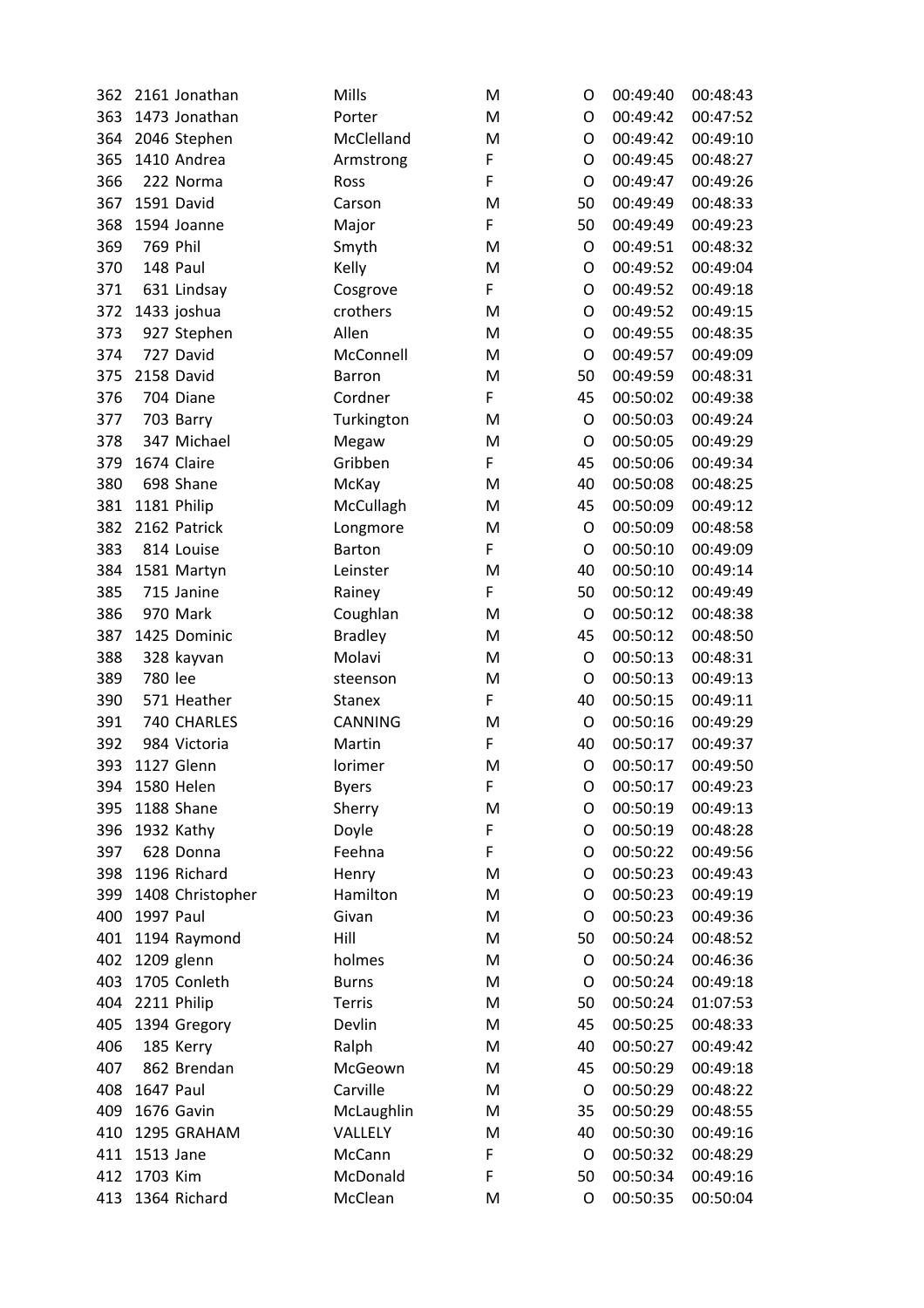| 414 |           | 2153 Philip   | Smylie            | M           | O           | 00:50:35 | 00:50:16 |
|-----|-----------|---------------|-------------------|-------------|-------------|----------|----------|
| 415 |           | 1023 David    | Lutton            | M           | O           | 00:50:37 | 00:49:57 |
| 416 |           | 1946 Derek    | Wilson            | M           | 40          | 00:50:37 | 00:49:31 |
| 417 |           | 696 Jonathan  | Lilly             | M           | 45          | 00:50:38 | 00:49:36 |
| 418 |           | 1572 Mark     | Stewart           | M           | O           | 00:50:38 | 00:50:10 |
| 419 |           | 239 Heather   | Walsh             | F           |             | 00:50:39 | 00:50:03 |
| 420 |           | 504 Darren    | Weir              | M           | O           | 00:50:40 | 00:49:36 |
| 421 |           | 572 Raymond   | <b>Stanex</b>     | M           | 40          | 00:50:40 | 00:49:34 |
| 422 |           | 712 Andrew    | Cambridge         | M           | 50          | 00:50:40 | 00:49:44 |
| 423 |           | 759 Paul      | Lyons             | M           | 45          | 00:50:40 | 00:49:44 |
| 424 |           | 1402 brenda   | mullin            | F           | O           | 00:50:42 | 00:47:57 |
| 425 |           | 837 Lauren    | Elder             | $\mathsf F$ | $\mathsf O$ | 00:50:43 | 00:50:25 |
| 426 |           | 1734 Debbie   | <b>Brown</b>      | $\mathsf F$ | 45          | 00:50:44 | 00:49:18 |
| 427 |           | 1503 Jarlath  | Murtagh           | M           | 45          | 00:50:46 | 00:50:07 |
| 428 |           | 1943 Barry    | Devlin            | M           | 40          | 00:50:46 | 00:50:07 |
| 429 |           | 1633 James    | Russell           | M           | O           | 00:50:47 | 00:49:36 |
| 430 |           | 1411 kevin    | Murtagh           | M           | 50          | 00:50:48 | 00:50:07 |
| 431 |           | 356 Laura     | Trueman           | F           | O           | 00:50:50 | 00:50:23 |
| 432 | 1639 Gary |               | Longridge         | M           | O           | 00:50:50 | 00:49:58 |
| 433 |           | 2035 Samantha | Caeser            | F           | O           | 00:50:51 | 00:49:35 |
| 434 |           | 11 Keith      | <b>REDFERN</b>    | M           | 40          | 00:50:53 | 00:50:10 |
| 435 | 1475 Gary |               | Mitchell          | M           | 45          | 00:50:53 | 00:47:30 |
| 436 |           | 2042 Barry    | Daniel            | M           | 40          | 00:50:54 | 00:49:49 |
| 437 | 483 abi   |               | savage            | F           | O           | 00:50:59 | 00:50:09 |
| 438 |           | 779 adam      | Macgregor         | M           | $\mathsf O$ | 00:51:01 | 00:50:01 |
| 439 |           | 291 Chris     | Campbell          | M           | O           | 00:51:02 | 00:50:21 |
| 440 | 1941 Paul |               | Warwick           | M           | 45          | 00:51:02 | 00:48:51 |
| 441 |           | 114 Cathy     | Valente           | F           | O           | 00:51:03 | 00:50:31 |
| 442 |           | 648 Donna     | Woods             | F           | 45          | 00:51:03 | 00:50:35 |
| 443 |           | 117 Jude      | Lavery            | M           | O           | 00:51:04 | 00:50:32 |
| 444 |           | 892 Alan      | Compton           | M           | O           | 00:51:07 | 00:49:40 |
| 445 |           | 2456 William  | ferguson          | M           | O           | 00:51:07 | 00:49:14 |
| 446 |           | 882 Jonathan  | Quinn             | м           | 40          | 00:51:08 | 00:50:07 |
| 447 | 2187 Ken  |               | Richardson        | M           | 55          | 00:51:08 | 00:50:35 |
| 448 |           | 540 James     | Lawne             | M           | 45          | 00:51:09 | 00:50:32 |
| 449 |           | 1351 David    | Holley            | M           | 45          | 00:51:11 | 00:49:48 |
| 450 |           | 861 Padraig   | Ward              | M           | O           | 00:51:12 | 00:49:38 |
| 451 |           | 1701 Kerry    | Kelly             | F           | O           | 00:51:14 | 00:47:14 |
| 452 |           | 1526 Damian   | McCambridge       | M           | 45          | 00:51:16 | 00:49:43 |
| 453 | 2200 Lisa |               | Robinson          | F           | O           | 00:51:18 | 00:49:03 |
| 454 |           | 2128 Joanne   | Holland           | F           |             | 00:51:21 | 00:50:48 |
| 455 |           | 2129 Joanne   | Hughes            | F           | 45          | 00:51:21 | 00:50:48 |
| 456 |           | 327 RICHARD   | <b>HAND</b>       | M           | 50          | 00:51:23 | 00:49:38 |
| 457 |           | 349 Trevor    | Conn              | M           | 55          | 00:51:25 | 00:50:49 |
| 458 | 1582 Karl |               | Simpson           | M           | 40          | 00:51:27 | 00:51:01 |
| 459 |           | 1428 Sarah    | <b>Buckley</b>    | F           | 40          | 00:51:28 | 00:49:48 |
| 460 |           | 1185 Andrew   | Metcalfe          | M           | O           | 00:51:30 | 00:50:44 |
| 461 |           | 561 David     | Balmer            | M           | O           | 00:51:31 | 00:51:01 |
| 462 |           | 820 walter    | hogg              | M           | 50          | 00:51:33 | 00:51:11 |
| 463 |           | 851 KEVIN     | <b>MCLAUGHLIN</b> | M           | O           | 00:51:34 | 00:50:21 |
| 464 |           | 908 Lynne     | Adair             | F           | 40          | 00:51:34 | 00:50:32 |
| 465 |           | 331 Stephen   | McDowell          | M           | O           | 00:51:35 | 00:50:08 |
|     |           |               |                   |             |             |          |          |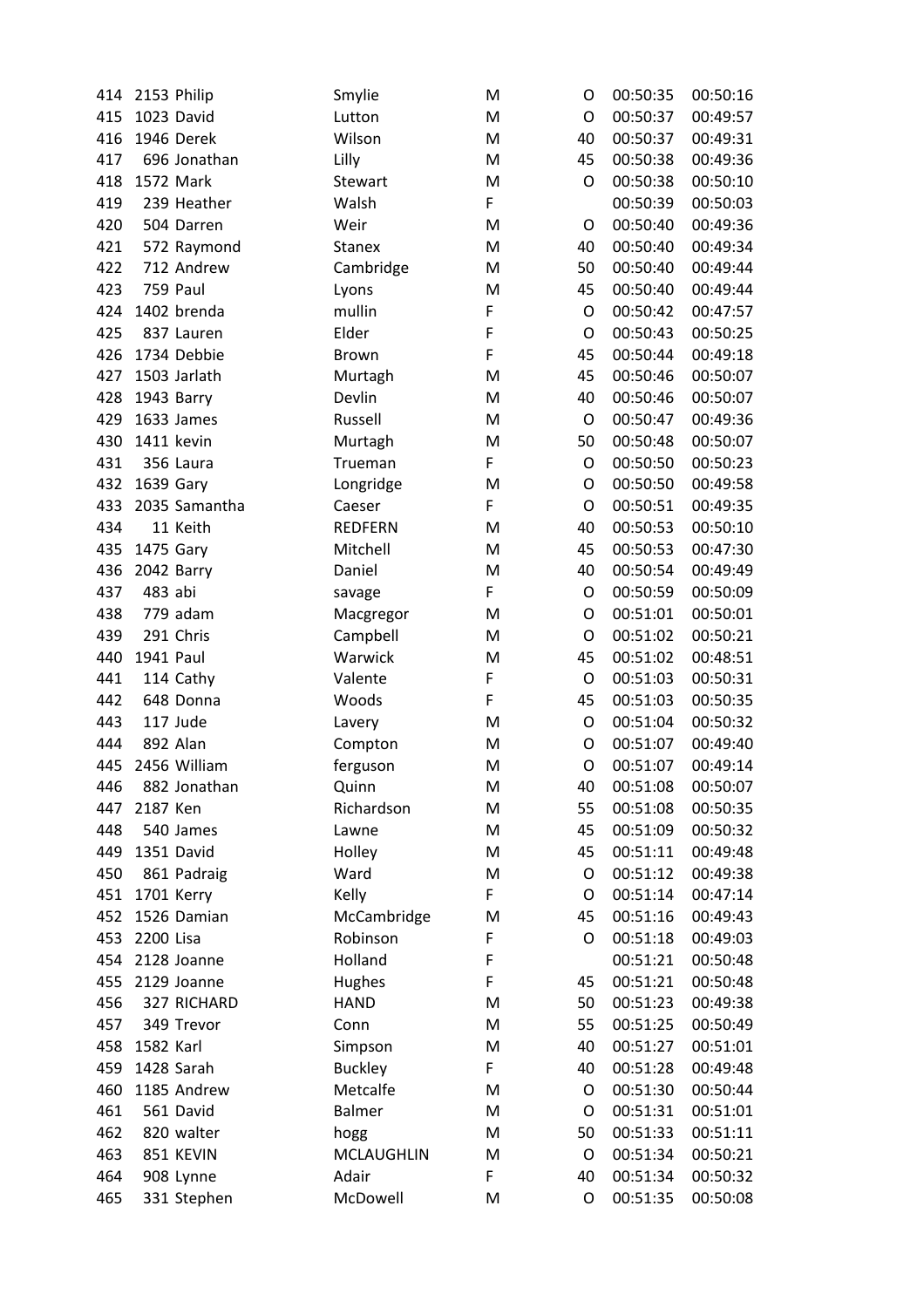| 466 | <b>2150 Paul</b> |                  | Simcox         | M           | 50          | 00:51:37 | 00:51:00 |
|-----|------------------|------------------|----------------|-------------|-------------|----------|----------|
| 467 |                  | 553 Rachel       | Savage         | F           | O           | 00:51:39 | 00:51:11 |
| 468 |                  | 1480 Mattee      | <b>Butcher</b> | M           | O           | 00:51:39 | 00:49:40 |
| 469 |                  | 705 Linda        | Boyd           | F           | 60          | 00:51:40 | 00:51:16 |
| 470 |                  | 2030 Gareth      | Holmes         | M           | O           | 00:51:42 | 00:49:23 |
| 471 |                  | 1619 Lesley      | Wilson         | F           | 40          | 00:51:44 | 00:50:05 |
| 472 |                  | 1902 Roger       | Bacon          | M           | 50          | 00:51:47 | 00:51:11 |
| 473 | 1230 Orla        |                  | Tumelty        | F           | O           | 00:51:48 | 00:50:37 |
| 474 | 1189 Niall       |                  | Fitzpatrick    | M           | O           | 00:51:51 | 00:50:00 |
| 475 | 2474 Late        |                  | Entry          |             |             | 00:51:51 | 00:49:31 |
| 476 |                  | 367 Nicole       | Moore          | F           | O           | 00:51:52 | 00:50:42 |
| 477 |                  | 615 Donna        | Murdock        | F           | 40          | 00:51:52 | 00:51:12 |
| 478 |                  | 840 Paul         | Seacroft       | M           | 50          | 00:51:52 | 00:50:28 |
| 479 |                  | 491 Gareth       | Mckinstry      | M           | O           | 00:51:53 | 00:50:22 |
| 480 |                  | 457 Julia        | McNeice        | F           | 40          | 00:51:55 | 00:51:00 |
| 481 |                  | 753 Eddie        | Salmon         | M           | 45          | 00:51:55 | 00:51:02 |
| 482 |                  | 936 Patricia     | Magill         | F           | 45          | 00:51:56 | 00:50:34 |
| 483 |                  | 151 Jonathan     | Logue          | M           | $\mathsf O$ | 00:51:57 | 00:50:03 |
| 484 | 271 Jill         |                  | Long           | F           | 40          | 00:51:58 | 00:51:07 |
| 485 |                  | 877 Tom          | Long           | M           | 40          | 00:51:58 | 00:51:07 |
| 486 |                  | 90 marian        | hayes          | F           | 60          | 00:51:59 | 00:51:31 |
| 487 |                  | 1219 Sarah       | McCullough     | F           | O           | 00:51:59 | 00:51:29 |
| 488 |                  | 2160 Rebecca     | McGeary        | $\mathsf F$ | O           | 00:51:59 | 00:51:12 |
| 489 |                  | 1276 Shannon     | Mcclelland     | M           | O           | 00:52:00 | 00:50:03 |
| 490 |                  | 557 Corona       | Cassidy        | F           | O           | 00:52:01 | 00:51:13 |
| 491 |                  | 942 Graeme       | Hanna          | M           | O           | 00:52:05 | 00:51:25 |
| 492 |                  | 1227 Gareth      | King           | M           | O           | 00:52:05 | 00:51:37 |
| 493 |                  | 1277 Kevin       | King           | M           | $\mathsf O$ | 00:52:06 | 00:50:09 |
| 494 | 1455 DJ          |                  | <b>MCKEOWN</b> | M           | 45          | 00:52:06 | 00:51:23 |
| 495 | 1974 Ryan        |                  | Patterson      | M           | O           | 00:52:08 | 00:49:51 |
| 496 | 1370 Lynn        |                  | McCullough     | F           | 45          | 00:52:10 | 00:50:34 |
| 497 | 234 Joe          |                  | McAufield      | M           | 45          | 00:52:11 | 00:51:31 |
| 498 |                  | 235 Lisa         | McGuigan       | F           | O           | 00:52:11 | 00:51:31 |
| 499 |                  | 1609 Peter       | Aiken          | M           | 50          | 00:52:13 | 00:51:44 |
| 500 |                  | 13 Paul          | Taggart        | M           | O           | 00:52:14 | 00:50:28 |
| 501 | 1715 John        |                  | McCollum       | M           | O           | 00:52:14 | 00:51:26 |
| 502 |                  | 1595 Eithne      | Murphy         | F           | 50          | 00:52:15 | 00:51:37 |
| 503 | 1558 Paul        |                  | Downey         | M           | 40          | 00:52:16 | 00:48:34 |
| 504 |                  | 116 Paul         | Osborne        | M           | O           | 00:52:17 | 00:50:42 |
| 505 |                  | 469 nathan       | lindsay        | M           | O           | 00:52:17 | 00:50:30 |
| 506 |                  | 1722 Sinead      | Reel           | F           | O           | 00:52:18 | 00:51:04 |
| 507 |                  | 1542 Anthony     | McKenna        | M           | 40          | 00:52:19 | 00:50:07 |
| 508 |                  | 1588 Lesley Anne | Gilmore        | F           | 50          | 00:52:21 | 00:50:45 |
| 509 |                  | 524 Jennifer     | Curley         | F           | O           | 00:52:22 | 00:51:37 |
| 510 | 815 Joe          |                  | Mathers        | M           | O           | 00:52:22 | 00:51:09 |
| 511 |                  | 1047 SYDNEY      | <b>BROWN</b>   | M           | 40          | 00:52:22 | 00:51:13 |
| 512 |                  | 1458 Beverly     | Reid           | F           | 45          | 00:52:22 | 00:51:56 |
| 513 |                  | 792 Brian        | Hamilton       | M           | 40          | 00:52:24 | 00:51:41 |
| 514 |                  | 1942 Thomas      | Cupples        | M           | 40          | 00:52:27 | 00:51:36 |
| 515 |                  | 1539 Alexander   | Plumb          | M           | 45          | 00:52:28 | 00:50:56 |
| 516 |                  | 310 Aaron        | Nagar          | M           | O           | 00:52:29 | 00:51:03 |
| 517 |                  | 841 John         | Austin         | M           | O           | 00:52:30 | 00:51:30 |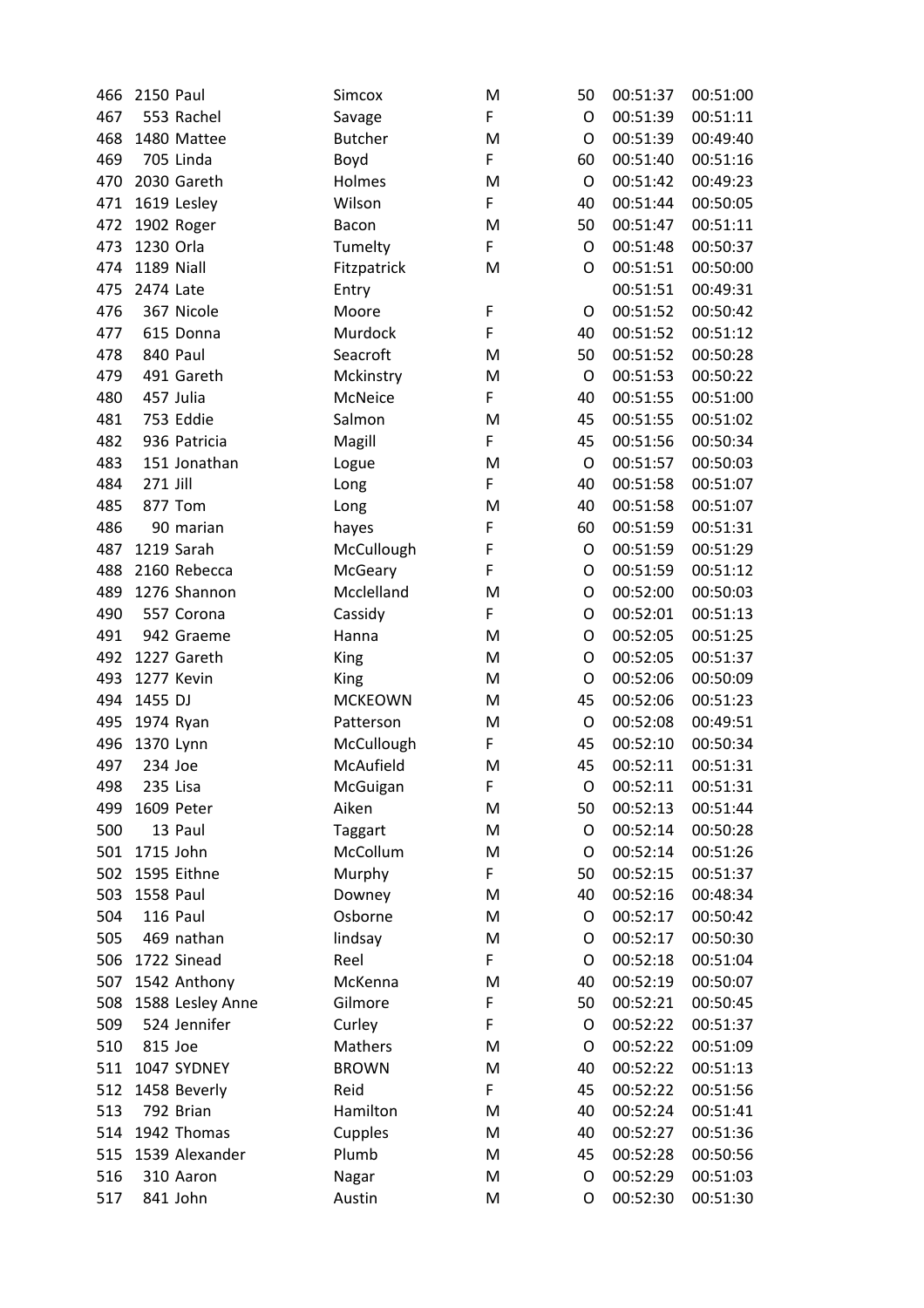| 518 |           | 1549 Joshua  | <b>Black</b>      | M | O  | 00:52:30 | 00:51:33 |
|-----|-----------|--------------|-------------------|---|----|----------|----------|
| 519 |           | 826 Alison   | <b>Buick</b>      | F | O  | 00:52:33 | 00:52:01 |
| 520 |           | 1307 Michael | Long              | M | 50 | 00:52:33 | 00:51:06 |
| 521 |           | 825 Gregg    | McKeown           | M | O  | 00:52:34 | 00:52:02 |
| 522 |           | 1059 Michael | Ferguson          | M | 50 | 00:52:36 | 00:51:29 |
| 523 |           | 2152 Michael | Blower            | M | O  | 00:52:36 | 00:51:59 |
| 524 |           | 528 Simon    | Cole              | M | 40 | 00:52:37 | 00:50:24 |
| 525 |           | 869 Chris    | <b>Brown</b>      | M | O  | 00:52:38 | 00:51:29 |
| 526 |           | 1102 Nicola  | Mathers           | F | O  | 00:52:39 | 00:51:39 |
| 527 |           | 1400 stephen | mcclune           | M | O  | 00:52:40 | 00:49:51 |
| 528 |           | 155 Stephen  | Coney             | M | O  | 00:52:41 | 00:51:40 |
| 529 |           | 332 Brian    | Robinson          | M | 40 | 00:52:41 | 00:51:12 |
| 530 |           | 580 Carol    | Howson            | F | O  | 00:52:42 | 00:50:55 |
| 531 |           | 630 David    | Kennedy           | M | 40 | 00:52:44 | 00:51:56 |
| 532 |           | 686 John     | Neill             | M | 50 | 00:52:44 | 00:49:59 |
| 533 | 1311 Ruth |              | Early             | F | 40 | 00:52:47 | 00:51:05 |
| 534 |           | 1495 Stevie  | <b>REDDICK</b>    | M | O  | 00:52:47 | 00:52:22 |
| 535 |           | 1012 Frank   | McNally           | M | 55 | 00:52:49 | 00:50:09 |
| 536 |           | 1192 Graeme  | Smyth             | M | O  | 00:52:50 | 00:52:10 |
| 537 |           | 1363 Michael | Goggin            | M | O  | 00:52:51 | 00:51:47 |
| 538 |           | 358 CHRIS    | <b>DONNELLY</b>   | M | 40 | 00:52:52 | 00:51:32 |
| 539 |           | 865 JEFF     | <b>DRENNAN</b>    | M | 40 | 00:52:52 | 00:52:16 |
| 540 |           | 1714 Seamus  | McCollum          | M | O  | 00:52:54 | 00:52:06 |
| 541 |           | 800 Caroline | Tester            | F | O  | 00:52:55 | 00:52:29 |
| 542 |           | 1725 Elaine  | Laffin            | F | 35 | 00:52:55 | 00:51:02 |
| 543 |           | 21 Kelly     | Moorcroft         | F | O  | 00:52:56 | 00:52:15 |
| 544 |           | 267 Alison   | Muir              | F | O  | 00:52:56 | 00:52:25 |
| 545 |           | 1654 David   | Warnes            | M | O  | 00:52:56 | 00:52:06 |
| 546 |           | 502 GLENN    | <b>MANN</b>       | M | O  | 00:52:57 | 00:51:59 |
| 547 |           | 943 cameron  | brady             | M | O  | 00:52:57 | 00:52:28 |
| 548 |           | 1706 Colette | Hasson            | F | O  | 00:52:57 | 00:51:50 |
| 549 |           | 1110 Karen   | McClenaghan       | F | 45 | 00:53:00 | 00:52:05 |
| 550 |           | 1908 Donna   | McLaughlin        | F | 40 | 00:53:00 | 00:51:27 |
| 551 |           | 217 Michael  | Loughan           | M | O  | 00:53:01 | 00:52:36 |
| 552 |           | 978 Joanne   | Casey             | F | O  | 00:53:01 | 00:52:37 |
| 553 |           | 1658 Chris   | Fleming           | M | O  | 00:53:02 | 00:50:57 |
| 554 |           | 1910 Andrew  | Smyth             | M | 50 | 00:53:02 | 00:52:29 |
| 555 |           | 764 Chris    | Thomas            | M | 45 | 00:53:03 | 00:53:03 |
| 556 |           | 1729 Emma    | <b>Dines</b>      | F | O  | 00:53:05 | 00:53:05 |
| 557 |           | 1250 Angie   | Smyth             | F | 40 | 00:53:06 | 00:51:53 |
| 558 |           | 1652 Dympna  | Tumilty           | F | O  | 00:53:06 | 00:51:41 |
| 559 |           | 697 Verity   | Cornford          | F | O  | 00:53:07 | 00:51:42 |
| 560 |           | 1201 Nigel   | <b>MCCLEMENTS</b> | M | 45 | 00:53:08 | 00:51:41 |
| 561 |           | 597 Jonathan | <b>Buick</b>      | M | O  | 00:53:11 | 00:52:34 |
| 562 |           | 1474 joanne  | busch             | F | O  | 00:53:14 | 00:51:06 |
| 563 |           | 10 Cameron   | Bell              | M | O  | 00:53:15 | 00:52:38 |
| 564 | 1182 Ruth |              | Murphy            | F | 45 | 00:53:15 | 00:51:40 |
| 565 |           | 845 Jamie    | Hill              | M | O  | 00:53:17 | 00:52:13 |
| 566 |           | 1067 Ciaran  | Chambers          | M | O  | 00:53:17 | 00:52:40 |
| 567 |           | 1068 Rachel  | Smyth             | F | O  | 00:53:18 | 00:52:39 |
| 568 |           | 1063 Wilson  | Chambers          | M | 40 | 00:53:20 | 00:51:49 |
| 569 |           | 669 Ruth     | Crampton          | F | O  | 00:53:21 | 00:52:13 |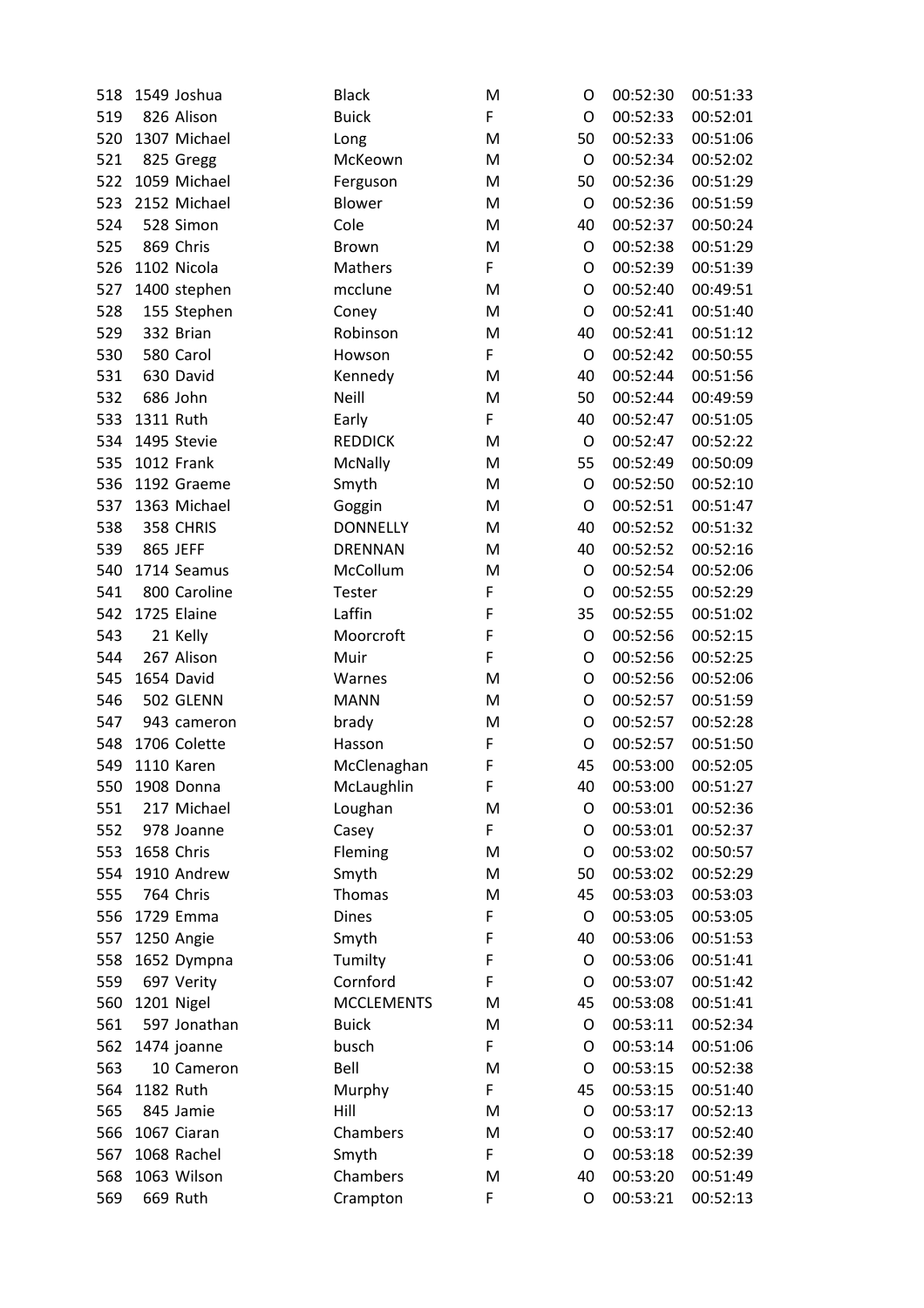| 570 |           | 2155 Elaine      | Holmes         | F | 45          | 00:53:21 | 00:51:57 |
|-----|-----------|------------------|----------------|---|-------------|----------|----------|
| 571 |           | 1510 Lynne       | Mounstephen    | F | O           | 00:53:23 | 00:51:32 |
| 572 |           | 980 Ashlene      | MacAnulty      | F | O           | 00:53:24 | 00:51:35 |
| 573 |           | 1987 Megan       | Sinnerton      | F | O           | 00:53:24 | 00:52:30 |
| 574 |           | 1128 Brian       | Savage         | M | O           | 00:53:25 | 00:52:25 |
| 575 |           | 1393 Brian       | Kingston       | M | 45          | 00:53:25 | 00:51:30 |
| 576 |           | 69 elaine        | sinclair       | F | 45          | 00:53:26 | 00:52:26 |
| 577 |           | 965 Neil         | Lewis          | M | O           | 00:53:26 | 00:52:40 |
| 578 |           | 1136 Jenny       | Gargan         | F | 45          | 00:53:26 | 00:52:57 |
| 579 |           | 1959 Michael     | Johnson        | M | 50          | 00:53:27 | 00:51:15 |
| 580 |           | 449 Graham       | Jewhurst       | M | O           | 00:53:29 | 00:52:41 |
| 581 |           | 1985 Chris       | Wee            | M | O           | 00:53:29 | 00:53:06 |
| 582 |           | 1735 Connor      | O'Rourke       | M | $\mathsf O$ | 00:53:31 | 00:51:51 |
| 583 |           | 912 Bronagh      | Blaney         | F | 45          | 00:53:36 | 00:53:02 |
| 584 |           | 953 Ruth         | Will           | F | O           | 00:53:36 | 00:52:39 |
| 585 |           | 402 Matt         | Macfarlane     | M | O           | 00:53:37 | 00:53:09 |
| 586 |           | 565 Kerry        | Hall           | F | 45          | 00:53:37 | 00:52:12 |
| 587 |           | 1147 Shane       | McKenna        | M | 40          | 00:53:37 | 00:52:09 |
| 588 |           | 2031 Andrew      | Paul           | M | $\circ$     | 00:53:38 | 00:51:17 |
| 589 |           | 700 Gavin        | Rolston        | M | O           | 00:53:40 | 00:51:55 |
| 590 |           | 188 Maurice      | Leeson         | M | 55          | 00:53:42 | 00:52:47 |
| 591 |           | 512 Heather      | McNeilly       | F | $\circ$     | 00:53:43 | 00:52:40 |
| 592 |           | 156 Carol        | <b>Baillie</b> | F | 40          | 00:53:44 | 00:52:12 |
| 593 |           | 2169 Frank       | Henderson      | M | 50          | 00:53:44 | 00:52:50 |
| 594 |           | 993 tony         | martin         | M | $\circ$     | 00:53:46 | 00:52:00 |
| 595 |           | 685 Sandy        | O'Neill        | M | 50          | 00:53:47 | 00:50:59 |
| 596 |           | 1096 Henry       | Brown          | M | 55          | 00:53:47 | 00:53:22 |
| 597 |           | 2469 Sheena      | Kelly          | F | O           | 00:53:49 | 00:52:19 |
| 598 |           | 201 Michael      | Hilland        | M | 45          | 00:53:52 | 00:53:27 |
| 599 |           | 1206 andy        | hendron        | M | 40          | 00:53:53 | 00:53:06 |
| 600 |           | 2182 Peter       | Dooley         | M | O           | 00:53:57 | 00:53:33 |
| 601 | 240 Jim   |                  | <b>Simmons</b> | M | 40          | 00:53:59 | 00:53:32 |
| 602 |           | 1040 Elaine      | Walker         | F | O           | 00:54:02 | 00:53:19 |
| 603 |           | 1041 Karen       | Caldwell       | F | O           | 00:54:02 | 00:53:20 |
| 604 |           | 1684 Colm        | McAvoy         | M | O           | 00:54:03 | 00:52:36 |
| 605 |           | 409 Robert       | McCLean        | M | 45          | 00:54:05 | 00:52:42 |
| 606 |           | 1313 Clare       | Ferguson       | F | O           | 00:54:05 | 00:53:32 |
| 607 |           | 109 Dermot       | Dawson         | M | 55          | 00:54:06 | 00:52:42 |
| 608 |           | 419 Noirin       | Hayes          | F | O           | 00:54:06 | 00:53:18 |
| 609 |           | 537 emily        | Boal           | F | O           | 00:54:08 | 00:53:43 |
| 610 |           | 1931 Jonathan    | <b>Byers</b>   | M | 35          | 00:54:10 | 00:46:38 |
| 611 |           | 726 Amy          | McConnell      | F | O           | 00:54:11 | 00:53:00 |
| 612 |           | 762 David        | O'Halloran     | M | 45          | 00:54:12 | 00:50:21 |
| 613 |           | 1966 Ursula      | McConville     | F | 45          | 00:54:14 | 00:53:13 |
| 614 | 1996 Liam |                  | Quinn          | M | 45          | 00:54:14 | 00:53:13 |
| 615 |           | 2458 Jason       | Mclaughlin     | M | O           | 00:54:14 | 00:53:35 |
| 616 |           | 2048 Sarah       | McKeever       | F | O           | 00:54:15 | 00:53:13 |
| 617 |           | 452 Shona        | Isbister       | F | O           | 00:54:16 | 00:53:31 |
| 618 | 1415 Paul |                  | McConkey       | M | 55          | 00:54:16 | 00:53:13 |
| 619 |           | 214 keelan       | mccabe         | M | O           | 00:54:17 | 00:53:56 |
| 620 |           | 1417 Davy        | Brown          | M | 40          | 00:54:17 | 00:53:14 |
| 621 |           | 2175 Christopher | Edgar          | M | O           | 00:54:17 | 00:52:07 |
|     |           |                  |                |   |             |          |          |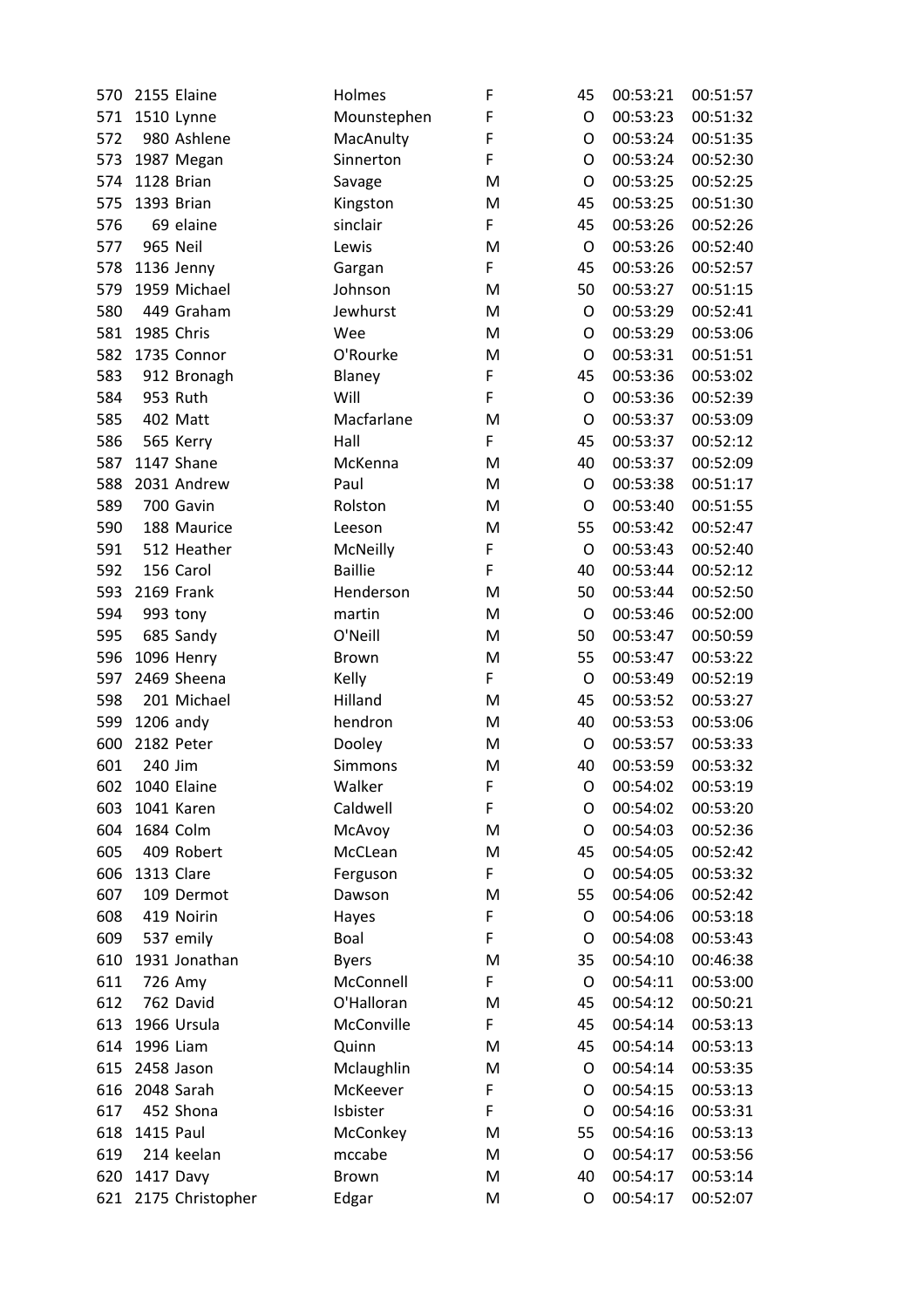| 622 |           | 308 David      | Wilson          | M  | 50 | 00:54:18 | 00:52:24 |
|-----|-----------|----------------|-----------------|----|----|----------|----------|
| 623 |           | 547 Hannah     | Soar            | F. | O  | 00:54:19 | 00:51:44 |
| 624 |           | 678 Michael    | Doris           | M  | O  | 00:54:19 | 00:53:00 |
| 625 |           | 944 jacob      | brady           | M  | O  | 00:54:20 | 00:53:46 |
| 626 |           | 1007 Gareth    | Loughins        | M  | O  | 00:54:20 | 00:52:42 |
| 627 |           | 723 Fiona      | Gilmore         | F  | 50 | 00:54:22 | 00:52:56 |
| 628 |           | 734 Barry      | White           | M  | 45 | 00:54:22 | 00:53:36 |
| 629 |           | 839 JOHN       | <b>CASEY</b>    | M  | 60 | 00:54:24 | 00:52:49 |
| 630 |           | 162 melanie    | bailey          | F  | O  | 00:54:25 | 00:53:33 |
| 631 |           | 1975 Carrie    | McLarnon        | F  | O  | 00:54:25 | 00:53:09 |
| 632 |           | 1905 Phillip   | Hamilton        | M  | O  | 00:54:26 | 00:52:18 |
| 633 | 683 Lisa  |                | Pearson         | F  | O  | 00:54:29 | 00:53:50 |
| 634 | 548 Jill  |                | <b>Burgess</b>  | F  | 40 | 00:54:30 | 00:49:43 |
| 635 |           | 1170 Catherine | McNicholl       | F  | O  | 00:54:32 | 00:54:03 |
| 636 |           | 935 Peter      | Hemphill        | M  | O  | 00:54:33 | 00:53:28 |
| 637 |           | 1270 William   | McCavery        | M  | 60 | 00:54:34 | 00:54:03 |
| 638 |           | 249 Neil       | Magowan         | M  | O  | 00:54:36 | 00:53:39 |
| 639 |           | 250 gerry      | dobbin          | M  | O  | 00:54:36 | 00:53:39 |
| 640 |           | 107 Dawn       | <b>Maginnes</b> | F  | 45 | 00:54:38 | 00:53:16 |
| 641 |           | 1620 David     | Waring          | M  | 40 | 00:54:40 | 00:52:59 |
| 642 |           | 134 Michael    | Kelly           | M  | 40 | 00:54:41 | 00:53:52 |
| 643 |           | 985 Kirsty     | <b>Buchanan</b> | F  | O  | 00:54:41 | 00:53:16 |
| 644 |           | 1573 David     | Stewart         | M  | O  | 00:54:41 | 00:54:13 |
| 645 |           | 135 Damian     | Coyle           | M  | O  | 00:54:42 | 00:53:05 |
| 646 |           | 1416 Lesley    | <b>Bracken</b>  | F  | O  | 00:54:42 | 00:54:09 |
| 647 |           | 2140 Victoria  | Davis           | F  | 40 | 00:54:42 | 00:53:18 |
| 648 |           | 143 Brian      | <b>Bennett</b>  | M  | 45 | 00:54:43 | 00:52:51 |
| 649 |           | 424 Nicole     | Hamilton        | F  | O  | 00:54:43 | 00:54:43 |
| 650 |           | 1055 Denise    | Davison         | F  | 45 | 00:54:43 | 00:53:37 |
| 651 |           | 1686 Martin    | Stewart         | M  | O  | 00:54:44 | 00:53:53 |
| 652 |           | 160 julie      | clyde           | F  | 45 | 00:54:45 | 00:53:21 |
| 653 |           | 523 Richard    | Pinkerton       | M  | O  | 00:54:46 | 00:53:42 |
| 654 | 1048 Alan |                | Mcdowell        | M  | 40 | 00:54:46 | 00:53:06 |
| 655 |           | 990 Andrew     | stewart         | M  | O  | 00:54:47 | 00:52:58 |
| 656 |           | 992 michael    | mullan          | M  | O  | 00:54:47 | 00:53:01 |
| 657 |           | 844 Karl       | Joyce           | M  | O  | 00:54:48 | 00:52:44 |
| 658 |           | 2201 Joseph    | Gray            | M  | O  | 00:54:49 | 00:52:39 |
| 659 |           | 79 Sarah       | Blaney          | F  | O  | 00:54:51 | 00:52:57 |
| 660 | 676 Ian   |                | Morrow          | M  | 50 | 00:54:51 | 00:53:56 |
| 661 |           | 1613 David     | Cassidy         | M  | 40 | 00:54:51 | 00:53:07 |
| 662 |           | 787 Greg       | Whyte           | M  | 45 | 00:54:52 | 00:54:00 |
| 663 |           | 1683 Dawn      | Lathwell        | F  | O  | 00:54:53 | 00:54:02 |
| 664 |           | 1977 Louisa    | Wilson          | F  | 35 | 00:54:53 | 00:53:44 |
| 665 |           | 275 Kelan      | McClelland      | M  | O  | 00:54:54 | 00:53:48 |
| 666 | 276 Jim   |                | Dennison        | M  | O  | 00:54:54 | 00:53:47 |
| 667 |           | 816 Wendy      | Purdon          | F  | 45 | 00:54:55 | 00:52:44 |
| 668 | 2205 Neil |                | Snoddy          | M  | 45 | 00:54:56 | 00:52:37 |
| 669 |           | 750 Russell    | Ward            | M  | O  | 00:54:57 | 00:52:27 |
| 670 |           | 783 Mark       | Robinson        | M  | O  | 00:54:58 | 00:54:00 |
| 671 |           | 807 Sinead     | <b>Bates</b>    | F  | 40 | 00:55:00 | 00:53:54 |
| 672 |           | 1324 Claire    | McLernon        | F  | O  | 00:55:00 | 00:54:07 |
| 673 |           | 303 anita      | caroux          | F  | 40 | 00:55:03 | 00:53:39 |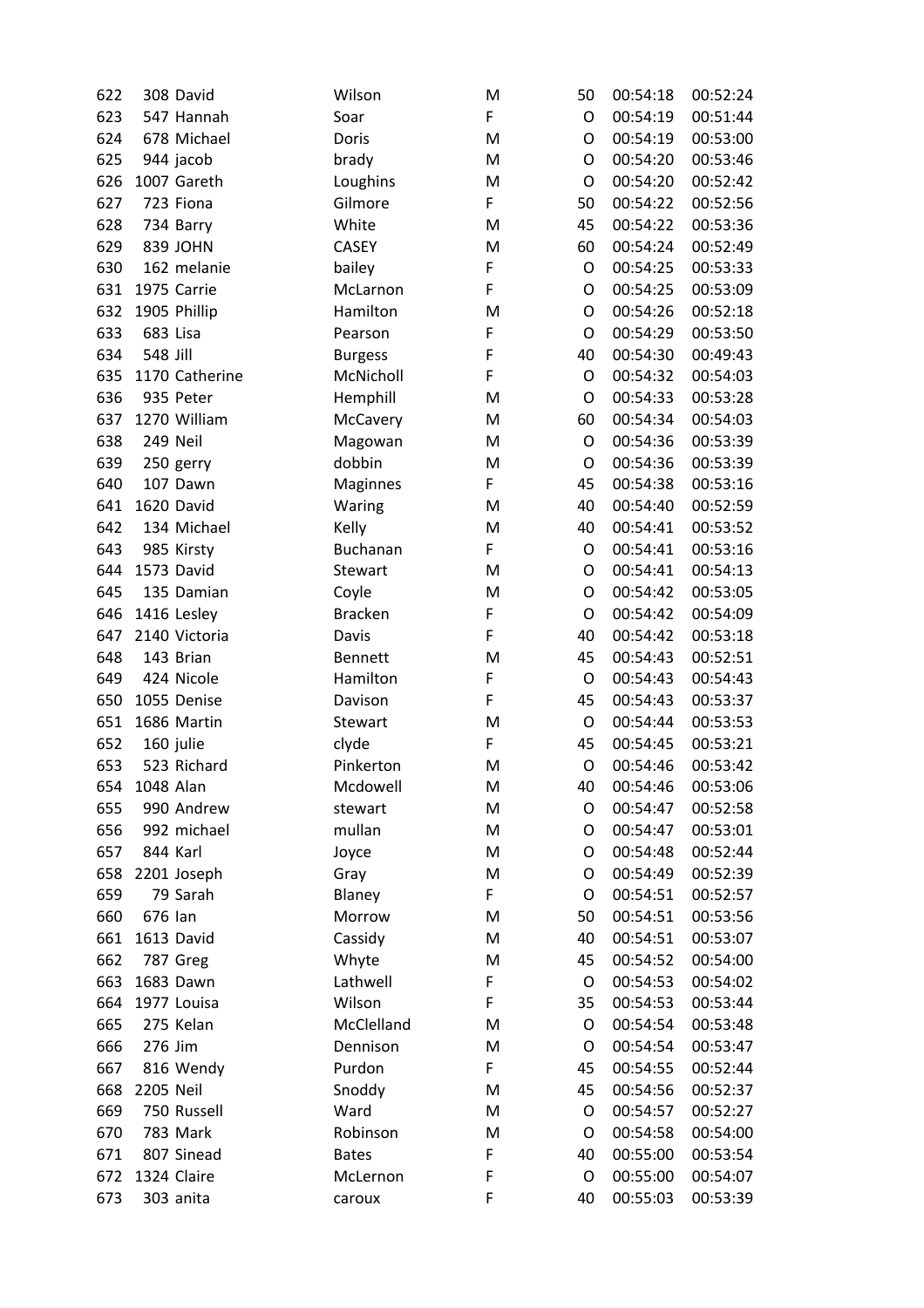| 674 |           | 1296 Andrew     | Macartney        | M | O           | 00:55:04 | 00:53:20 |
|-----|-----------|-----------------|------------------|---|-------------|----------|----------|
| 675 |           | 198 John        | Gargan           | M | 45          | 00:55:05 | 00:54:07 |
| 676 |           | 263 Gordon      | Nicholl          | M | O           | 00:55:06 | 00:54:38 |
| 677 |           | 668 Sinead      | McAvoy           | F | $\mathsf O$ | 00:55:06 | 00:53:36 |
| 678 |           | 1125 Tony       | Kearns           | M | O           | 00:55:06 | 00:53:05 |
| 679 |           | 195 Maria       | O'Connor         | F | O           | 00:55:07 | 00:54:02 |
| 680 |           | 914 keith       | hetherington     | M | 45          | 00:55:07 | 00:53:04 |
| 681 | 1131 Paul |                 | Fleming          | M | O           | 00:55:08 | 00:53:09 |
| 682 |           | 2133 Catherine  | Plews            | F | O           | 00:55:08 | 00:54:19 |
| 683 |           | 1030 Susan      | McQuillan        | F | 40          | 00:55:09 | 00:54:25 |
| 684 |           | <b>368 Neil</b> | Moore            | M | 40          | 00:55:10 | 00:53:59 |
| 685 |           | 1183 Michael    | Toal             | M | O           | 00:55:10 | 00:53:48 |
| 686 |           | 341 Marian      | O'Neill          | F | 60          | 00:55:11 | 00:53:44 |
| 687 |           | 372 NATHAN      | <b>DONALDSON</b> | M | O           | 00:55:11 | 00:53:14 |
| 688 |           | 2043 Emma       | Linden           | F | O           | 00:55:11 | 00:54:01 |
| 689 |           | 1143 Steven     | Sheridan         | M | 40          | 00:55:12 | 00:54:19 |
| 690 |           | 8 Stuart        | Leeburn          | M | $\circ$     | 00:55:13 | 00:54:33 |
| 691 |           | 1154 Philip     | Scott            | M | 40          | 00:55:13 | 00:54:14 |
| 692 |           | 2047 Philip     | Entwhistle       | M | 40          | 00:55:13 | 00:54:08 |
| 693 |           | 619 Brian       | Coney            | M | $\circ$     | 00:55:14 | 00:54:20 |
| 694 |           | 971 Breige      | Grant            | F | 50          | 00:55:15 | 00:53:00 |
| 695 |           | 1965 Collette   | King             | F | 50          | 00:55:15 | 00:52:59 |
| 696 |           | 266 Stephen     | Graham           | M | $\mathsf O$ | 00:55:16 | 00:53:34 |
| 697 |           | 878 Martin      | McCauley         | M | O           | 00:55:16 | 00:54:19 |
| 698 |           | 1076 Keith      | Shields          | M | 40          | 00:55:16 | 00:53:05 |
| 699 | 1584 Gary |                 | <b>Bradley</b>   | M | 50          | 00:55:16 | 00:54:22 |
| 700 |           | 583 Rosi        | Earney           | F | 45          | 00:55:17 | 00:53:02 |
| 701 |           | 909 Anne        | Smith            | F | 40          | 00:55:18 | 00:54:24 |
| 702 | 1367 Eric |                 | Annett           | M | $\circ$     | 00:55:18 | 00:54:51 |
| 703 |           | 1673 Matthew    | Milliken         | M | 50          | 00:55:18 | 00:53:09 |
| 704 |           | 1321 Graeme     | Hassard          | M | O           | 00:55:19 | 00:54:14 |
| 705 |           | 1357 Justin     | Stanford         | M | 40          | 00:55:20 | 00:53:13 |
| 706 |           | 1491 Monique    | Singer           | F | $\circ$     | 00:55:22 | 00:54:52 |
| 707 |           | 1051 glenn      | Adair            | M | 45          | 00:55:23 | 00:54:10 |
| 708 |           | 337 Callum      | May              | M | $\mathsf O$ | 00:55:26 | 00:54:58 |
| 709 |           | 1514 Emily      | Paisley          | F | O           | 00:55:26 | 00:53:22 |
| 710 |           | 661 Gillian     | Alister          | F | 45          | 00:55:27 | 00:54:29 |
| 711 |           | 555 Mark        | Withers          | M | O           | 00:55:28 | 00:51:45 |
| 712 |           | 1964 Pamela     | Thompson         | F | O           | 00:55:29 | 00:54:27 |
| 713 |           | 166 Gareth      | MacAllister      | M | 40          | 00:55:30 | 00:54:14 |
| 714 |           | 605 William     | <b>Baird</b>     | M | 60          | 00:55:33 | 00:54:27 |
| 715 |           | 626 Graeme      | <b>Stitt</b>     | M | O           | 00:55:33 | 00:53:29 |
| 716 |           | 285 Emma        | Hughes           | F | O           | 00:55:35 | 00:53:42 |
| 717 |           | 365 Adrian      | Sproule          | M | O           | 00:55:36 | 00:54:48 |
| 718 |           | 1556 Dolway     | Johnston         | M | 55          | 00:55:36 | 00:55:13 |
| 719 |           | 411 David       | McCLean          | M | 40          | 00:55:37 | 00:54:14 |
| 720 |           | 425 Danielle    | McConville       | F | $\circ$     | 00:55:37 | 00:54:22 |
| 721 |           | 1217 nicole     | Mckittrick       | F | O           | 00:55:37 | 00:53:41 |
| 722 | 1044 Don  |                 | Kinghan          | M | 45          | 00:55:38 | 00:55:03 |
| 723 |           | 964 Louise      | Watson           | F | O           | 00:55:39 | 00:55:00 |
| 724 |           | 1700 Bethany    | Coulter          | F | O           | 00:55:39 | 00:54:53 |
| 725 |           | 829 Leanne      | Abraham          | F | 40          | 00:55:41 | 00:54:37 |
|     |           |                 |                  |   |             |          |          |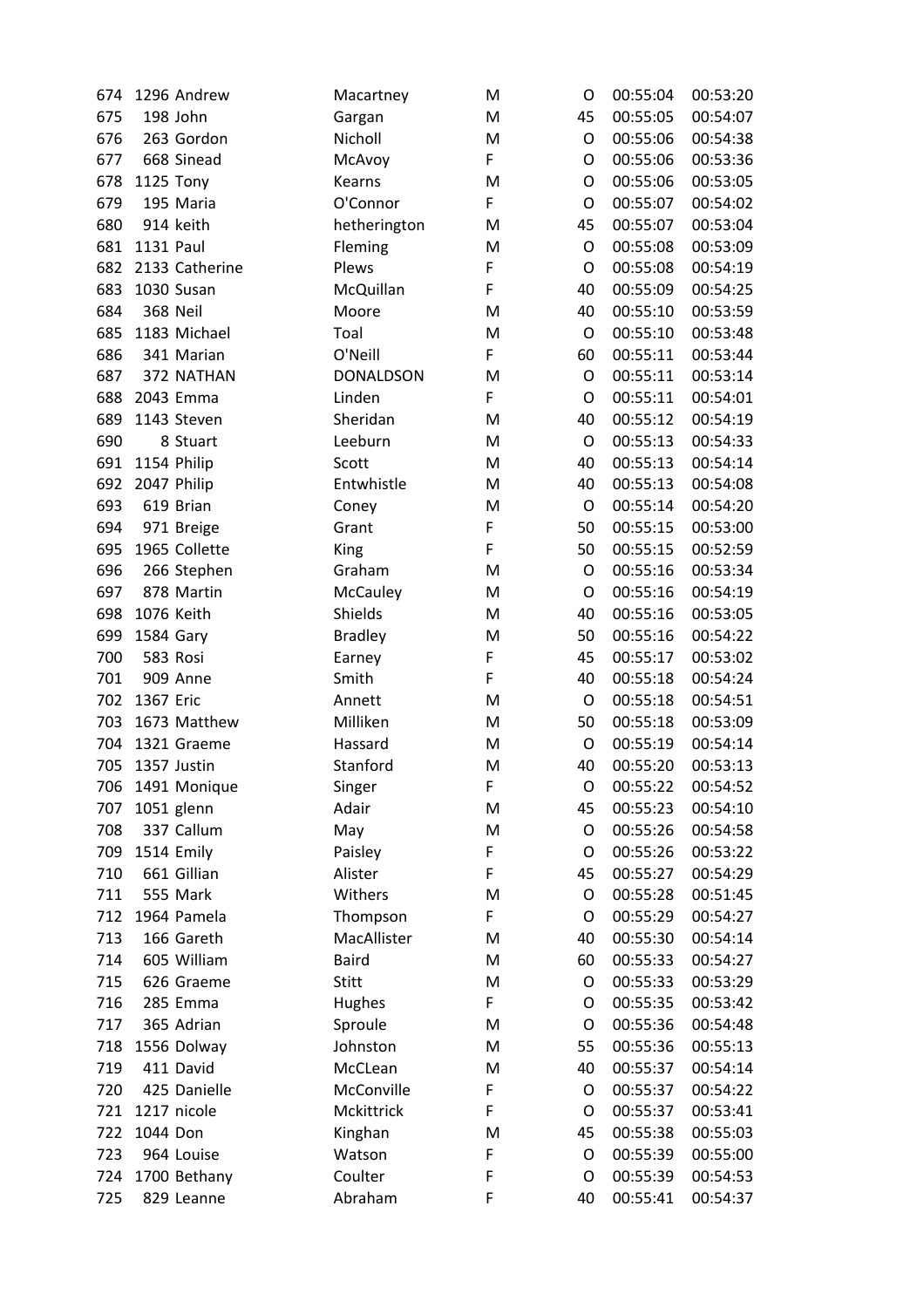| 726 |            | 529 Louise      | Mcaree         | F           | 45          | 00:55:42 | 00:53:52 |
|-----|------------|-----------------|----------------|-------------|-------------|----------|----------|
| 727 |            | 725 Janine      | Ramsey         | F           | 45          | 00:55:42 | 00:54:30 |
| 728 |            | 1597 Deirdre    | Melly          | F           | O           | 00:55:42 | 00:54:59 |
| 729 |            | <b>724 Eric</b> | Conroy         | M           | 50          | 00:55:44 | 00:55:01 |
| 730 |            | 2204 Deirdre    | Campbell       | F           | 45          | 00:55:44 | 00:55:00 |
| 731 |            | 1365 Tracy      | MacFarlane     | F           | O           | 00:55:45 | 00:54:42 |
| 732 |            | 1718 Colin      | Tucker         | M           | 40          | 00:55:45 | 00:54:41 |
| 733 |            | 256 Lucy        | Young          | F           | O           | 00:55:50 | 00:55:17 |
| 734 | 1606 K     |                 | Magee          | M           | O           | 00:55:50 | 00:55:15 |
| 735 |            | 1009 Richey     | Magee          | M           | $\mathsf O$ | 00:55:51 | 00:55:15 |
| 736 |            | 1238 Angela     | Doherty        | F           | 45          | 00:55:51 | 00:55:23 |
| 737 |            | 1469 Colin      | Campbell       | M           | 45          | 00:55:51 | 00:54:35 |
| 738 |            | 147 Melanie     | McKeague       | F           | O           | 00:55:52 | 00:54:52 |
| 739 |            | 969 Nicole      | <b>Davies</b>  | F           | O           | 00:55:52 | 00:54:36 |
| 740 |            | 1202 Johnny     | McCoy          | M           | 40          | 00:55:55 | 00:53:28 |
| 741 |            | 1583 Adam       | Hassin         | M           | $\mathsf O$ | 00:55:55 | 00:54:51 |
| 742 |            | 564 karen       | beattie        | F           | O           | 00:55:57 | 00:54:50 |
| 743 |            | 94 Wendy        | Davison        | F           | O           | 00:55:59 | 00:54:45 |
| 744 |            | 1750 Marion     | Woods          | F           | O           | 00:55:59 | 00:55:27 |
| 745 |            | 426 Kevin       | Mccann         | M           | 45          | 00:56:05 | 00:54:10 |
| 746 |            | 138 Claire      | McGuckin       | F           | O           | 00:56:06 | 00:55:32 |
| 747 |            | 1962 Louise     | McCaffrey      | F           | 45          | 00:56:08 | 00:55:31 |
| 748 | 1923 John  |                 | Steen          | M           | 50          | 00:56:09 | 00:55:09 |
| 749 |            | 1989 Elizabeth  | Smit           | M           | 55          | 00:56:09 | 00:54:58 |
| 750 |            | 813 Charlotte   | Hall           | F           | O           | 00:56:10 | 00:55:03 |
| 751 |            | 889 Sinead      | Chambers       | $\mathsf F$ | O           | 00:56:10 | 00:55:07 |
| 752 | 1119 Alan  |                 | Simpson        | M           | O           | 00:56:11 | 00:53:56 |
| 753 |            | 1574 shane      | waite          | M           | O           | 00:56:11 | 00:54:47 |
| 754 |            | 2145 Stephen    | McMurray       | M           | 55          | 00:56:13 | 00:55:16 |
| 755 |            | 70 James        | O'Rourke       | M           | 65          | 00:56:14 | 00:54:01 |
| 756 |            | 1688 Adrian     | Walker         | M           | $\mathsf O$ | 00:56:14 | 00:55:35 |
| 757 |            | 2190 Geraldine  | Eakins         | F           | 40          | 00:56:15 | 00:55:42 |
| 758 |            | 1675 Johnston   | Shields        | M           | 40          | 00:56:16 | 00:54:34 |
| 759 | 1309 Alex  |                 | Hanna          | M           | 50          | 00:56:17 | 00:54:36 |
| 760 | 1329 Paul  |                 | Malcomson      | M           | O           | 00:56:17 | 00:54:35 |
| 761 | 2164 Blair |                 | <b>Higgins</b> | M           | O           | 00:56:17 | 00:55:03 |
| 762 |            | 1936 Eamon      | McGurran       | M           | 50          | 00:56:18 | 00:55:21 |
| 763 |            | 701 Jennifer    | <b>Brown</b>   | F           | 40          | 00:56:21 | 00:55:15 |
| 764 |            | 817 Mark        | Purdon         | M           | 45          | 00:56:21 | 00:54:05 |
| 765 |            | 1434 Clodagh    | Shortt         | F           | O           | 00:56:21 | 00:55:09 |
| 766 |            | 1384 madeleine  | crawford       | $\mathsf F$ | 40          | 00:56:22 | 00:53:57 |
| 767 | 1159 John  |                 | <b>Bogle</b>   | M           | O           | 00:56:23 | 00:54:19 |
| 768 |            | 232 david       | fannin         | M           | 45          | 00:56:25 | 00:55:23 |
| 769 |            | 856 Catherine   | Downey         | F           | O           | 00:56:26 | 00:54:34 |
| 770 |            | 374 THOMAS      | PRIESTLEY      | M           | O           | 00:56:28 | 00:54:32 |
| 771 |            | 1504 Glenda     | Stewart        | F           | O           | 00:56:28 | 00:54:49 |
| 772 |            | 1115 Rodney     | McKee          | M           | 50          | 00:56:30 | 00:54:18 |
| 773 |            | 415 ESTHER      | <b>HARDY</b>   | F           | 40          | 00:56:32 | 00:55:37 |
| 774 |            | 1109 Emma       | Morton         | F           | O           | 00:56:33 | 00:54:55 |
| 775 |            | 1168 Danielle   | McIlroy        | F           | O           | 00:56:33 | 00:55:11 |
| 776 |            | 1649 Elaine     | <b>Bailey</b>  | F           | 45          | 00:56:34 | 00:55:58 |
| 777 | 1024 Julie |                 | Prentice       | F           | O           | 00:56:35 | 00:55:54 |
|     |            |                 |                |             |             |          |          |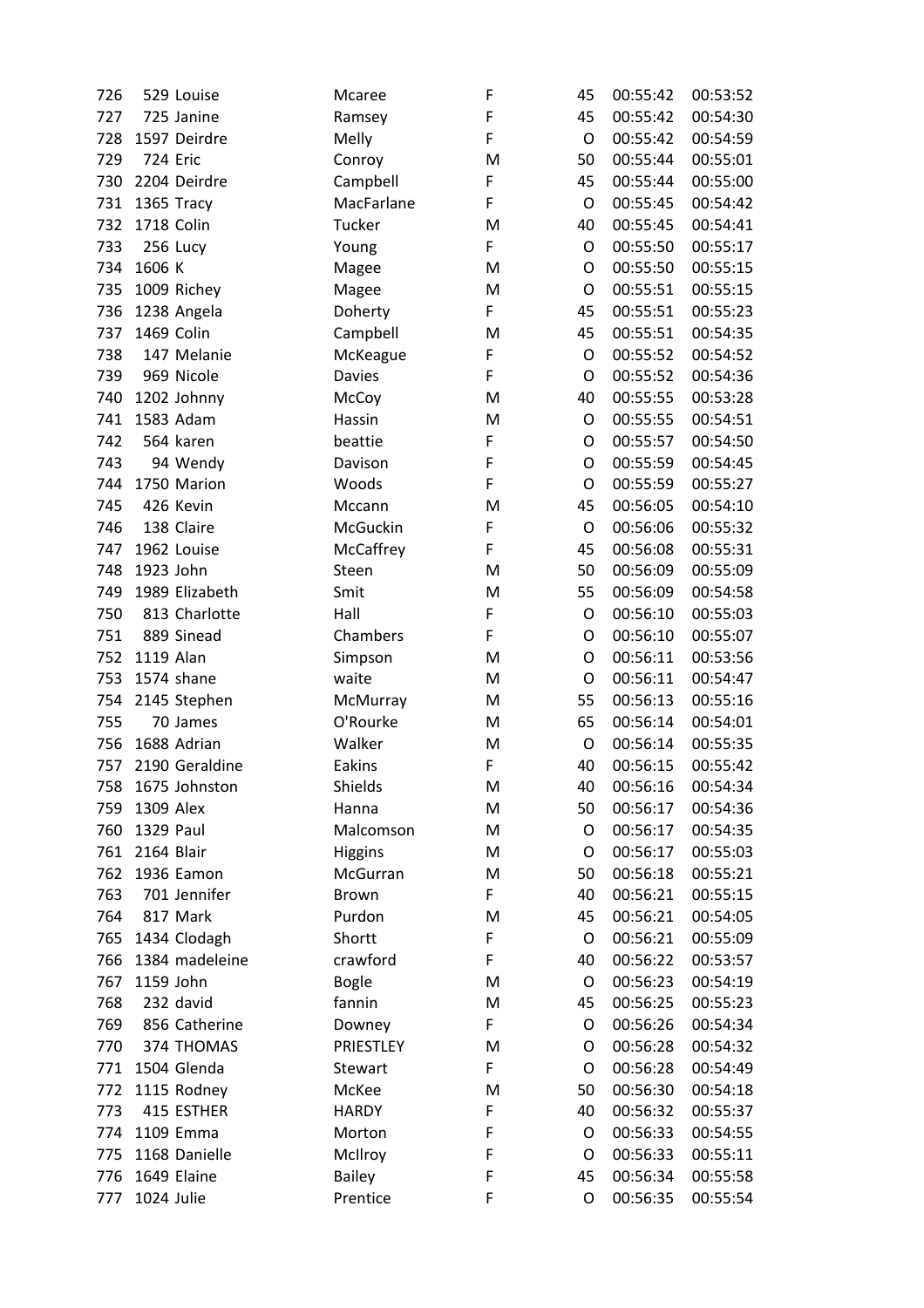| 778 |           | 1550 David        | McGowan        | M | O           | 00:56:35 | 00:54:58 |
|-----|-----------|-------------------|----------------|---|-------------|----------|----------|
| 779 |           | 657 Michael       | Gracey         | M | O           | 00:56:36 | 00:55:01 |
| 780 |           | 1029 Glynis       | Jess           | F | O           | 00:56:36 | 00:55:54 |
| 781 |           | 873 Craig         | McClurkin      | M | O           | 00:56:40 | 00:54:57 |
| 782 | 1605 Neil |                   | Williams       | M | O           | 00:56:41 | 00:54:29 |
| 783 |           | 932 BRIAN         | <b>LUKE</b>    | M | 40          | 00:56:42 | 00:56:03 |
| 784 |           | 1006 paula        | sharpe         | F | $\circ$     | 00:56:43 | 00:55:02 |
| 785 |           | 1912 Michael      | Thompson       | M | 45          | 00:56:43 | 00:56:03 |
| 786 |           | 1724 Sarah        | Murray         | F | $\circ$     | 00:56:46 | 00:54:51 |
| 787 |           | <b>731 Anne</b>   | Cooke          | F | 45          | 00:56:48 | 00:54:17 |
| 788 |           | 732 Gavin         | Marshall       | M | O           | 00:56:48 | 00:54:17 |
| 789 |           | 50 Graham         | Fitzgerald     | M | $\mathsf O$ | 00:56:49 | 00:55:27 |
| 790 |           | 128 Karen         | Adams          | F | $\mathsf O$ | 00:56:49 | 00:55:56 |
| 791 |           | 1717 David        | Adams          | M | O           | 00:56:50 | 00:55:13 |
| 792 |           | 1547 Nathan       | Fitzsimmons    | M | O           | 00:56:51 |          |
| 793 |           | 1548 Ryan         | Fitzsimmons    | M | $\mathsf O$ | 00:56:51 | 00:55:38 |
| 794 |           | 85 Lyndsay        | Adams          | F | O           | 00:56:55 | 00:56:14 |
| 795 |           | 157 Cheryl        | Scott          | F | 40          | 00:56:56 | 00:55:23 |
| 796 |           | 1669 Edenderry CE |                | M | $\circ$     | 00:56:56 | 00:55:29 |
| 797 |           | 1637 Michael      | O'Brien        | M | 40          | 00:56:58 | 00:55:11 |
| 798 |           | 2176 Helen        | Hutchinson     | F | 50          | 00:56:58 | 00:55:28 |
| 799 | 1732 John |                   | Lavery         | M | 50          | 00:56:59 | 00:56:01 |
| 800 |           | 1032 Akeel        | Ahmed          | M | O           | 00:57:00 | 00:55:05 |
| 801 |           | 901 Carly         | Elliott        | F | O           | 00:57:02 | 00:55:48 |
| 802 |           | 1494 Greig        | McNeill        | M | O           | 00:57:03 | 00:54:56 |
| 803 |           | 1449 Louise       | Carlile        | F | O           | 00:57:04 | 00:55:55 |
| 804 |           | 167 Laura         | Hawthorne      | F | O           | 00:57:06 | 00:55:05 |
| 805 |           | 1203 Orlaith      | Murphy         | F | $\circ$     | 00:57:07 | 00:54:43 |
| 806 |           | 1435 Peter        | Carleton       | M | 55          | 00:57:08 | 00:55:49 |
| 807 |           | 443 John          | Cunningham     | M | 40          | 00:57:10 | 00:56:06 |
| 808 | 1561 John |                   | <b>McBride</b> | M | O           | 00:57:10 | 00:55:27 |
| 809 |           | 1710 David        | Cleland        | M | O           | 00:57:11 | 00:55:30 |
| 810 |           | 1235 olivia       | forbes         | F | O           | 00:57:12 | 00:55:55 |
| 811 |           | 196 Maria         | McGowan        | F | 45          | 00:57:13 | 00:56:17 |
| 812 |           | 197 Colleen       | Gargan         | F | 45          | 00:57:13 | 00:56:17 |
| 813 |           | 530 Deirdre       | Donaghy        | F | 45          | 00:57:14 | 00:55:25 |
| 814 | 1081 Jim  |                   | Masterson      | M | 50          | 00:57:14 | 00:54:53 |
| 815 |           | 294 David         | Moody          | M | 45          | 00:57:15 | 00:56:56 |
| 816 | 1080 John |                   | O'Hare         | M | 55          | 00:57:15 | 00:54:53 |
| 817 |           | 482 Justin        | Eames          | M | O           | 00:57:19 | 00:55:40 |
| 818 |           | 563 Jock          | Mewha          | M | $\circ$     | 00:57:22 | 00:56:25 |
| 819 |           | 1065 Lynsey       | Walker         | F | O           | 00:57:22 | 01:11:27 |
| 820 |           | 763 Courtney      | <b>Scates</b>  | F | O           | 00:57:23 | 00:56:35 |
| 821 |           | 1452 Marie Anne   | Forester       | F | 45          | 00:57:23 | 00:55:50 |
| 822 |           | 1478 Adrian       | Dodds          | M | 40          | 00:57:23 | 00:56:48 |
| 823 | 1479 bert |                   | purdy          | M | 50          | 00:57:23 | 00:56:47 |
| 824 |           | 687 Gary          | Lennox         | M | $\circ$     | 00:57:24 | 00:55:27 |
| 825 | 1320 Elle |                   | Forrest        | F | 40          | 00:57:24 | 00:56:58 |
| 826 | 1657 Dee  |                   | Doyle          | F | O           | 00:57:25 | 00:55:18 |
| 827 |           | 1343 Richard      | Rainey         | M | O           | 00:57:26 | 00:56:30 |
| 828 |           | 573 Martin        | McAllister     | M | O           | 00:57:27 | 00:56:07 |
| 829 |           | 1242 Janice       | Collins        | F | O           | 00:57:27 | 00:55:36 |
|     |           |                   |                |   |             |          |          |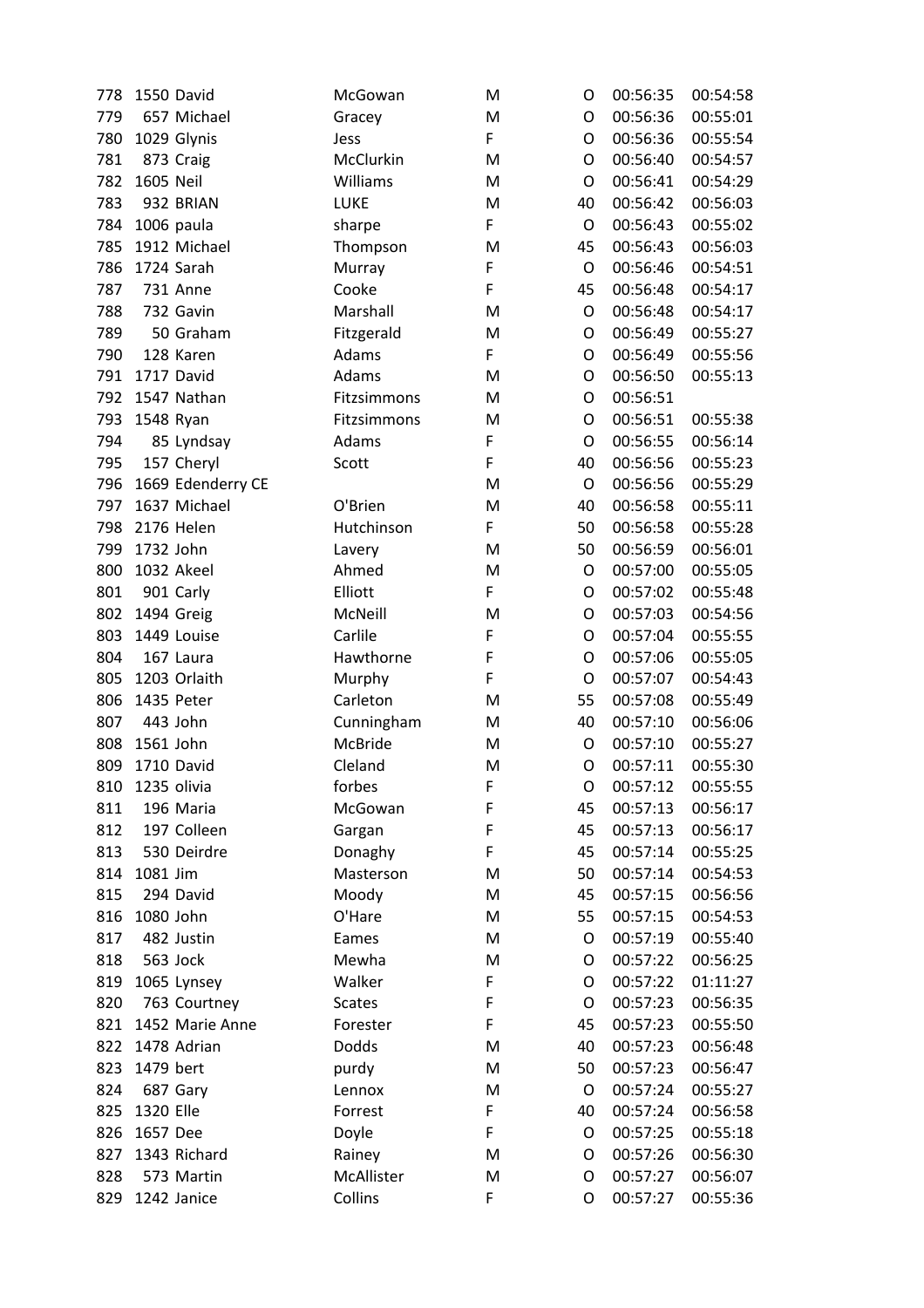| 830 |            | 434 patrick        | hardy             | M           | O  | 00:57:28 | 00:56:12 |
|-----|------------|--------------------|-------------------|-------------|----|----------|----------|
| 831 |            | 674 Janine         | Kinnear           | F           | O  | 00:57:28 | 00:55:40 |
| 832 |            | 16 Jamie           | Hamilton          | M           | O  | 00:57:29 | 00:53:51 |
| 833 |            | 371 ROBBIE         | <b>BUTLER</b>     | M           | O  | 00:57:30 | 00:55:26 |
| 834 |            | 957 Michaela       | Taylor            | F           | O  | 00:57:30 | 00:56:10 |
| 835 |            | 497 Paul           | Skillen           | M           | O  | 00:57:33 | 00:57:14 |
| 836 |            | 1369 Mervyn        | Hamilton          | M           | 40 | 00:57:35 | 00:52:31 |
| 837 |            | 1318 Richard       | Hyland            | M           | O  | 00:57:37 | 00:56:37 |
| 838 |            | 791 Santhosh       | Sankaran          | M           | O  | 00:57:39 | 00:56:46 |
| 839 |            | 1108 Joanne        | <b>Bassett</b>    | F           | 40 | 00:57:41 | 00:56:57 |
| 840 |            | 127 Mark           | McCullough        | M           | 40 | 00:57:42 | 00:57:20 |
| 841 |            | 1537 David         | <b>BEATTIE</b>    | M           | 60 | 00:57:43 | 00:55:46 |
| 842 | 1346 paul  |                    | boe               | M           | 40 | 00:57:44 | 00:56:58 |
| 843 |            | 357 Mansell        | Bleakley          | M           | 60 | 00:57:45 | 00:57:14 |
| 844 | 1968 Alex  |                    | <b>Blackstock</b> | M           | 60 | 00:57:45 | 00:57:19 |
| 845 |            | 1540 Patrick       | Carr              | M           | O  | 00:57:47 | 00:57:11 |
| 846 |            | 391 Natalie        | Barr              | F           | O  | 00:57:48 | 00:56:07 |
| 847 |            | 394 Bethany        | <b>Barr</b>       | F           | O  | 00:57:48 | 00:56:07 |
| 848 | 1350 lain  |                    | <b>Shanks</b>     | M           | O  | 00:57:49 | 00:56:56 |
| 849 |            | 1093 Darren        | Uprichard         | M           | 40 | 00:57:51 | 00:55:31 |
| 850 |            | 1233 Imelda Louise | Norrby            | F           | 40 | 00:57:51 | 00:55:34 |
| 851 |            | 329 Emma           | Vaun              | F           | O  | 00:57:52 | 00:56:06 |
| 852 |            | 1653 Deborah       | Parkes            | F           | 45 | 00:57:52 | 00:57:02 |
| 853 |            | 1269 Catherine     | Dolliver          | F           | O  | 00:57:53 | 00:56:07 |
| 854 | 1419 John  |                    | Purse             | M           | 50 | 00:57:53 | 00:57:18 |
| 855 |            | 1471 dianne        | cargin            | $\mathsf F$ | 50 | 00:57:53 | 00:56:55 |
| 856 |            | 2045 Fiona         | McGinn            | F           | 35 | 00:57:53 | 00:56:08 |
| 857 |            | 2157 James         | Scott             | M           | 55 | 00:57:53 | 00:56:58 |
| 858 |            | 1629 Grainne       | Samm              | F           | 40 | 00:57:54 | 00:56:16 |
| 859 |            | 1010 jonathan      | robinson          | M           | O  | 00:57:55 | 00:54:04 |
| 860 | 2058 N     |                    | Alexander         | M           | 45 | 00:57:55 | 00:56:58 |
| 861 |            | 2217 Jonathan      | Elliott           | M           | O  | 00:57:57 | 00:56:17 |
| 862 |            | 954 Geraldine      | Gallen            | F           | 50 | 00:57:58 | 00:57:15 |
| 863 |            | 1037 Gillian       | Dewart            | F           | 40 | 00:57:58 | 00:57:18 |
| 864 |            | 2209 Dean          | Kennedy           | M           | O  | 00:57:58 | 00:57:18 |
| 865 |            | 751 Stephen        | Maxwell           | M           | O  | 00:57:59 | 00:57:24 |
| 866 |            | 2195 Andrew        | Allen             | M           | O  | 00:57:59 | 00:55:57 |
| 867 |            | 2453 Kevin         | McGulgan          | M           | O  | 00:57:59 | 00:56:46 |
| 868 | 2465 Lisa  |                    | McKeown           | F           | O  | 00:57:59 | 00:56:46 |
| 869 |            | 714 Peter          | Sharpe            | M           | 50 | 00:58:00 | 00:56:26 |
| 870 |            | 735 Rosemary       | Waddell           | F           | 40 | 00:58:00 | 00:57:17 |
| 871 |            | 913 Rachel         | Stanley           | F           | O  | 00:58:00 | 00:56:12 |
| 872 |            | 955 Charlie        | Deeney            | M           | O  | 00:58:00 | 00:57:07 |
| 873 | 2146 Ken   |                    | Vance             | M           | 50 | 00:58:01 | 00:56:43 |
| 874 |            | 768 Stephen        | <b>Beattie</b>    | M           | 45 | 00:58:03 | 00:55:53 |
| 875 | 1915 Ruth  |                    | Law               | F           | 40 | 00:58:03 | 00:57:11 |
| 876 |            | 1034 Caroline      | Nelson            | F           | 40 | 00:58:04 | 00:54:23 |
| 877 | 1636 Julie |                    | Longridge         | F           | O  | 00:58:04 | 00:57:09 |
| 878 |            | 2066 Monica        | Gallagher         | F           | 50 | 00:58:05 | 00:56:01 |
| 879 |            | 2037 Heather       | Lyons             | F           | O  | 00:58:06 | 00:55:59 |
| 880 |            | 171 David          | Gordon            | M           | 50 | 00:58:08 | 00:56:04 |
| 881 |            | 867 Fiona          | Keane             | F           | O  | 00:58:08 | 00:56:35 |
|     |            |                    |                   |             |    |          |          |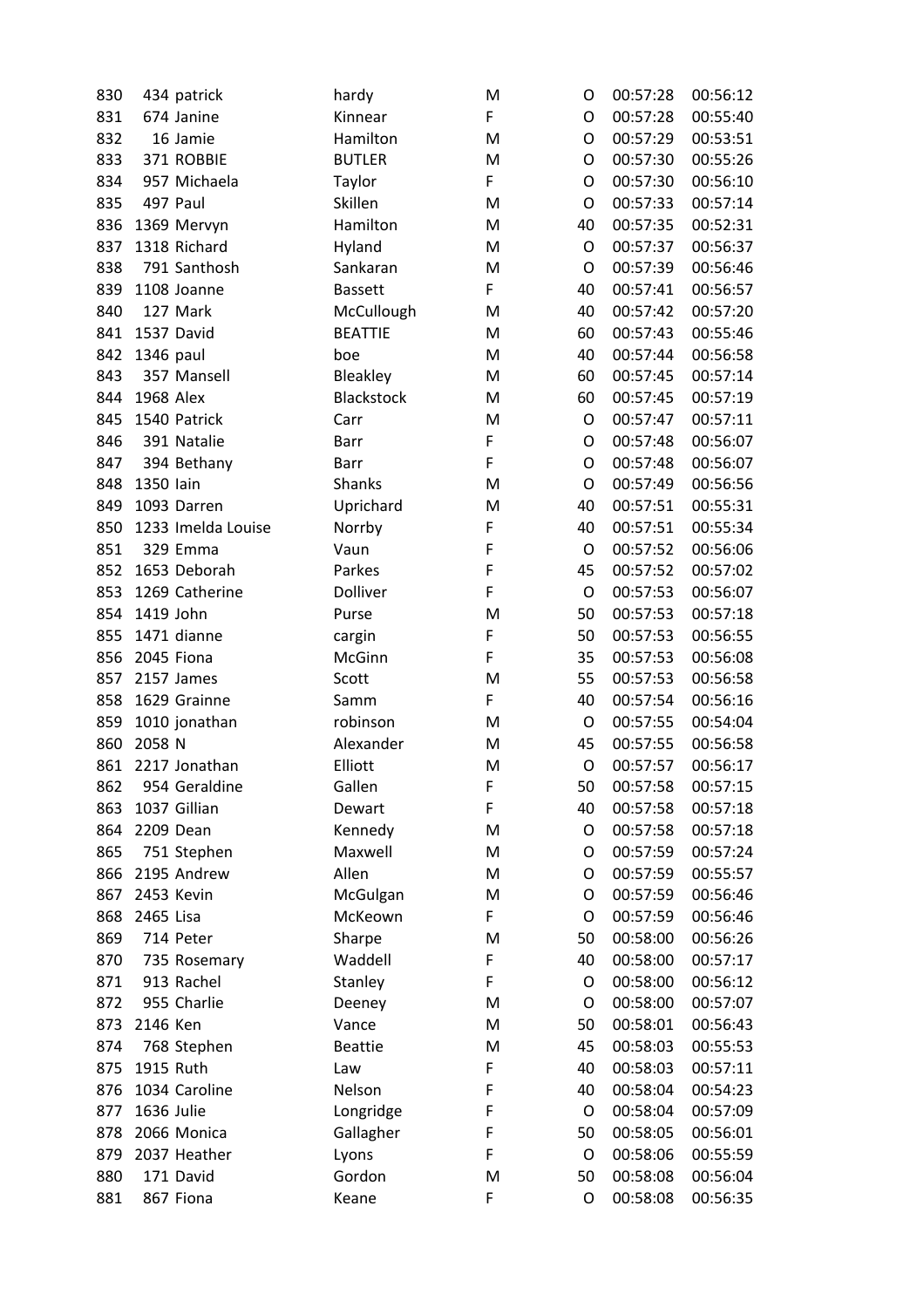| 882 |                  | 567 Sarah         | Mcclelland             | F | 40      | 00:58:09 | 00:57:03 |
|-----|------------------|-------------------|------------------------|---|---------|----------|----------|
| 883 |                  | 1258 Michael      | Ward                   | M | O       | 00:58:10 | 00:56:37 |
| 884 | 1451 John        |                   | McShane                | M | 40      | 00:58:10 | 00:57:21 |
| 885 |                  | 1129 Richard      | Hetherington           | M | O       | 00:58:11 | 00:55:27 |
| 886 | 1651 Ruth        |                   | Cousins                | F | 45      | 00:58:12 | 00:56:36 |
| 887 |                  | 370 MARK          | PRIESTLEY              | M | O       | 00:58:14 | 00:56:11 |
| 888 |                  | <b>1160 BARRY</b> | <b>COX</b>             | M | O       | 00:58:17 | 00:58:17 |
| 889 |                  | 797 Kathy         | Knox                   | F | 45      | 00:58:18 | 00:57:22 |
| 890 |                  | 886 laura         | smyth                  | F | O       | 00:58:18 | 00:57:19 |
| 891 |                  | 1028 Lynne        | <b>Cathcart Daniel</b> | F | O       | 00:58:18 | 00:57:37 |
| 892 | 1618 Ivan        |                   | Mellon                 | M | 45      | 00:58:19 | 00:57:44 |
| 893 |                  | 91 steven         | annett                 | M | O       | 00:58:20 | 00:48:28 |
| 894 |                  | 1268 Nicola       | Nelson                 | F | O       | 00:58:20 | 00:57:07 |
| 895 | <b>1617 Alex</b> |                   | Mellon                 | F | 40      | 00:58:20 | 00:57:44 |
| 896 |                  | 801 Tamla         | Meredith               | F | O       | 00:58:21 | 00:56:55 |
| 897 |                  | 1608 Jeremy       | Graham                 | M | O       | 00:58:21 | 00:56:39 |
| 898 |                  | 1709 Karen        | Dempster               | F | O       | 00:58:21 | 00:56:03 |
| 899 |                  | 1976 Roger        | McClenaghan            | M | 45      | 00:58:22 | 00:56:30 |
| 900 |                  | 186 Michelle      | Knight                 | F | 45      | 00:58:23 | 00:56:24 |
| 901 | 2470 Jim         |                   | Kelly                  | M | 65      | 00:58:23 | 00:56:54 |
| 902 |                  | 99 Neville        | Anderson               | M | O       | 00:58:24 | 00:56:15 |
| 903 |                  | 708 Suzanne       | Price                  | F | O       | 00:58:24 | 00:57:54 |
| 904 |                  | 1197 Angela       | Gemmell                | F | 50      | 00:58:24 | 00:56:52 |
| 905 |                  | 1922 Angela       | <b>Ballantine</b>      | F | 35      | 00:58:25 | 00:57:16 |
| 906 |                  | 1273 Roisin       | Murtagh                | F | 45      | 00:58:26 | 00:56:17 |
| 907 |                  | 335 nadine        | mckee                  | F | O       | 00:58:27 | 00:56:49 |
| 908 |                  | 336 lyndsey       | smyth                  | F | O       | 00:58:27 | 00:56:49 |
| 909 |                  | 860 Alexandra     | Smyth                  | F | 45      | 00:58:27 | 00:55:37 |
| 910 |                  | 245 Richard       | Murray                 | M | O       | 00:58:28 | 00:57:08 |
| 911 | 1450 Aine        |                   | McShane                | F | 40      | 00:58:30 | 00:57:37 |
| 912 |                  | 28 Sarah          | Malcolmson             | F | O       | 00:58:31 | 00:58:01 |
| 913 |                  | 393 Peter         | McClelland             | M | $\circ$ | 00:58:31 | 00:56:48 |
| 914 |                  | 1066 michael      | <b>GREEN</b>           | M | 40      | 00:58:34 | 00:57:17 |
| 915 |                  | 1610 Sandra       | Collins                | F | O       | 00:58:35 | 00:56:54 |
| 916 |                  | 1906 Matt         | Bishop                 | M | 60      | 00:58:35 | 00:56:11 |
| 917 |                  | 89 Roisin         | Toal                   | F | 50      | 00:58:39 | 00:57:15 |
| 918 |                  | 105 david         | martin                 | M | O       | 00:58:42 | 00:58:20 |
| 919 |                  | 673 Paul          | Mulholland             | M | O       | 00:58:42 | 00:57:25 |
| 920 |                  | 939 Carrie        | Mulholland             | F | O       | 00:58:42 | 00:58:12 |
| 921 |                  | 1443 Claire       | Martin                 | F | O       | 00:58:42 | 00:56:54 |
| 922 |                  | 76 Glen           | McKittrick             | M | 40      | 00:58:43 | 00:57:30 |
| 923 |                  | 1299 Charlotte    | mcquoid                | F | O       | 00:58:44 | 00:57:21 |
| 924 |                  | 1139 Gordon       | Kelly                  | M | O       | 00:58:45 | 00:57:01 |
| 925 |                  | 1430 Shona        | Power                  | F | O       | 00:58:45 | 00:56:38 |
| 926 |                  | 413 Rachel        | Young                  | F | O       | 00:58:46 | 00:57:28 |
| 927 | 1426 Orla        |                   | Harvey                 | F | O       | 00:58:46 | 00:56:39 |
| 928 |                  | 471 Katherine     | Hamilton               | F | O       | 00:58:47 | 00:58:16 |
| 929 |                  | 1137 Jonathan     | Kelly                  | M | 45      | 00:58:47 | 00:56:59 |
| 930 |                  | 130 Claire        | Smyth                  | F | O       | 00:58:48 | 00:57:36 |
| 931 |                  | 53 christine      | duncan                 | F | O       | 00:58:49 | 00:57:25 |
| 932 |                  | 72 MERVYN         | WALLACE                | M | O       | 00:58:49 | 00:56:32 |
| 933 |                  | 74 David          | Reid                   | M | O       | 00:58:50 | 00:56:33 |
|     |                  |                   |                        |   |         |          |          |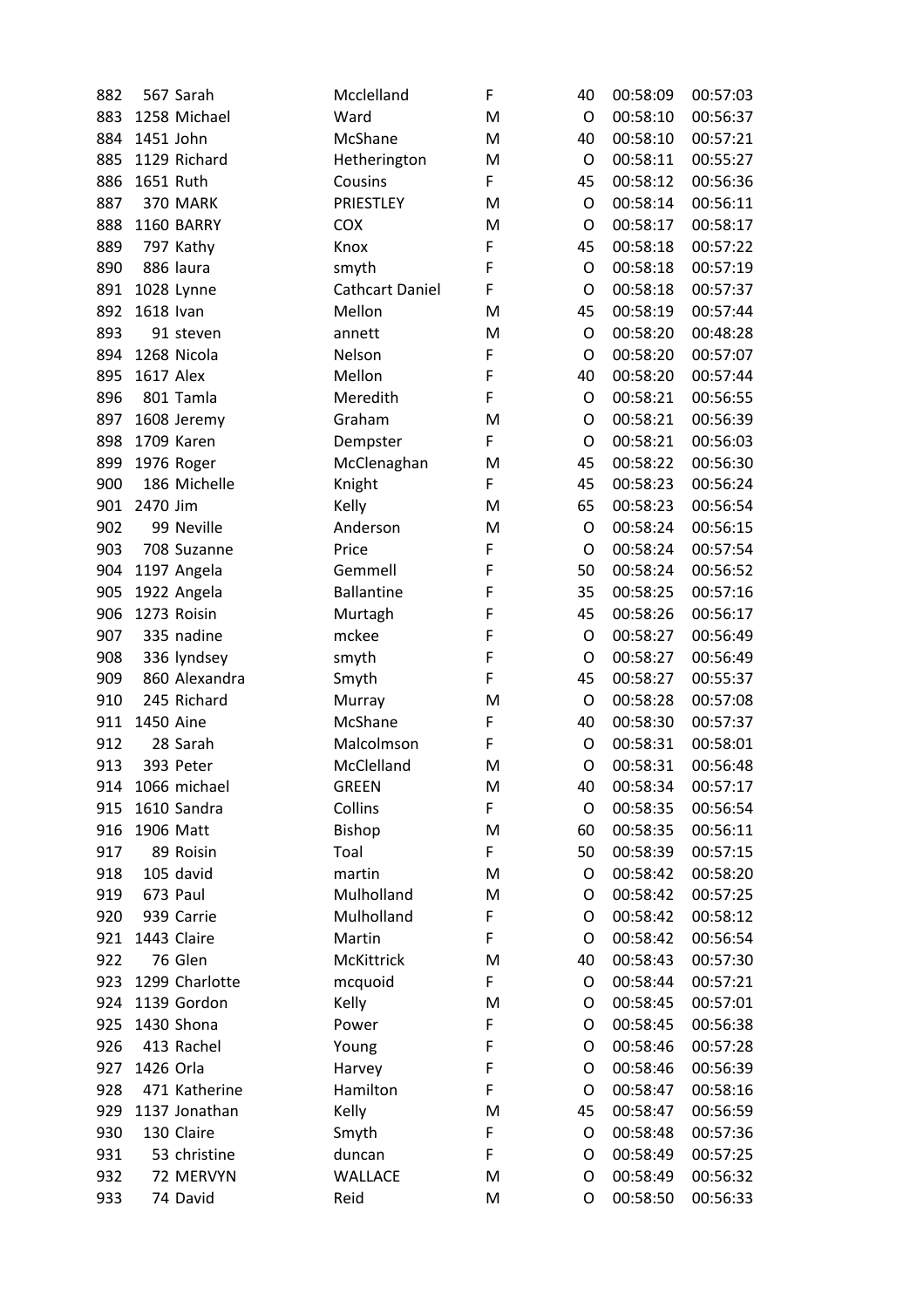| 934 |            | 1116 Julian     | Wilson           | M | O       | 00:58:51 | 00:56:40 |
|-----|------------|-----------------|------------------|---|---------|----------|----------|
| 935 |            | 1603 Sharon     | Crawford-White   | F | 40      | 00:58:52 | 00:57:59 |
| 936 | 1278 john  |                 | mcgreevy         | M | $\circ$ | 00:58:53 | 00:58:08 |
| 937 | 1697 Gary  |                 | McNeill          | M | 45      | 00:58:56 | 00:57:39 |
| 938 |            | 1723 Tony       | Miller           | M | 45      | 00:58:56 | 00:56:55 |
| 939 | 1060 Paul  |                 | <b>Burges</b>    | M | 60      | 00:58:57 | 00:57:49 |
| 940 |            | 1325 Kathy      | Magee            | F | O       | 00:58:58 | 00:58:09 |
| 941 |            | 1518 Colleen    | McDowell         | F | O       | 00:58:58 | 00:57:07 |
| 942 |            | 784 Alan        | Doak             | M | 40      | 00:58:59 | 00:57:54 |
| 943 |            | 2226 Marie Anne | <b>McBrien</b>   | F | O       | 00:58:59 | 00:58:15 |
| 944 |            | 749 Marcus      | Adair            | M | O       | 00:59:00 | 00:56:29 |
| 945 |            | 858 Claire      | Crutchley        | F | O       | 00:59:00 | 00:56:22 |
| 946 |            | 55 Trevor       | Lamb             | M | 40      | 00:59:01 | 00:57:23 |
| 947 |            | 438 Chris       | Adams            | M | O       | 00:59:01 | 00:57:47 |
| 948 | 207 Joe    |                 | Robertson        | M | O       | 00:59:02 | 00:56:49 |
| 949 |            | 439 Richard     | Knox             | M | O       | 00:59:02 | 00:57:47 |
| 950 |            | 445 Jane        | Mitchell         | F | 45      | 00:59:03 | 00:58:20 |
| 951 |            | 446 Steven      | Buchanan         | M | 45      | 00:59:03 | 00:58:19 |
| 952 |            | 1090 Danielle   | Fegan            | F | O       | 00:59:03 | 00:57:34 |
| 953 |            | 623 Peter       | <b>Browne</b>    | M | O       | 00:59:04 | 00:58:06 |
| 954 |            | <b>786 Neil</b> | Quilab           | M | 40      | 00:59:04 | 00:56:57 |
| 955 | 1650 Liz   |                 | Carson           | F | 45      | 00:59:04 | 00:57:24 |
| 956 |            | 2194 Raymond    | Campbell         | M | 40      | 00:59:05 | 00:57:01 |
| 957 |            | 728 Louisa      | Lapworth         | F | O       | 00:59:06 | 00:58:07 |
| 958 |            | 1148 Claire     | Wilson           | F | O       | 00:59:06 | 00:57:02 |
| 959 |            | 1689 Martin     | Fegen            | M | 45      | 00:59:06 | 00:57:38 |
| 960 | 2222 Cecil |                 | Russell          | M | 60      | 00:59:07 | 00:58:41 |
| 961 |            | 429 Emily       | Christie         | F | O       | 00:59:08 | 00:57:53 |
| 962 |            | 1377 Rachael    | Napier           | F | O       | 00:59:09 | 00:56:59 |
| 963 |            | 268 Andrew      | Bowman           | M | O       | 00:59:11 | 00:58:41 |
| 964 |            | 747 Paul        | Heatley          | M | O       | 00:59:11 | 00:58:38 |
| 965 |            | 302 Keith       | Douglas          | M | O       | 00:59:12 | 00:57:45 |
| 966 | 2198 Chris |                 | Gilmour          | M | 45      | 00:59:13 | 00:58:21 |
| 967 |            | 1413 Rebecca    | bleakley         | F | O       | 00:59:14 | 00:58:03 |
| 968 |            | 2072 Aaron      | Hillen           | M | 45      | 00:59:15 | 00:57:17 |
| 969 |            | 454 Neal        | Carson           | M | O       | 00:59:18 | 00:57:39 |
| 970 | 2459 Zoe   |                 | Suffern          | F | O       | 00:59:19 | 00:56:55 |
| 971 |            | 639 Stephanie   | Middleton        | F | O       | 00:59:21 | 00:57:11 |
| 972 |            | 453 Jillian     | Nicholl          | F | 40      | 00:59:22 | 00:57:54 |
| 973 |            | 73 Ryan         | Millar           | M | O       | 00:59:23 | 00:57:05 |
| 974 |            | 782 Claire      | Robinson         | F | O       | 00:59:23 | 00:58:21 |
| 975 |            | 2059 Caroline   | Taylor           | F | 40      | 00:59:24 | 00:58:12 |
| 976 | 2208 Ruth  |                 | Lipsett          | F | O       | 00:59:27 | 00:57:52 |
| 977 |            | 433 Graham      | Morton           | M | O       | 00:59:29 | 00:57:25 |
| 978 |            | 806 THOMAS      | <b>MCCRUDDEN</b> | M | 55      | 00:59:30 | 00:58:27 |
| 979 |            | 282 Elaine      | Leathem          | F | O       | 00:59:31 | 00:57:37 |
| 980 |            | 1745 Kieran     | Hillen           | M | 40      | 00:59:31 | 00:58:09 |
| 981 |            | 1950 Susan      | McCague          | F | 35      | 00:59:32 | 00:57:22 |
| 982 |            | 694 Therese     | Quaid            | F | O       | 00:59:33 | 00:57:46 |
| 983 |            | 1949 Eddy       | Curtis           | M | 55      | 00:59:33 | 00:57:22 |
| 984 |            | 189 Nigel       | Vance            | M | 45      | 00:59:34 | 00:58:01 |
| 985 |            | 857 Raymond     | <b>Beirne</b>    | M | O       | 00:59:34 | 00:58:11 |
|     |            |                 |                  |   |         |          |          |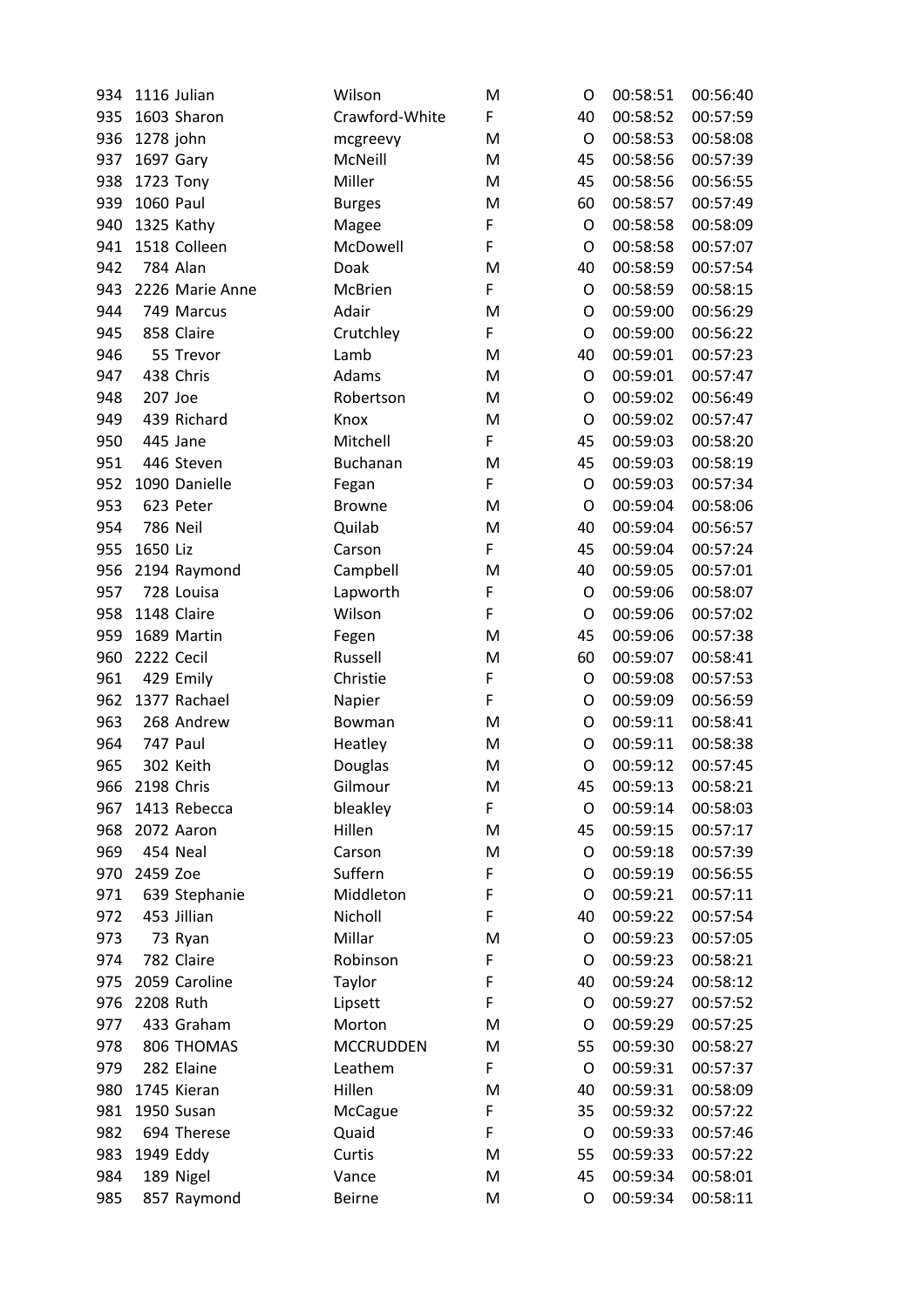| 986  |                | 606 Noelle     | Dean            | F                                                                                                          | 55      | 00:59:36 | 00:58:36 |
|------|----------------|----------------|-----------------|------------------------------------------------------------------------------------------------------------|---------|----------|----------|
| 987  |                | 887 SHELLEY    | <b>STACEY</b>   | $\mathsf F$                                                                                                | O       | 00:59:36 | 00:58:36 |
| 988  |                | 2119 Elaine    | Cassidy         | $\mathsf F$                                                                                                | O       | 00:59:36 | 00:57:52 |
| 989  |                | 1507 Catherine | <b>Byers</b>    | $\mathsf F$                                                                                                | 45      | 00:59:37 | 00:57:57 |
| 990  |                | 1744 Geraldine | Hillen          | $\mathsf F$                                                                                                | 40      | 00:59:37 | 00:58:16 |
| 991  | 2181 Paul      |                | Cassidy         | M                                                                                                          | O       | 00:59:37 | 00:57:52 |
| 992  |                | 1506 Aaron     | McIntyre        | M                                                                                                          | O       | 00:59:38 | 00:58:12 |
| 993  |                | 1579 Tracey    | Graham          | F                                                                                                          | 40      | 00:59:39 | 00:58:39 |
| 994  |                | 666 Dermott    | Hutchinson      | M                                                                                                          | 60      | 00:59:40 | 00:58:28 |
| 995  |                | 952 Keith      | Harbinson       | M                                                                                                          | 40      | 00:59:40 | 00:57:26 |
| 996  | 1690 Liam      |                | Conlon          | M                                                                                                          | 35      | 00:59:40 | 00:58:08 |
| 997  |                | 1727 Rachael   | Gardiner        | F                                                                                                          | O       | 00:59:40 | 00:57:58 |
| 998  |                | 1249 Louise    | Sinton          | F                                                                                                          | O       | 00:59:41 | 00:58:07 |
| 999  |                | 1251 James     | Sinton          | M                                                                                                          | O       | 00:59:41 | 00:58:07 |
| 1000 |                | 2219 Paula     | Smith           | F                                                                                                          | 45      | 00:59:41 | 00:58:05 |
| 1001 |                | 1253 Sarah     | Irwin           | $\mathsf F$                                                                                                | O       | 00:59:43 | 00:59:06 |
| 1002 |                | 1252 Gillian   | Cuthbert        | $\mathsf F$                                                                                                | O       | 00:59:44 | 00:59:06 |
| 1003 |                | 112 Tony       | Mathewson       | M                                                                                                          | 50      | 00:59:45 | 00:58:59 |
| 1004 |                | 1301 Stephen   | Finlay          | M                                                                                                          | 40      | 00:59:48 | 00:58:22 |
| 1005 |                | 164 Tina       | Steele          | F                                                                                                          | $\circ$ | 00:59:49 | 00:59:18 |
| 1006 | 1165 Gary      |                | McNally         | M                                                                                                          | 50      | 00:59:49 | 00:58:41 |
| 1007 |                | 344 Gavin      | Noble           | M                                                                                                          | 40      | 00:59:50 | 00:58:17 |
| 1008 |                | 1395 Philip    | Wright          | M                                                                                                          | O       | 00:59:51 | 00:57:55 |
| 1009 |                | 26 jamie       | greer           | M                                                                                                          | O       | 00:59:53 | 00:59:26 |
| 1010 |                | 1349 Lesley    | Irwin           | F                                                                                                          | O       | 00:59:53 | 00:58:15 |
| 1011 | 1664 Gary      |                | McGrath         | M                                                                                                          | 35      | 00:59:54 | 00:57:31 |
| 1012 |                | 534 Julie      | Dunlop          | F                                                                                                          | 50      | 00:59:55 | 00:58:40 |
| 1013 |                | 1220 Stephen   | Drysdale        | M                                                                                                          | O       | 00:59:57 | 00:57:59 |
| 1014 |                | 581 Seamus     | Daly            | M                                                                                                          | 45      | 00:59:58 | 00:59:05 |
| 1015 |                | 98 mark        | allen           | M                                                                                                          | 50      | 01:00:00 | 00:58:11 |
| 1016 |                | 986 Valerie    | McFarland       | F                                                                                                          |         | 01:00:03 | 00:58:31 |
|      | 1017 2131 Marc |                | Murthy          | M                                                                                                          | 50      | 01:00:04 | 00:58:46 |
| 1018 |                | 56 Sangamesh   | Sarangmath      | $\mathsf{M}% _{T}=\mathsf{M}_{T}\!\left( a,b\right) ,\ \mathsf{M}_{T}=\mathsf{M}_{T}\!\left( a,b\right) ,$ | 40      | 01:00:05 | 00:59:13 |
| 1019 |                | 876 Nuala      | McTaggart       | F                                                                                                          | 40      | 01:00:07 | 00:58:50 |
| 1020 |                | 1002 Adam      | Bartholomew     | M                                                                                                          | O       | 01:00:07 | 00:48:34 |
| 1021 |                | 1496 Sarah     | Mulholland      | F                                                                                                          | O       | 01:00:07 | 00:59:15 |
| 1022 |                | 293 Keri       | Kidd            | F                                                                                                          | 40      | 01:00:11 | 00:58:57 |
| 1023 |                | 292 brian      | kidd            | M                                                                                                          | 45      | 01:00:12 | 00:58:56 |
| 1024 |                | 84 mark        | <b>PORTER</b>   | M                                                                                                          | 40      | 01:00:13 | 00:59:44 |
| 1025 |                | 241 Louise     | Ladd            | F                                                                                                          | O       | 01:00:13 | 00:59:05 |
| 1026 |                | 689 Grainne    | Mullan          | F                                                                                                          | O       | 01:00:13 | 00:58:24 |
| 1027 |                | 472 Julie      | Logue           | F                                                                                                          | 40      | 01:00:15 | 00:59:28 |
| 1028 |                | 1205 Karen     | Kavanagh        | F                                                                                                          | 40      | 01:00:15 | 00:58:21 |
| 1029 |                | 1486 Andy      | McClean         | M                                                                                                          | 40      | 01:00:16 | 00:58:12 |
| 1030 |                | 1487 Yvette    | McClean         | F                                                                                                          | O       | 01:00:16 | 00:58:12 |
| 1031 |                | 1025 Nichola   | Mcfarlane       | F                                                                                                          | O       | 01:00:17 | 00:59:36 |
| 1032 | 1058 Liesa     |                | Johnston        | F                                                                                                          | O       | 01:00:18 | 00:59:16 |
| 1033 |                | 1347 Ashleigh  | <b>Stirling</b> | F                                                                                                          | O       | 01:00:19 | 00:58:44 |
| 1034 |                | 662 Elizabeth  | <b>Stephens</b> | F                                                                                                          | 60      | 01:00:20 | 00:58:03 |
| 1035 |                | 1089 Donna     | Hanlon          | F                                                                                                          | 45      | 01:00:20 | 00:58:52 |
| 1036 |                | 1348 Rachel    | Speers          | F                                                                                                          | O       | 01:00:20 | 00:58:44 |
| 1037 |                | 7 DAVID        | CONWAY          | M                                                                                                          | O       | 01:00:22 | 00:59:20 |
|      |                |                |                 |                                                                                                            |         |          |          |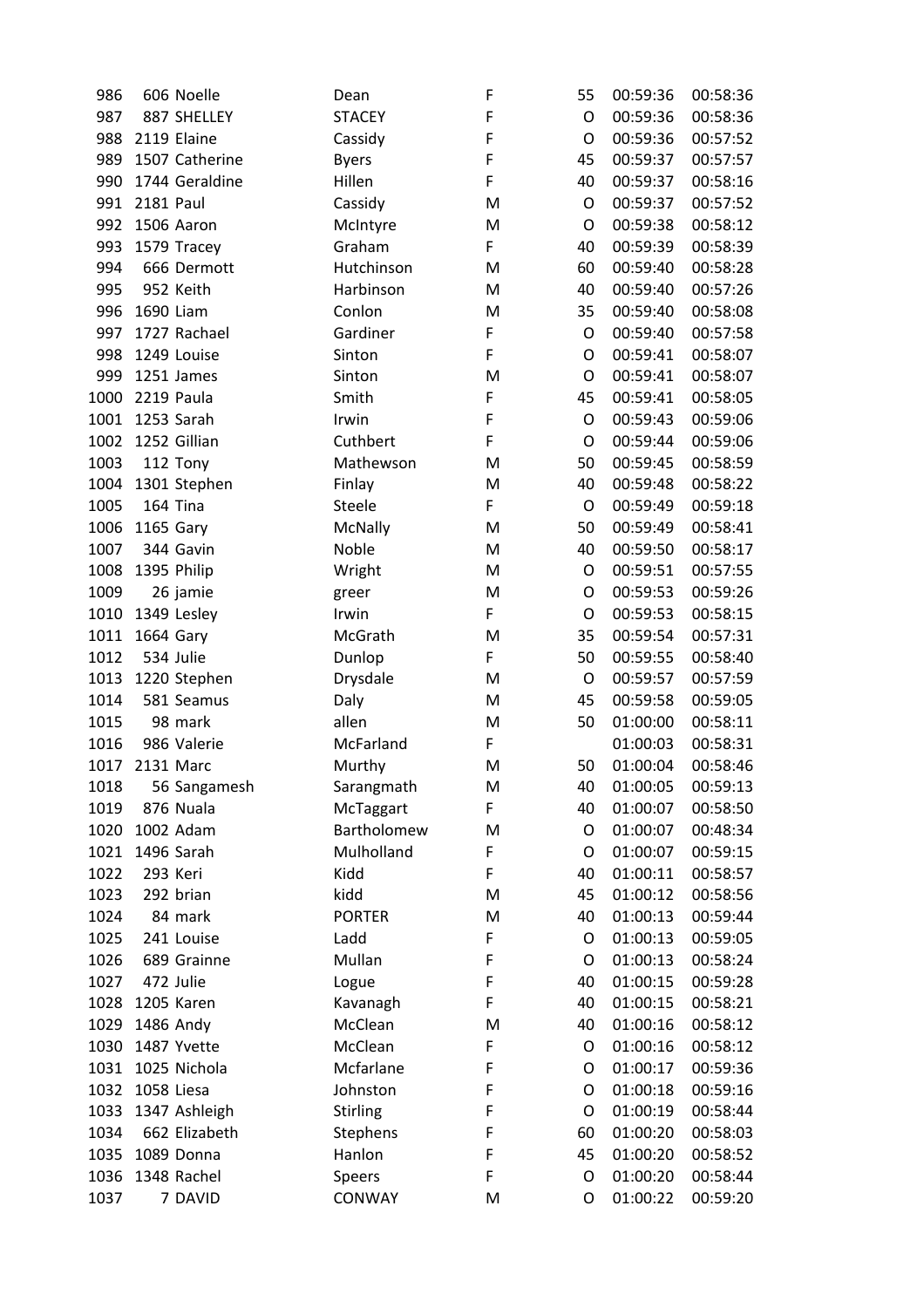| 1038 | 1462 Cathrina  | Kielty           | F      | 40      | 01:00:23 | 00:58:14 |
|------|----------------|------------------|--------|---------|----------|----------|
| 1039 | 119 Rachel     | Orr              | F      | O       | 01:00:24 | 00:59:58 |
| 1040 | 326 JOHN       | <b>MCCORMICK</b> | M      | 65      | 01:00:24 | 00:59:27 |
|      | 1041 1100 tim  | clarke           | M      | 55      | 01:00:24 | 00:59:17 |
| 1042 | 917 MARTINA    | <b>BOYLE</b>     | F      | 45      | 01:00:25 | 00:59:28 |
| 1043 | 1998 Grace     | Moore            | F      | O       | 01:00:26 | 00:59:52 |
| 1044 | 67 Danielle    | Dawson           | F      | O       | 01:00:27 | 00:59:40 |
| 1045 | 1288 Philip    | Whan             | M      | O       | 01:00:27 | 00:58:21 |
| 1046 | 1218 Alanna    | Meeke            | F      | O       | 01:00:28 | 00:58:59 |
| 1047 | 1420 Grace     | <b>Startin</b>   | F      | 55      | 01:00:31 | 00:59:53 |
| 1048 | 224 Martin     | Hamill           | M      | 45      | 01:00:32 | 01:00:05 |
| 1049 | 225 Catherine  | Hamill           | F      | $\circ$ | 01:00:32 | 01:00:05 |
| 1050 | 733 Lorraine   | Lyttle           | F      | O       | 01:00:32 | 00:59:50 |
| 1051 | 38 Laura       | Johnston         | F      | O       | 01:00:33 | 00:59:35 |
| 1052 | 2179 Roberta   | French           | F      |         | 01:00:33 | 00:58:54 |
| 1053 | 609 Laura      | McCreesh         | F      | O       | 01:00:34 | 00:58:34 |
| 1054 | 610 John       | <b>McGarrity</b> | M      | O       | 01:00:34 | 00:58:34 |
| 1055 | 1604 Gerry     | O'Mahony         | M      | 50      | 01:00:34 | 00:59:30 |
| 1056 | 551 nuala      | collins          | F      | O       | 01:00:36 | 00:58:17 |
| 1057 | 1146 ronan     | mccluskey        | M      | O       | 01:00:36 | 00:59:17 |
| 1058 | 1169 Martine   | McNicholl        | F.     | 45      | 01:00:37 | 00:59:37 |
| 1059 | 1463 robert    |                  |        | 45      | 01:00:37 | 00:59:48 |
|      |                | scates           | M<br>F |         |          |          |
| 1060 | 1733 Gillian   | Russell          |        | 40      | 01:00:37 | 00:59:36 |
| 1061 | 1061 Deborah   | Kilpatrick       | F      | O       | 01:00:38 | 00:58:39 |
| 1062 | 1153 Heather   | Kenny            | F      | 45      | 01:00:38 | 00:59:54 |
| 1063 | 1341 SHIRLEY   | <b>TELFORD</b>   | F      | O       | 01:00:39 | 00:58:30 |
| 1064 | 1152 lan       | Kenny            | M      | 50      | 01:00:40 | 00:59:53 |
| 1065 | 1334 Jonathan  | Morrow           | M      | O       | 01:00:40 | 00:59:48 |
| 1066 | 1207 Jane      | Kinnear          | F      | O       | 01:00:41 | 00:52:46 |
| 1067 | 1264 tim       | neeson           | M      | O       | 01:00:42 | 00:58:40 |
| 1068 | 1333 Paul      | Greenfield       | M      | 40      | 01:00:42 | 00:59:48 |
| 1069 | 1973 Alaistair | Armstrong        | M      | 40      | 01:00:43 | 00:59:05 |
| 1070 | 19 niamh       | begley           | F      | O       | 01:00:44 | 00:59:07 |
| 1071 | 18 eilis       | begley           | F      | O       | 01:00:45 | 00:59:06 |
| 1072 | 871 Derbhile   | Kennedy          | F      | 40      | 01:00:46 | 00:58:59 |
| 1073 | 1921 Emma      | Larmour          | F      | O       | 01:00:48 | 00:59:39 |
| 1074 | 929 kerrie     | canavan          | F      | 45      | 01:00:49 | 00:59:01 |
| 1075 | 2207 Noel      | Agnew            | M      | 50      | 01:00:50 | 01:00:00 |
| 1076 | 100 Jennifer   | Taylor           | F      | 40      | 01:00:51 | 00:59:35 |
| 1077 | 323 Sara       | Johnston         | F      | O       | 01:00:51 | 00:59:21 |
| 1078 | 458 Joan       | Duffy            | F      | 40      | 01:00:52 | 01:00:04 |
| 1079 | 1212 Carol     | Hill             | F      | 45      | 01:00:52 | 01:00:04 |
| 1080 | 1747 Julie     | Rankin           | F      | 35      | 01:00:52 | 00:59:54 |
| 1081 | 1930 Adam      | Stanley          | M      | O       | 01:00:52 | 00:53:15 |
| 1082 | 60 Jason       | Reid             | M      | O       | 01:00:53 | 00:59:33 |
| 1083 | 852 Gordon     | McClintock       | M      | O       | 01:00:53 | 01:00:09 |
| 1084 | 949 Alan       | McAlister        | M      | $\circ$ | 01:00:53 | 00:59:32 |
| 1085 | 150 Emma       | Thompson         | F      | O       | 01:00:56 | 01:00:21 |
| 1086 | 1289 Maxine    | Steele           | F      | 40      | 01:00:59 | 00:59:31 |
| 1087 | 1645 Tracey    | Kearney          | F      | 35      | 01:00:59 | 00:58:48 |
| 1088 | 1541 linda     | skates           | F      | 45      | 01:01:00 | 00:59:28 |
| 1089 | 459 Maureen    | McCann           | F      | 50      | 01:01:01 | 00:58:48 |
|      |                |                  |        |         |          |          |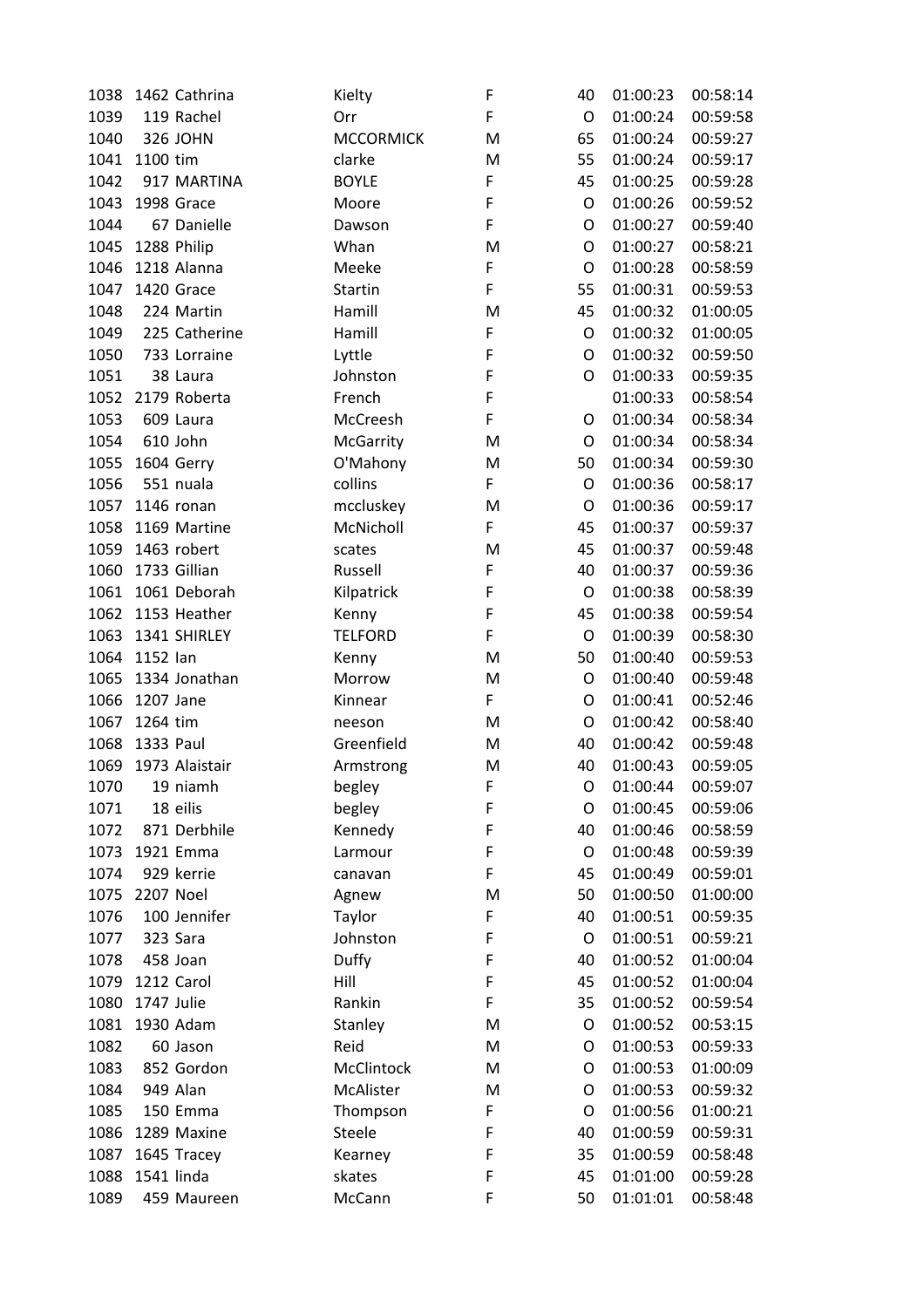| 1090 | 900 Stephanie     | smyth            | F | O       | 01:01:01 | 00:58:40 |
|------|-------------------|------------------|---|---------|----------|----------|
|      | 1091 2171 Mary    | Toal             | F | 55      | 01:01:01 | 00:59:37 |
| 1092 | 1525 Olwyn        | McCambridge      | F | 45      | 01:01:02 | 00:59:26 |
| 1093 | 1615 Joe          | Ward             | M | 45      | 01:01:02 | 00:59:28 |
| 1094 | 412 ALAN          | <b>LOGAN</b>     | M | 40      | 01:01:04 | 00:59:03 |
| 1095 | 950 Julie         | Ellison          | F | O       | 01:01:04 | 00:58:58 |
| 1096 | 154 Thomas        | Fitzsimons       | M | O       | 01:01:05 | 00:59:15 |
| 1097 | 898 Owen          | Fitzpatrick      | M | 45      | 01:01:06 | 00:58:58 |
| 1098 | 2180 Late         | Entry            |   |         | 01:01:06 | 00:59:50 |
| 1099 | 161 Julie         | Kelly            | F | O       | 01:01:07 | 00:59:39 |
| 1100 | 363 Eamonn        | Devlin           | M | O       | 01:01:07 | 00:59:52 |
| 1101 | 383 Cathy         | Mckillen         | F | 40      | 01:01:07 | 00:59:12 |
| 1102 | 681 ruth          | alderdice        | F | 40      | 01:01:10 | 00:59:49 |
| 1103 | 1920 Liam         | Lennon           | M | O       | 01:01:11 | 00:59:52 |
| 1104 | 999 Will          | Massey           | M | O       | 01:01:12 | 00:54:59 |
|      | 1105 1156 Sam     | McGookin         | M | 50      | 01:01:12 | 00:56:54 |
| 1106 | 1990 Ciara        | Murphy           | F | 35      | 01:01:12 | 00:59:46 |
| 1107 | 1071 Alice        | Cheung           | F | $\circ$ | 01:01:13 | 00:55:41 |
| 1108 | 1094 Catriona     | McCambridge      | F | O       | 01:01:13 | 01:00:31 |
| 1109 | 1374 Seamus       | Fitzsimons       | M | 45      | 01:01:15 | 00:59:15 |
| 1110 | 874 Lawrence      | Power            | M | 45      | 01:01:17 | 00:59:35 |
| 1111 | 451 Marie         | Mcilwaine        | F | O       | 01:01:18 | 01:00:09 |
|      | 1112 2065 Oonagh  | Murray           | F | 45      | 01:01:19 | 00:59:14 |
| 1113 | 2135 Paul         | Moore            | M | $\circ$ | 01:01:20 | 01:00:18 |
| 1114 | 695 Martine       | McAnoy           | F | O       | 01:01:22 | 00:59:31 |
| 1115 | 951 Peter         | Lonton           | M | O       | 01:01:22 | 00:59:13 |
| 1116 | 1240 michael      | mccabe           | M | 40      | 01:01:22 | 00:58:24 |
| 1117 | 1361 Donna        | Smyth            | F | O       | 01:01:22 | 00:59:31 |
| 1118 | 20 Andrew         | Moorcroft        | M | O       | 01:01:23 | 01:00:39 |
| 1119 | 799 PHILIP        | <b>GILKINSON</b> | M | 50      | 01:01:23 | 00:57:46 |
| 1120 | 519 Gail          | Lees             | F | 40      | 01:01:25 | 00:59:19 |
|      | 1121 1112 Valeria | Jennings         | F | 45      | 01:01:25 | 00:59:19 |
|      | 1122 1103 Carol   | Donnelly         | F | O       | 01:01:27 | 01:00:26 |
| 1123 | 403 Carol         | <b>Barrett</b>   | F | 40      | 01:01:28 | 00:52:40 |
| 1124 | 660 Kellyann      | Watson           | F | O       | 01:01:28 | 00:59:13 |
| 1125 | 1407 Cathy        | Hamilton         | F | 45      | 01:01:28 | 01:00:16 |
| 1126 | 956 Jill          | McCune           | F | O       | 01:01:31 | 01:00:55 |
| 1127 | 1552 Sarah        | Harris           | F | O       | 01:01:31 | 00:59:09 |
| 1128 | 218 Trevor        | Lamont           | M | 50      | 01:01:34 |          |
| 1129 | 654 Vicky         | Elliott          | F | O       | 01:01:35 | 00:59:20 |
| 1130 | 907 Andrew        | Willis           | M | O       | 01:01:35 | 01:01:01 |
| 1131 | 1300 hilary       | ross             | F | O       | 01:01:36 | 01:00:49 |
| 1132 | 1590 Naomi        | Robb             | F | O       | 01:01:36 | 01:00:49 |
| 1133 | 824 Sharon        | <b>Bridge</b>    | F | O       | 01:01:39 | 01:00:48 |
| 1134 | 1679 Michael      | Stubberfield     | M | 55      | 01:01:39 | 01:00:30 |
| 1135 | 3 Kirsty          | Henderson        | F | O       | 01:01:40 | 01:00:47 |
| 1136 | 1738 Emma         | Smyth            | F | O       | 01:01:40 | 00:59:58 |
| 1137 | 699 wendy         | <b>THOMPSON</b>  | F | 40      | 01:01:41 | 01:00:37 |
| 1138 | 920 Joseph        | Forker           | M | O       | 01:01:43 | 00:59:31 |
| 1139 | 1210 Kenneth      | Bacon            | M | 55      | 01:01:44 | 01:00:50 |
| 1140 | 2061 Eimear       | Blee             | F | O       | 01:01:44 | 00:59:27 |
| 1141 | 966 Sinead        | McErlean         | F | 45      | 01:01:45 | 01:00:47 |
|      |                   |                  |   |         |          |          |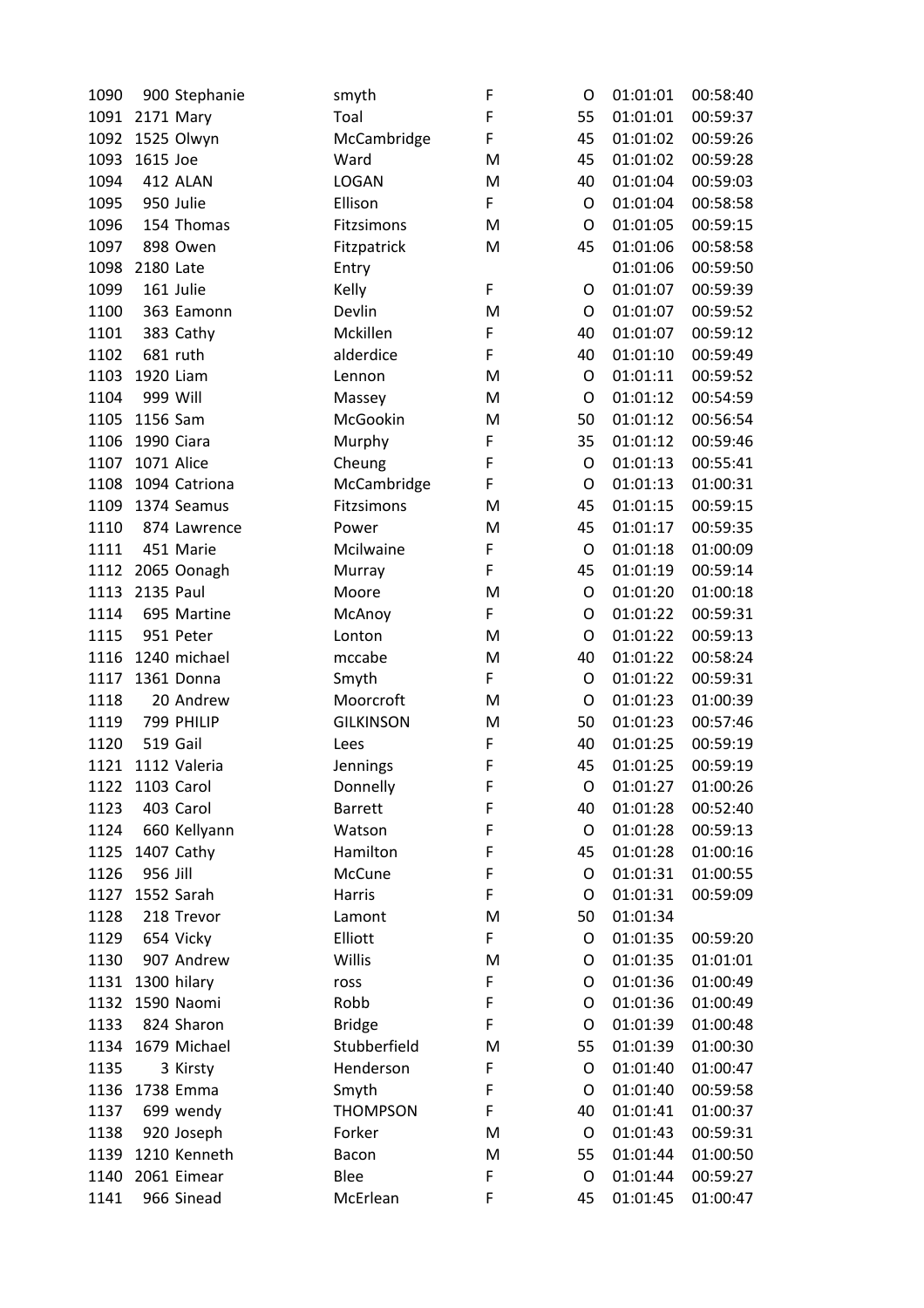| 1142 | 2183 Andy         | Hanley         | M | 40          | 01:01:45 | 01:00:45 |
|------|-------------------|----------------|---|-------------|----------|----------|
| 1143 | 1938 Late         | Entry          |   |             | 01:01:46 | 00:59:28 |
|      | 1144 1566 Deirdre | Mulholland     | F | 55          | 01:01:48 | 01:00:48 |
| 1145 | 364 Colette       | <b>Bryson</b>  | F | 50          | 01:01:49 | 01:00:31 |
| 1146 | 1208 Brenda       | <b>Brown</b>   | F | 55          | 01:01:50 | 01:00:22 |
| 1147 | 761 Ashleen       | Curran         | F | $\circ$     | 01:01:52 | 01:00:51 |
|      | 1148 2464 Liam    | Clarke         | M | 35          | 01:01:52 | 01:01:03 |
| 1149 | 1138 Stephen      | Kelly          | M | $\circ$     | 01:01:53 | 01:00:05 |
| 1150 | 1095 Orla         | McCambridge    | F | O           | 01:01:54 | 01:01:07 |
| 1151 | 776 Elaine        | Megaw          | F | 55          | 01:01:55 | 01:01:21 |
| 1152 | 796 Alison        | Fullerton      | M | O           | 01:01:56 | 00:59:41 |
| 1153 | 252 Christine     | Devenny        | F | 45          | 01:01:58 | 01:01:58 |
| 1154 | 933 Jennifer      | clear          | F | 45          | 01:01:59 | 01:00:10 |
| 1155 | 1164 Sarah        | Reid           | F | O           | 01:02:01 | 01:00:36 |
| 1156 | 1939 Late         | Entry          |   |             | 01:02:02 | 00:59:43 |
| 1157 | 1097 Faith        | Haffey         | F | O           | 01:02:03 | 01:00:58 |
| 1158 | 44 Paul           | Holmes         | M | O           | 01:02:04 | 01:00:41 |
| 1159 | 902 Katy          | Connery        | F | O           | 01:02:04 | 00:59:34 |
| 1160 | 1184 Leanne       | Haffey         | F | O           | 01:02:04 | 01:00:59 |
| 1161 | 1373 Frank        | Loan           | M | O           | 01:02:04 | 00:57:14 |
| 1162 | 960 Dave          | Harfitt        | M | 40          | 01:02:06 | 00:59:54 |
| 1163 | 961 lan           | Cahoon         | M | O           | 01:02:06 | 00:59:57 |
| 1164 | 1712 David        | Hollwood       | M | O           | 01:02:08 | 01:00:34 |
| 1165 | 612 Rachel        | McCullough     | F | O           | 01:02:09 | 01:00:53 |
| 1166 | 1221 Derek        | Hall           | M | $\circ$     | 01:02:09 | 01:01:07 |
|      | 790 Donna         |                | F |             | 01:02:10 | 01:01:08 |
| 1167 |                   | Smyth          | F | O           |          |          |
| 1168 | 828 Kathleen      | Carey          |   | O           | 01:02:11 | 01:00:48 |
| 1169 | 1144 kate         | donaghy        | F | 40          | 01:02:11 | 01:00:46 |
| 1170 | 744 Caroline      | Frizzell       | F | O           | 01:02:12 | 01:01:33 |
| 1171 | 1222 Eamon        | Keenan         | M | O           | 01:02:14 | 01:00:42 |
| 1172 | 81 Judith         | Erwee-Townsend | F | 50          | 01:02:15 | 00:59:58 |
| 1173 | 1406 Christine    | Smyth          | F | 45          | 01:02:16 | 00:59:49 |
| 1174 | 1621 Lee          | McGready       | M | O           | 01:02:18 | 01:00:06 |
| 1175 | 1429 Catherine    | Fearon         | F | O           | 01:02:20 | 00:58:38 |
| 1176 | 503 MARTY         | <b>McKAY</b>   | M | O           | 01:02:21 | 01:00:11 |
| 1177 | 1901 Barry        | Lloyd          | M | 35          | 01:02:21 | 01:01:46 |
| 1178 | 652 Richard       | Creane         | M | O           | 01:02:23 | 01:01:08 |
| 1179 | 1914 Anne         | Gallagher      | F | 45          | 01:02:23 | 01:01:36 |
| 1180 | 2124 Trevor       | Oroke          | M | 60          | 01:02:23 | 01:01:50 |
| 1181 | 739 Patrick       | O'Hare         | M | 55          | 01:02:24 | 01:00:49 |
| 1182 | 1004 Lynsey       | Morton         | F | $\mathsf O$ | 01:02:25 | 01:01:29 |
| 1183 | 716 John          | Chivers        | M | 55          | 01:02:26 | 01:00:59 |
| 1184 | 795 Michael       | Fullerton      | M | O           | 01:02:26 | 01:00:14 |
| 1185 | 1036 Leeona       | Davidson       | F | O           | 01:02:26 | 01:01:39 |
| 1186 | 818 ursula        | McVeigh        | F | 50          | 01:02:27 | 01:02:02 |
| 1187 | 819 liz           | McVeigh        | F | 50          | 01:02:27 | 01:02:02 |
| 1188 | 1535 Alan         | Wilson         | M | 55          | 01:02:31 | 01:00:34 |
| 1189 | 210 Michael       | Kane           | M | O           | 01:02:33 | 01:00:54 |
| 1190 | 481 Karen         | Hewitt         | F | 40          | 01:02:34 | 00:59:12 |
|      | 1191 1332 STUART  | <b>OSBORNE</b> | M | 40          | 01:02:34 | 01:00:21 |
| 1192 | 2088 Louise       | Meek           | F | O           | 01:02:34 | 00:57:07 |
| 1193 | 1331 James        | McNab          | M | O           | 01:02:37 | 01:00:27 |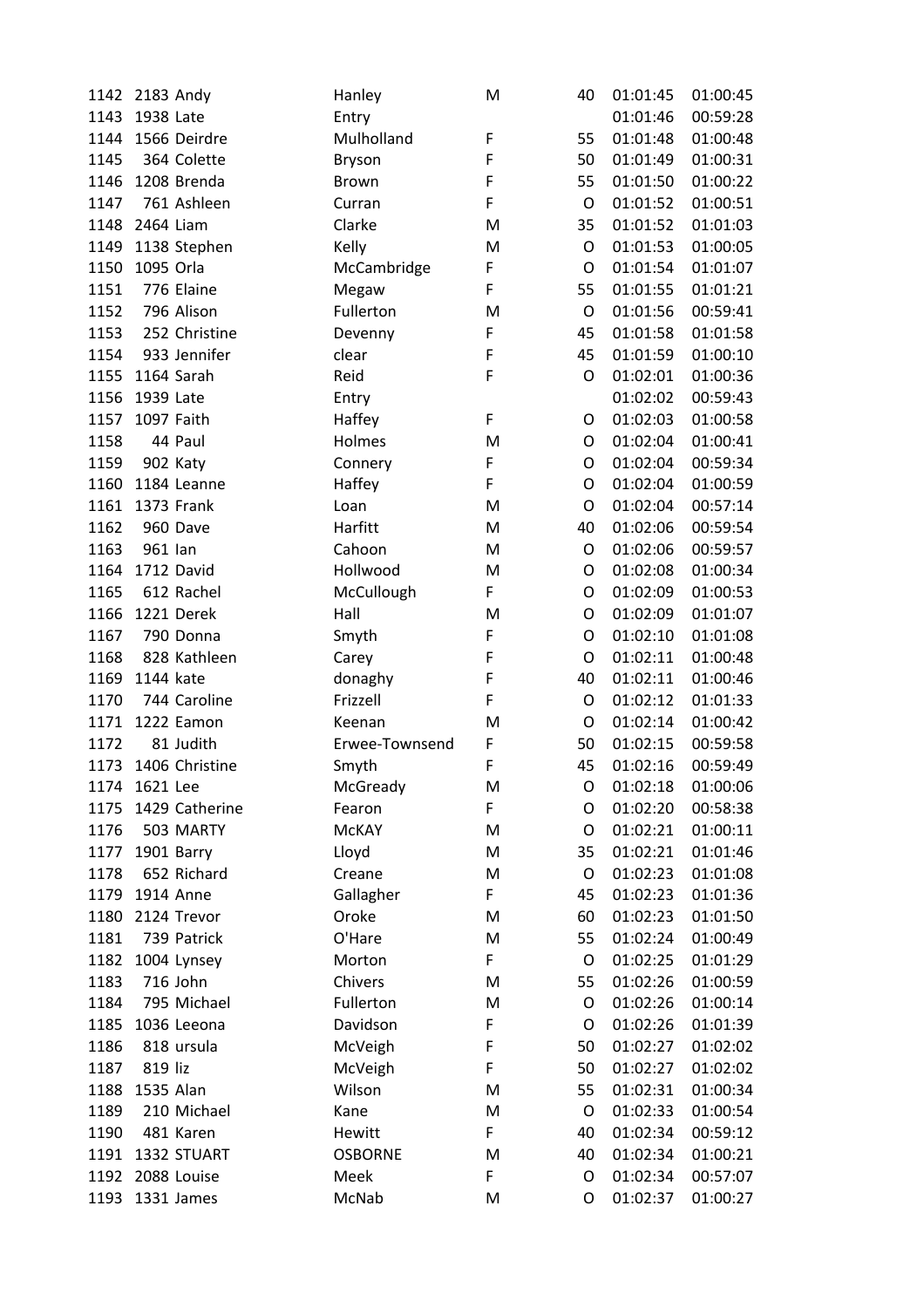| 1194 | 1957 Brian     | Donnelly            | M           | O           | 01:02:39 | 01:01:27 |
|------|----------------|---------------------|-------------|-------------|----------|----------|
| 1195 | 1981 Gillian   | Kelso               | F.          | O           | 01:02:39 | 01:01:28 |
| 1196 | 493 Paul       | Clarke              | M           | 40          | 01:02:41 | 01:02:04 |
| 1197 | 771 Nuala      | McCallan            | F           | $\circ$     | 01:02:44 | 01:00:52 |
| 1198 | 1157 Jim       | McLaughlin          | M           | 50          | 01:02:44 | 01:01:47 |
| 1199 | 1926 Dylan     | Kelly               | M           | O           | 01:02:44 | 01:01:47 |
| 1200 | 1085 Joan      | Fitzpatrick         | F           | 45          | 01:02:47 | 01:01:49 |
| 1201 | 352 Claire     | Henderson           | F           | 40          | 01:02:48 | 01:01:14 |
| 1202 | 601 Tracey     | Finnegan            | F           | 40          | 01:02:48 | 01:00:41 |
| 1203 | 1026 Rachel    | Turkington          | F           | $\mathsf O$ | 01:02:50 | 01:02:07 |
| 1204 | 1448 Agnes     | Dee                 | $\mathsf F$ | O           | 01:02:50 | 01:00:57 |
| 1205 | 1698 Simon     | Taylor              | M           | 45          | 01:02:50 | 01:01:30 |
| 1206 | 1742 Caroline  | Flannery            | F           | 40          | 01:02:50 | 01:00:58 |
| 1207 | 1241 Steven    | Murphy              | M           | $\mathsf O$ | 01:02:51 | 01:02:03 |
| 1208 | 88 Jason       | Hewitt              | M           | 50          | 01:02:52 | 01:01:44 |
| 1209 | 1508 Eileen    | Reid                | $\mathsf F$ | O           | 01:02:53 | 01:01:28 |
| 1210 | 227 Joanne     | Coogan              | $\mathsf F$ | O           | 01:02:54 | 01:01:00 |
| 1211 | 1015 Maria     | <b>Burns</b>        | F           | O           | 01:02:54 | 01:02:04 |
| 1212 | 1049 Linda     | taylor              | F           | 40          | 01:02:54 | 01:01:00 |
| 1213 | 868 mairead    | Napier              | F           | $\mathsf O$ | 01:02:55 | 01:00:50 |
| 1214 | 1274 Cormac    | Murtagh             | M           | O           | 01:02:57 | 01:00:50 |
| 1215 | 1019 Avril     | Watson              | F           | 40          | 01:02:58 | 01:00:24 |
| 1216 | 1624 E         | Curran              | M           | $\mathsf O$ | 01:02:58 | 01:02:28 |
| 1217 | 513 Maureen    | Mallon              | $\mathsf F$ | 45          | 01:02:59 | 01:00:52 |
| 1218 | 405 Yvonne     | Gowdy               | F           | 40          | 01:03:00 | 01:02:11 |
| 1219 | 959 Joanne     | Smith               | $\mathsf F$ | 40          | 01:03:00 | 01:01:31 |
| 1220 | 1453 Judith    | Smyth               | $\mathsf F$ | O           | 01:03:02 | 01:01:23 |
| 1221 | 390 Phillippa  | Henry               | F           | O           | 01:03:03 | 01:01:53 |
| 1222 | 208 william    | mccoubrey           | M           | 50          | 01:03:05 | 01:01:51 |
| 1223 | 1353 Jacqui    | McGrady             | F           | 40          | 01:03:06 | 01:02:26 |
| 1224 | 75 Pauline     |                     | F           | O           | 01:03:08 | 01:01:49 |
| 1225 | 410 Evelyn     | Livingston<br>Marsh | F           | O           | 01:03:08 | 01:01:59 |
| 1226 | 1016 Alison    | Crockett            |             |             | 01:03:08 | 01:02:42 |
| 1227 | 1500 Deirdre   |                     | F<br>F      | O<br>50     | 01:03:09 | 01:02:40 |
| 1228 | 655 Linda      | Maguire             | F           | 50          | 01:03:10 | 01:02:10 |
|      | 592 Jennifer   | Harley              | F           | 45          |          | 01:01:19 |
| 1229 | 1083 Patricia  | Liggett             | F           |             | 01:03:11 | 01:01:40 |
| 1230 |                | Moynihan            | F           | 45          | 01:03:11 |          |
| 1231 | 1098 Catherine | <b>Scully</b>       |             | 45          | 01:03:11 | 01:01:40 |
| 1232 | 1404 James     | Herron              | M           | O           | 01:03:12 | 01:01:23 |
| 1233 | 1405 Noreen    | McMahon             | F           | O           | 01:03:12 | 01:01:22 |
| 1234 | 1178 Nicola    | O'Hare              | F           | O           | 01:03:13 | 01:02:35 |
| 1235 | 1631 Fionnuala | McAllister          | F           | O           | 01:03:14 | 01:01:35 |
| 1236 | 129 Louise     | Hanna               | F           | O           | 01:03:15 | 01:02:03 |
| 1237 | 611 Donna      | McCullough          | F           | 40          | 01:03:15 | 01:01:57 |
| 1238 | 663 Judith     | Hoey                | F           | 45          | 01:03:17 | 01:02:08 |
| 1239 | 1436 Geraldine | <b>Byrne</b>        | F           | 40          | 01:03:17 | 01:02:40 |
| 1240 | 1438 Roisin    | Mcgivern            | F           | 40          | 01:03:17 | 01:02:40 |
| 1241 | 401 Aaron      | Mulholland          | M           | O           | 01:03:18 | 01:01:10 |
| 1242 | 1521 Suzanne   | Forsythe            | F           | 45          | 01:03:18 | 01:02:18 |
| 1243 | 532 Kristy     | McIntyre            | F           | $\mathsf O$ | 01:03:21 | 01:01:48 |
| 1244 | 665 Mark       | Gilmore             | M           | 40          | 01:03:21 | 01:03:21 |
| 1245 | 1585 Denise    | Walker              | F           | 45          | 01:03:23 | 01:01:37 |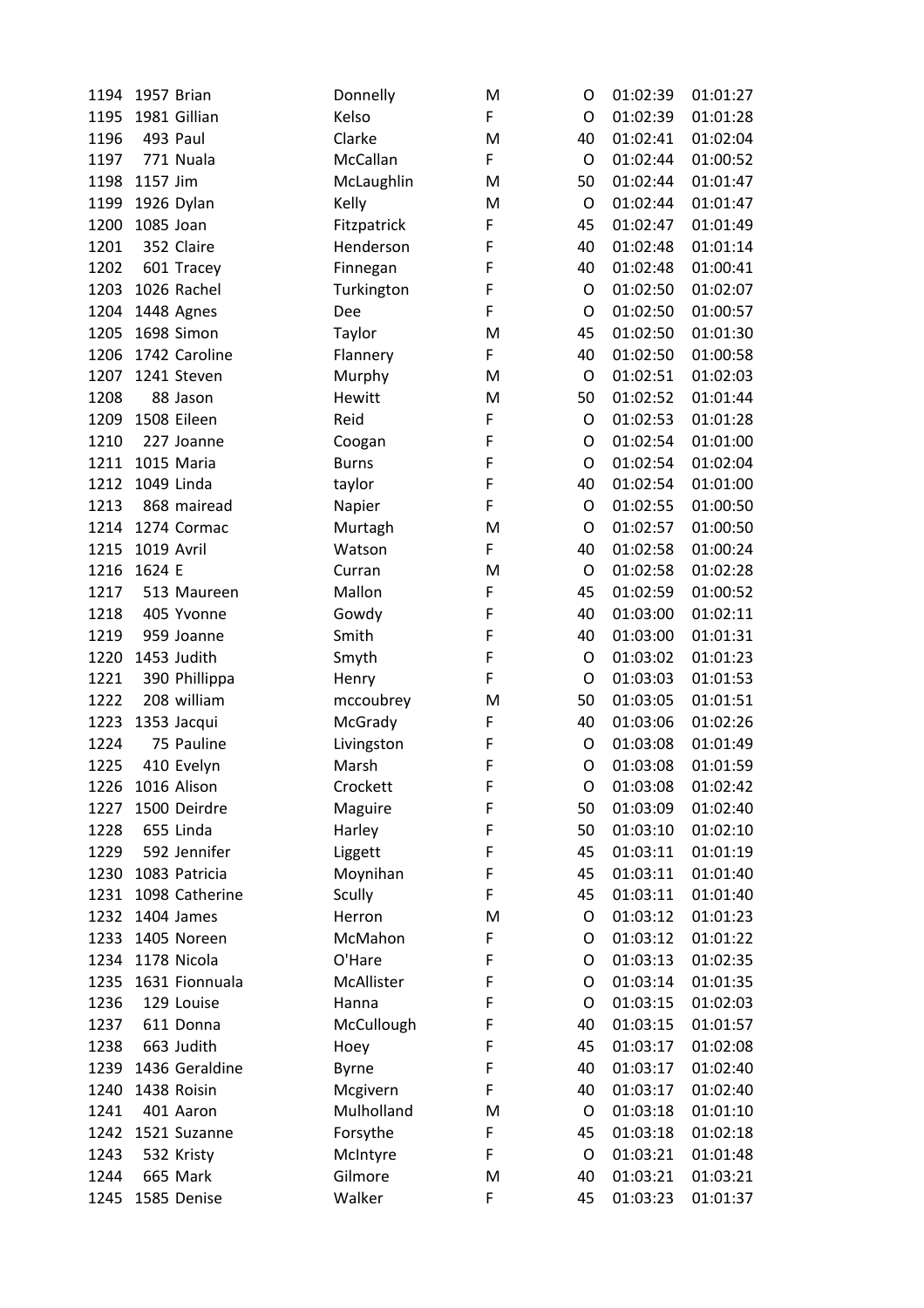| 1246 | 766 Colin                 | Brown               | M | 50          | 01:03:25 | 01:02:12 |
|------|---------------------------|---------------------|---|-------------|----------|----------|
| 1247 | 781 Rebecca               | <b>Brown</b>        | F | $\circ$     | 01:03:25 | 01:02:17 |
| 1248 | 37 Pauline                | Barrow              | F | 50          | 01:03:26 | 01:02:00 |
| 1249 | 1234 Ross                 | McCann              | M | O           | 01:03:26 | 01:01:16 |
| 1250 | 1739 Jennifer             | Murphy              | F | O           | 01:03:26 | 01:01:16 |
| 1251 | 1740 Caroline             | Lloyd               | F | O           | 01:03:26 | 00:57:49 |
| 1252 | 1310 Caroline             | Morris              | F | 40          | 01:03:27 | 01:02:10 |
| 1253 | 176 CHARLOTTE             | <b>CAHILL</b>       | F | 40          | 01:03:30 | 01:02:54 |
| 1254 | 919 Christine             | Forker              | F | $\circ$     | 01:03:31 | 01:01:42 |
| 1255 | 284 Alan                  | Gourley             | M | 40          | 01:03:33 | 01:00:39 |
| 1256 | 468 kim                   | annett              | F | 45          | 01:03:34 | 01:02:43 |
| 1257 | 918 Shannon               | Shatwell            | F | $\circ$     | 01:03:36 | 01:01:45 |
| 1258 | 691 Louise                | Cummings            | F | 45          | 01:03:37 | 01:02:16 |
| 1259 | 1711 Nigel                | McGonigle           | M | $\circ$     | 01:03:37 | 01:01:45 |
| 1260 | 2069 Elaine               | Thompson            | F | 35          | 01:03:38 | 01:02:41 |
| 1261 | 752 Orla                  | Dempsey             | F | $\mathsf O$ | 01:03:40 | 01:02:03 |
| 1262 | 494 Roisin                | MacCann             | F | 40          | 01:03:42 | 01:01:38 |
| 1263 | 1330 Sinead               | Young               | F | 40          | 01:03:42 | 01:02:45 |
| 1264 | 2203 Victoria             | Robinson            | F | $\mathsf O$ | 01:03:44 | 00:56:56 |
| 1265 | 541 Lisa                  | Elliott             | F | O           | 01:03:45 | 01:01:44 |
| 1266 | 838 Caroline              | Fleming             | F |             | 01:03:47 | 01:03:10 |
| 1267 | 350 Diane                 | Conn                | F | 50          | 01:03:48 | 01:02:51 |
| 1268 | 1280 Roisin               | Coulter             | F | 45          | 01:03:51 | 01:01:27 |
| 1269 | 1281 Joel                 |                     | M | 40          | 01:03:51 | 01:01:27 |
| 1270 | 1632 Shanna               | Ferguson            | F | $\mathsf O$ | 01:03:51 | 01:01:37 |
|      |                           | McGready<br>Ellison | F | 50          | 01:03:52 | 01:02:27 |
| 1271 | 1648 Evelyn<br>2230 Simon |                     |   |             |          |          |
| 1272 |                           | Dickson             | M | 35          | 01:03:55 | 01:02:09 |
| 1273 | 967 Matthew               | Jamison             | M | O           | 01:03:56 | 01:02:03 |
| 1274 | 1746 Bernadette           | Millen              | F | 40          | 01:03:56 | 01:01:38 |
| 1275 | 1963 Rosin                | McConville          | F | 40          | 01:03:56 | 01:03:11 |
| 1276 | 248 Robert                | Meban               | M | O           | 01:03:59 | 01:01:27 |
| 1277 | 17 anita                  | begley              | F | 40          | 01:04:00 | 01:02:23 |
| 1278 | 475 David                 | Martin              | M | O           | 01:04:00 | 01:02:23 |
| 1279 | 42 Julie                  | Henry               | F | 40          | 01:04:01 | 01:03:04 |
| 1280 | 1014 Gemma                | Doran               | F | O           | 01:04:04 | 01:03:11 |
| 1281 | 968 Kathryn               | Jamison             | F | O           | 01:04:05 | 01:02:10 |
| 1282 | 1517 Mark                 | Gibson              | M | 40          | 01:04:06 | 00:59:58 |
| 1283 | 95 Gerard                 | McMahon             | M | 50          | 01:04:11 | 01:02:11 |
| 1284 | 836 philip                | magill              | M | O           | 01:04:12 | 00:57:10 |
| 1285 | 649 Hayley                | Patterson           | F | O           | 01:04:16 | 01:02:21 |
| 1286 | 1149 Clare                | Finlay              | F | O           | 01:04:22 | 01:02:34 |
| 1287 | 2109 Paul                 | Kerr                | M | 50          | 01:04:23 | 01:03:00 |
| 1288 | 498 Grainne               | <b>Brinkley</b>     | F | O           | 01:04:24 | 01:02:05 |
| 1289 | 39 Doreen                 | Wheelan             | F | 40          | 01:04:25 | 01:02:02 |
| 1290 | 178 Sarah                 | Patterson           | F | O           | 01:04:25 | 01:02:23 |
| 1291 | 2468 Gail                 | Pedlow              | F | 35          | 01:04:25 | 01:03:39 |
| 1292 | 273 Paul                  | Johnston            | M | $\mathsf O$ | 01:04:26 | 01:03:10 |
| 1293 | 295 Elaine                | cathcart            | F | O           | 01:04:26 | 01:02:39 |
| 1294 | 2452 Rob                  | Heeres              | M | 50          | 01:04:26 | 01:02:30 |
| 1295 | 307 Deborah               | Reid-gillham        | F | O           | 01:04:27 | 01:02:39 |
| 1296 | 1713 Kathy                | McCollum            | F | O           | 01:04:28 | 01:03:08 |
| 1297 | 921 martine               | mcnally             | F | 45          | 01:04:29 | 01:03:11 |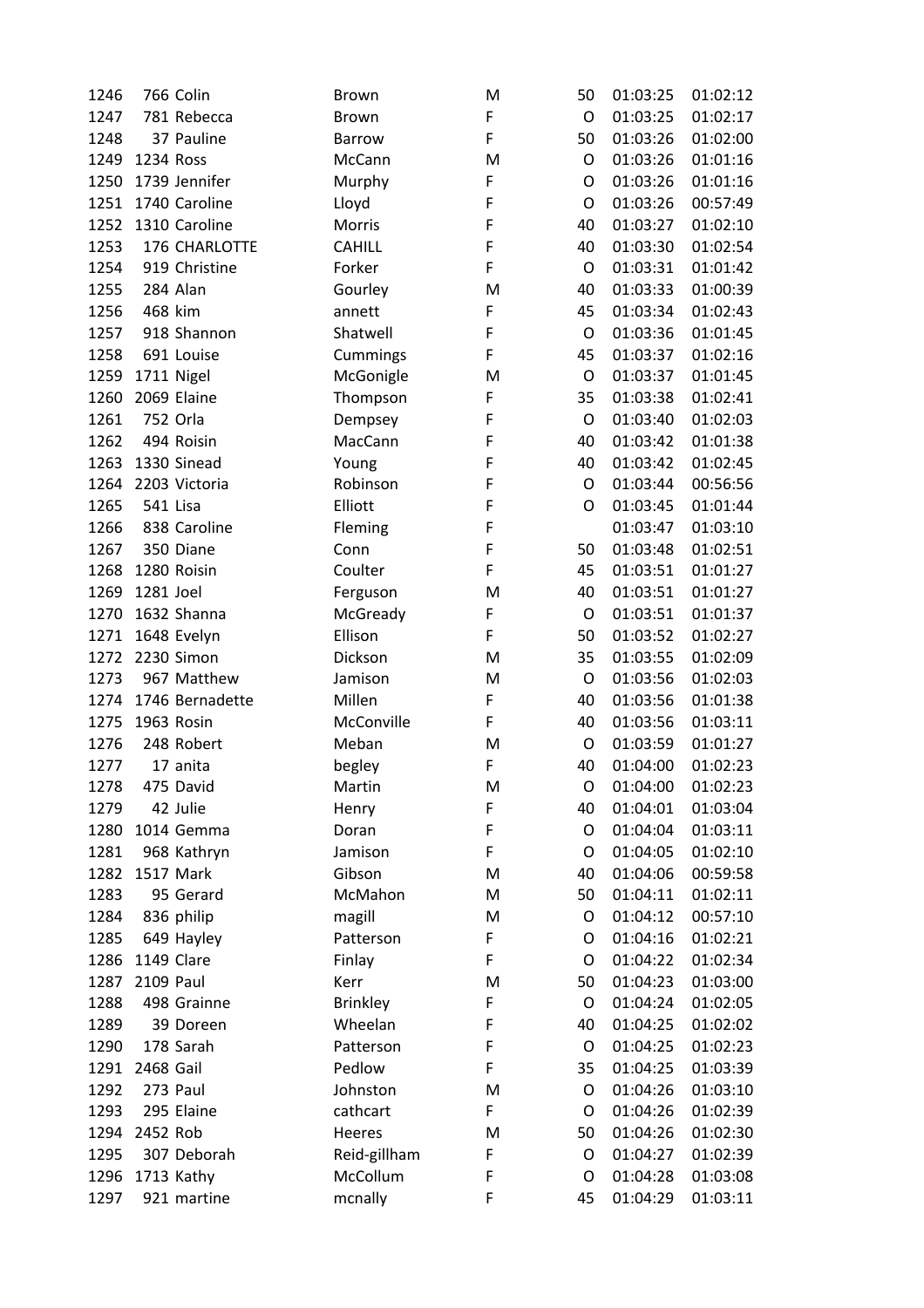| 1298 | 1123 Zoe          | <b>Brown</b>     | F | O  | 01:04:30 | 01:02:54 |
|------|-------------------|------------------|---|----|----------|----------|
| 1299 | 1236 Deborah      | <b>Brennan</b>   | F | 40 | 01:04:30 | 01:03:32 |
| 1300 | 1953 Ros          | Esfey            | F | 50 | 01:04:30 | 01:02:36 |
| 1301 | 251 ALISON        | <b>STEWART</b>   | F | 45 | 01:04:33 | 01:04:04 |
| 1302 | 1630 Pat          | Heaney           | F | 55 | 01:04:33 | 01:03:01 |
| 1303 | 25 nigel          | greer            | M | 50 | 01:04:34 | 01:02:45 |
| 1304 | 2148 Desmond      | <b>Brownlie</b>  | M | 65 | 01:04:34 | 01:04:06 |
| 1305 | 501 ROGER         | <b>BARHAM</b>    | M | O  | 01:04:35 | 01:02:23 |
| 1306 | 455 Orla          | McGivern         | F | O  | 01:04:36 | 01:02:31 |
| 1307 | 974 suzanne       | <b>HALLIDAY</b>  | F | O  | 01:04:37 | 01:02:38 |
| 1308 | 444 Zara          | Porter           | F | O  | 01:04:38 | 01:02:57 |
| 1309 | 1339 Colin        | Williamson       | M | O  | 01:04:39 | 01:03:14 |
| 1310 | 1337 Lesley       | Stewart          | F | O  | 01:04:40 | 01:03:04 |
| 1311 | 625 Ashleigh      | <b>Stitt</b>     | F | O  | 01:04:48 | 01:02:45 |
| 1312 | 2463 Louise       | Wilson           | F | O  | 01:04:48 | 01:03:57 |
| 1313 | 170 Barry         | O'Hare           | M | O  | 01:04:49 | 01:04:09 |
| 1314 | 244 Angela        | Crone            | F | O  | 01:04:51 | 01:03:31 |
| 1315 | 566 Joyce         | McMullan         | F | 40 | 01:04:51 | 01:02:47 |
| 1316 | 396 Ben           | McDowell         | M | O  | 01:04:53 | 01:03:10 |
| 1317 | 57 Shilpa         | Sarangmath       | F | 40 | 01:04:54 | 01:04:00 |
| 1318 | 579 Linda         | Glass            | F | 40 | 01:04:56 | 01:03:05 |
| 1319 | 891 Frances       | McMullan         | F | O  | 01:04:56 | 00:59:25 |
| 1320 | 400 Dervla        | Cassidy          | F | O  | 01:04:57 | 01:03:33 |
| 1321 | 522 Rachel        | Pinkerton        | F | O  | 01:04:57 | 01:03:52 |
| 1322 | 785 Alison        | Finnegan         | F | O  | 01:04:57 | 01:03:35 |
| 1323 | 848 Paulino       | Garcia           | M | 40 | 01:04:57 | 01:03:33 |
| 1324 | 1247 Lisa         | Evitt            | F | O  | 01:04:58 | 01:03:16 |
| 1325 | 1319 Keri         | Evitt            | F | O  | 01:04:58 | 01:03:15 |
| 1326 | 1671 Leah         | Thompson         | F | O  | 01:04:58 | 01:02:58 |
| 1327 | 1672 Kelly        | McKenzie         | F | 35 | 01:04:58 | 01:02:58 |
| 1328 | 122 Noel          | Mallon           | M | 40 | 01:04:59 | 01:04:32 |
| 1329 | 1064 Wendy        | Chambers         | F | 40 | 01:04:59 | 01:03:26 |
| 1330 | 1046 Sharon       | Kirk             | F | 40 | 01:05:01 | 01:03:09 |
| 1331 | 505 Karyn         | Cooke            | F | O  | 01:05:03 | 01:03:50 |
| 1332 | 928 Karen         | Clarken          | F | O  | 01:05:03 | 01:03:09 |
| 1333 | 1622 Kelly        | McGready         | F | O  | 01:05:04 | 01:02:50 |
| 1334 | 972 Allana - lea  | Gilpin           | F | O  | 01:05:05 | 01:03:42 |
| 1335 | 664 sharon        | bushe            | F | O  | 01:05:06 | 01:04:32 |
| 1336 | 1073 P            | <b>Bradfield</b> | M | 40 | 01:05:06 | 01:02:26 |
| 1337 | 1409 Maria        | Lyons            | F | O  | 01:05:09 | 01:02:38 |
| 1338 | 531 Emma          | McCutcheon       | F | O  | 01:05:10 | 01:03:01 |
| 1339 | 2228 Claire       | Kelly            | F | O  | 01:05:10 | 01:02:38 |
| 1340 | 2122 Emma         | Derleta          | F | O  | 01:05:11 | 01:03:25 |
|      | 1341 2123 Michael | Derleta          | M | O  | 01:05:11 | 01:03:25 |
|      |                   |                  | F |    |          |          |
| 1342 | 535 Aisling       | Dunlop           | F | O  | 01:05:13 | 01:03:54 |
| 1343 | 500 Kathy         | Mckernan         |   | O  | 01:05:14 | 01:03:06 |
| 1344 | 1481 LISA         | <b>REID</b>      | F | O  | 01:05:14 | 01:03:07 |
| 1345 | 746 Ann           | <b>Strain</b>    | F | 40 | 01:05:16 | 01:02:58 |
| 1346 | 115 Pauline       | Osborne          | F | 55 | 01:05:17 | 01:03:36 |
| 1347 | 977 ciara         | lennon           | F | O  | 01:05:17 | 01:03:51 |
| 1348 | 930 Anne Marie    | Clarken          | F | 40 | 01:05:18 | 01:03:19 |
| 1349 | 1198 Scot         | knight           | M | 45 | 01:05:21 | 01:03:08 |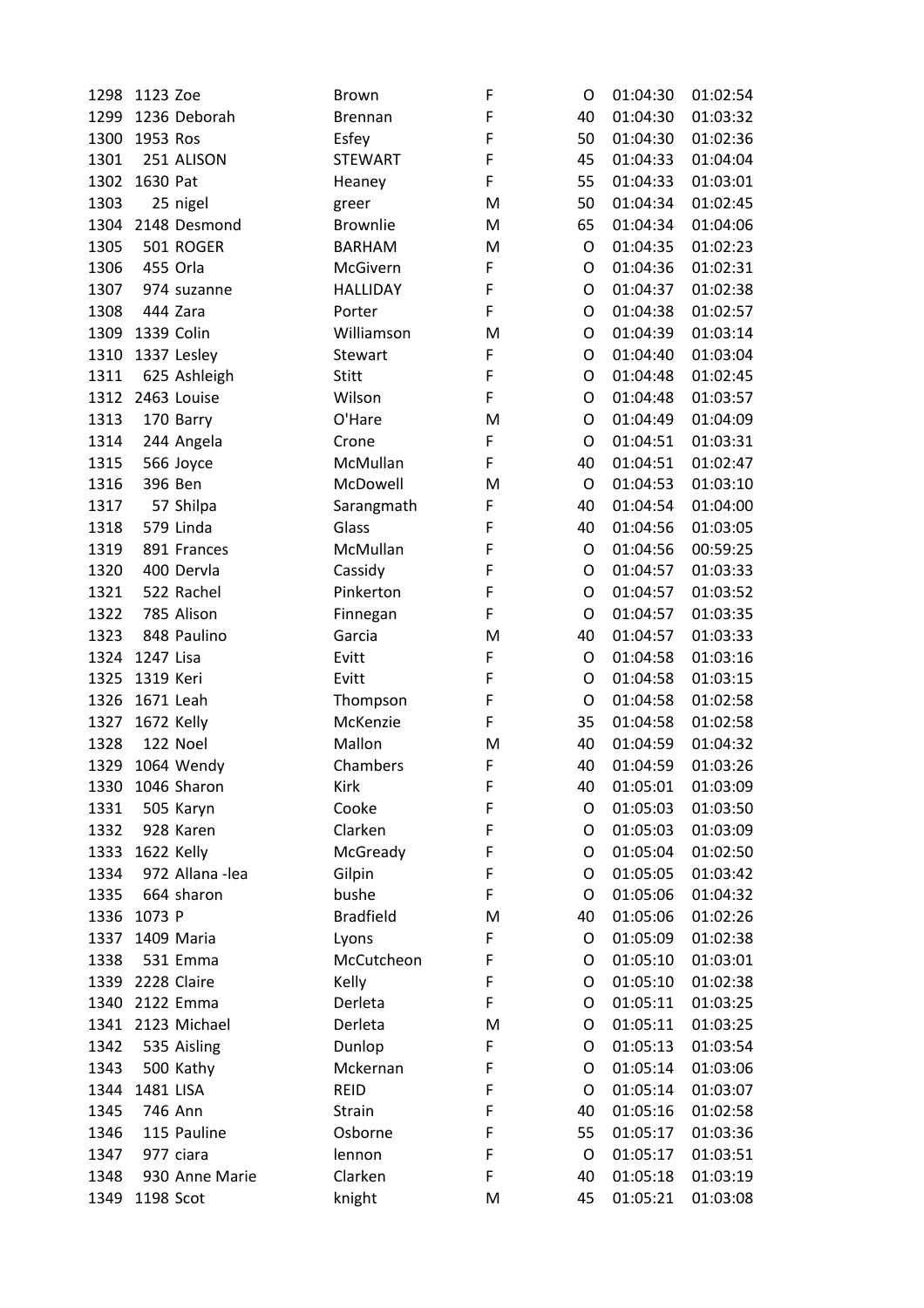| 1350 | 1468 Lynne                 | Campbell                | F | 45          | 01:05:22 | 01:04:03 |
|------|----------------------------|-------------------------|---|-------------|----------|----------|
| 1351 | <b>216 Kris</b>            | Reid                    | M | O           | 01:05:23 | 01:03:46 |
| 1352 | 313 Claire                 | Williamson              | F | 40          | 01:05:25 | 01:03:48 |
| 1353 | 624 Lisa                   | Kerr                    | F | $\mathsf O$ | 01:05:29 | 01:04:10 |
| 1354 | 774 Lara                   | Spence                  | F | 40          | 01:05:29 | 01:04:04 |
| 1355 | 1587 sheila                | beck                    | F | $\mathsf O$ | 01:05:29 | 01:04:03 |
| 1356 | 106 David                  | Armstrong               | M | $\mathsf O$ | 01:05:33 | 01:04:27 |
| 1357 | 283 Denise                 | Gourley                 | F | 45          | 01:05:34 | 01:02:43 |
| 1358 | 549 Rachel                 | Edwards                 | F | O           | 01:05:36 | 01:04:19 |
| 1359 | 550 Justin                 | Edwards                 | M | O           | 01:05:36 | 01:04:19 |
| 1360 | 1983 Caroline              | Rea                     | F | O           | 01:05:40 | 01:04:28 |
| 1361 | 1456 Maeve                 | McShea                  | F | O           | 01:05:41 | 01:04:15 |
| 1362 | 1919 Michael               | Ferran                  | M | $\mathsf O$ | 01:05:41 | 01:04:19 |
| 1363 | 1282 Lynette               | Magill                  | F | 40          | 01:05:42 | 00:58:36 |
| 1364 | 1569 Mark                  | Donnelly                | M | $\circ$     | 01:05:43 | 01:03:22 |
| 1365 | 2108 Andrew                | Brown                   | M | 40          | 01:05:43 | 01:04:19 |
| 1366 | 1001 Jon                   | Bartholomew             | M | O           | 01:05:46 | 00:54:17 |
| 1367 | 603 Alyson                 | Wilson                  | F | O           | 01:05:47 | 01:03:51 |
| 1368 | 757 Karen                  | Mcconnell               | F | 45          | 01:05:47 | 01:04:03 |
| 1369 | 770 Allyson                | <b>Beattie</b>          | F | 45          | 01:05:48 | 01:03:39 |
| 1370 | 690 Fiona                  | Mulholland              | F | $\mathsf O$ | 01:05:52 | 01:04:57 |
| 1371 | 382 connor                 | martin                  | M | O           | 01:05:53 | 00:54:48 |
| 1372 | 881 Sinead                 | Canning                 | F | O           | 01:05:57 | 01:05:06 |
| 1373 | 853 Gillian                | McCann                  | F | O           | 01:05:58 | 01:03:46 |
| 1374 | <b>2127 Neil</b>           | Curran                  | M | 40          | 01:05:58 | 00:55:58 |
| 1375 | 489 Caroline               | Patton                  | F | $\mathsf O$ | 01:05:59 | 01:05:15 |
| 1376 | 582 Lorna                  | McEvoy                  | F | O           | 01:05:59 | 01:05:23 |
| 1377 | 675 karen                  | mcmaster                | F | O           | 01:05:59 | 01:04:23 |
| 1378 | 220 Sarah                  | Scott                   | F | 40          | 01:06:00 | 01:04:11 |
| 1379 | 142 Beverley               | Kernoghan               | F |             | 01:06:01 | 01:04:30 |
| 1380 | 598 Julie                  | Fletcher                | F | 40          | 01:06:01 | 01:04:13 |
| 1381 | 2137 Ramesh                | Rana                    | M | 45          | 01:06:04 | 01:04:55 |
| 1382 | 466 Patrick                | Barclay                 | M | 55          | 01:06:06 | 01:03:36 |
| 1383 |                            |                         | F | O           | 01:06:07 | 01:04:55 |
| 1384 | 1439 Aisling<br>1586 Laura | Fearon<br><b>Button</b> | F | O           | 01:06:09 | 01:03:43 |
|      | 480 Trisha                 |                         | F | 40          |          |          |
| 1385 | 1005 Clare                 | <b>Brown</b>            | F |             | 01:06:10 | 01:02:47 |
| 1386 |                            | Gillespie               |   | O           | 01:06:10 | 01:04:25 |
| 1387 | 539 Samantha               | Caldwell                | F | O           | 01:06:12 | 01:03:59 |
| 1388 | 360 Melissa                | Wolsey                  | F | O           | 01:06:13 | 01:05:18 |
| 1389 | 322 Janice                 | Cantley                 | F | O           | 01:06:16 | 01:04:51 |
| 1390 | 321 Paula                  | Gilmurray               | F | 45          | 01:06:17 | 01:04:50 |
| 1391 | 96 Emma                    | canning                 | F | O           | 01:06:18 | 01:04:48 |
| 1392 | 97 Suzanne                 | Guy                     | F | O           | 01:06:18 | 01:04:48 |
| 1393 | 320 lorraine               | abernethy               | F | 45          | 01:06:18 | 01:04:30 |
| 1394 | 607 Nichola                | McClenaghan             | F | 40          | 01:06:20 | 01:04:20 |
| 1395 | 688 Adele                  | Lennox                  | F | O           | 01:06:20 | 01:04:20 |
| 1396 | 1052 Declan                | Small                   | M | O           | 01:06:23 | 01:04:37 |
| 1397 | 982 Nuala                  | McVeigh                 | F |             | 01:06:25 | 01:04:19 |
| 1398 | 2149 Anne                  | Stewart                 | F | O           | 01:06:27 | 01:04:24 |
| 1399 | 1446 John                  | Mulholland              | M | O           | 01:06:28 | 01:04:07 |
| 1400 | 2223 Michael               | Quinn                   | M | 50          | 01:06:28 | 01:05:35 |
| 1401 | 1928 Sarah                 | Spence                  | F | 40          | 01:06:29 | 01:04:31 |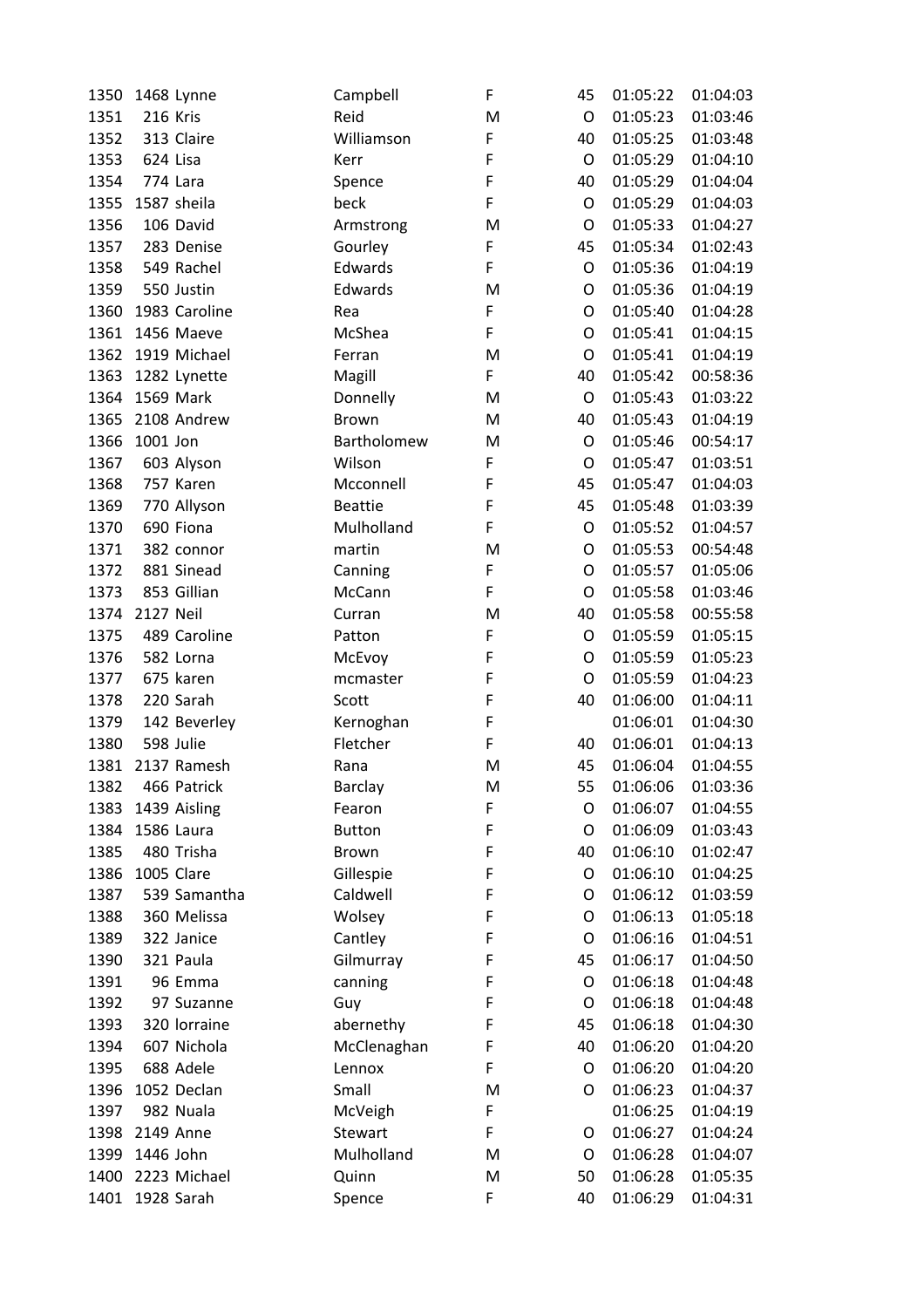| 1402 | 1909 Joseph               | McLaughlin               | M      | 55      | 01:06:31 | 01:05:08             |
|------|---------------------------|--------------------------|--------|---------|----------|----------------------|
| 1403 | 552 Una                   | Gordon                   | F      | O       | 01:06:34 | 01:05:25             |
| 1404 | 231 Lesley                | Gillespie                | F      | 40      | 01:06:37 | 01:04:50             |
| 1405 | 1660 Jennifer             | Ferris                   | F      | 35      | 01:06:38 | 01:06:38             |
| 1406 | 722 David                 | Patterson                | M      | O       | 01:06:39 | 01:04:37             |
| 1407 | 213 Megan                 | Kane                     | F      | O       | 01:06:42 | 01:05:05             |
| 1408 | 1069 Mark                 | Williamson               | M      | O       | 01:06:42 | 01:05:18             |
| 1409 | 51 Stephanie              | Taylor                   | F      | O       | 01:06:43 | 01:04:43             |
| 1410 | 52 Ruth                   | Thompson                 | F      | O       | 01:06:43 | 01:04:43             |
| 1411 | 1470 james                | cargin                   | M      | 50      | 01:06:44 | 01:05:48             |
| 1412 | 490 Padraigin             | Bingham                  | F      | 40      | 01:06:45 | 01:05:20             |
| 1413 | 1045 M                    | McAleese                 | F      | 40      | 01:06:46 | 01:05:47             |
| 1414 | 2189 Colette              | Rafferty                 | F      | 55      | 01:06:46 | 01:05:16             |
| 1415 | 1693 Beth                 | Morrow                   | F      | 30      | 01:06:48 | 01:04:48             |
| 1416 | 1933 Danielle             | McEneaney                | F      | O       | 01:06:48 | 01:04:50             |
| 1417 | 1934 Michael              | Purell                   | M      | O       | 01:06:48 | 01:04:50             |
| 1418 | 1515 dermot               | convery                  | M      | O       | 01:06:50 | 01:05:49             |
| 1419 | 2139 Kath                 | Convery                  |        | 40      | 01:06:52 | 01:04:40             |
| 1420 | 1444 Lorraine             | McKeever                 | F      | 45      | 01:06:53 | 01:05:27             |
| 1421 | 963 Colin                 | Cairnduff                | M      | O       | 01:06:54 | 01:04:46             |
| 1422 | 1043 stephen              | hamilton                 | M      | O       | 01:06:54 | 01:04:47             |
| 1423 | 1171 lisa                 | norwood                  | F      |         | 01:06:54 | 01:04:52             |
| 1424 | 1681 Lee                  | Heron                    | M      | 35      | 01:06:56 | 01:05:05             |
| 1425 | 1011 Michaela             | Laverty                  | F      | O       | 01:06:57 | 01:05:16             |
| 1426 | 1482 Timothy              | Courtney                 | M      | 40      | 01:06:59 | 01:05:22             |
| 1427 | 149 suzanne               | mcconkey                 | F      | O       | 01:07:00 | 01:05:25             |
| 1428 | 305 Elaine                | Hill                     | F      | O       | 01:07:01 | 01:04:57             |
| 1429 | 484 Laura Jayne           | McCrea                   | F      | O       | 01:07:02 | 01:04:57             |
| 1430 | 34 Maire-Louise           | Goss                     | F      | 45      | 01:07:05 | 01:05:14             |
| 1431 | 488 Ann-Marie             | Davison                  | F      | $\circ$ | 01:07:06 | 01:05:09             |
| 1432 | 211 Alsion                | Gill                     | F      | O       | 01:07:07 | 01:05:31             |
| 1433 | 559 Annemarie             | Curran                   | F      | O       | 01:07:07 | 01:05:10             |
| 1434 | 1616 Stephanie            | Grimes                   | F      | O       | 01:07:13 | 01:05:29             |
| 1435 | 1122 Karin                | <b>Balmer</b>            | F      | 40      | 01:07:14 | 01:05:49             |
| 1436 | 464 ann                   | clarke                   | F      | O       | 01:07:15 | 01:04:46             |
| 1437 | 706 Karen                 | McCloskey                | F      | 40      | 01:07:15 | 01:05:18             |
| 1438 | 465 Brian                 |                          | M      | 55      | 01:07:16 | 01:04:46             |
|      | 1092 Elaine               | Thompson                 | F      |         |          |                      |
| 1439 | 203 mark                  | <b>Branagh</b><br>madill |        | O       | 01:07:17 | 01:05:51<br>01:05:58 |
| 1440 | 204 Karl                  |                          | M      | O       | 01:07:20 |                      |
| 1441 |                           | McKinley                 | M<br>F | O<br>40 | 01:07:20 | 01:05:57             |
| 1442 | 584 Lynne<br>596 Lorraine | Acheson                  | F      |         | 01:07:20 | 01:05:39             |
| 1443 |                           | Bell                     |        | 40      | 01:07:20 | 01:05:39             |
| 1444 | 672 Aodh                  | Gough                    | M      | O       | 01:07:23 | 01:05:15             |
| 1445 | 2177 Aoibheann            | Megahey                  | F      | O       | 01:07:29 | 01:05:15             |
| 1446 | 431 alyn                  | mcchesney                | M      | O       | 01:07:30 | 01:05:32             |
| 1447 | 209 Geraldine             | Kane                     | F      |         | 01:07:31 | 01:05:55             |
| 1448 | 2178 Vicky                | Whyte                    | F      | 45      | 01:07:32 | 01:05:19             |
| 1449 | 2103 Dawn                 | Bell                     | F      | 50      | 01:07:34 | 01:06:34             |
| 1450 | 1195 SANDRA               | <b>HULL</b>              | F      | 45      | 01:07:35 | 01:05:40             |
| 1451 | 1396 Brian                | Moreland                 | M      | 45      | 01:07:37 | 01:05:39             |
| 1452 | 847 Angela                | Murray                   | F      | 40      | 01:07:40 | 01:05:33             |
| 1453 | 2454 Jason                | Curran                   | M      | O       | 01:07:40 | 01:05:59             |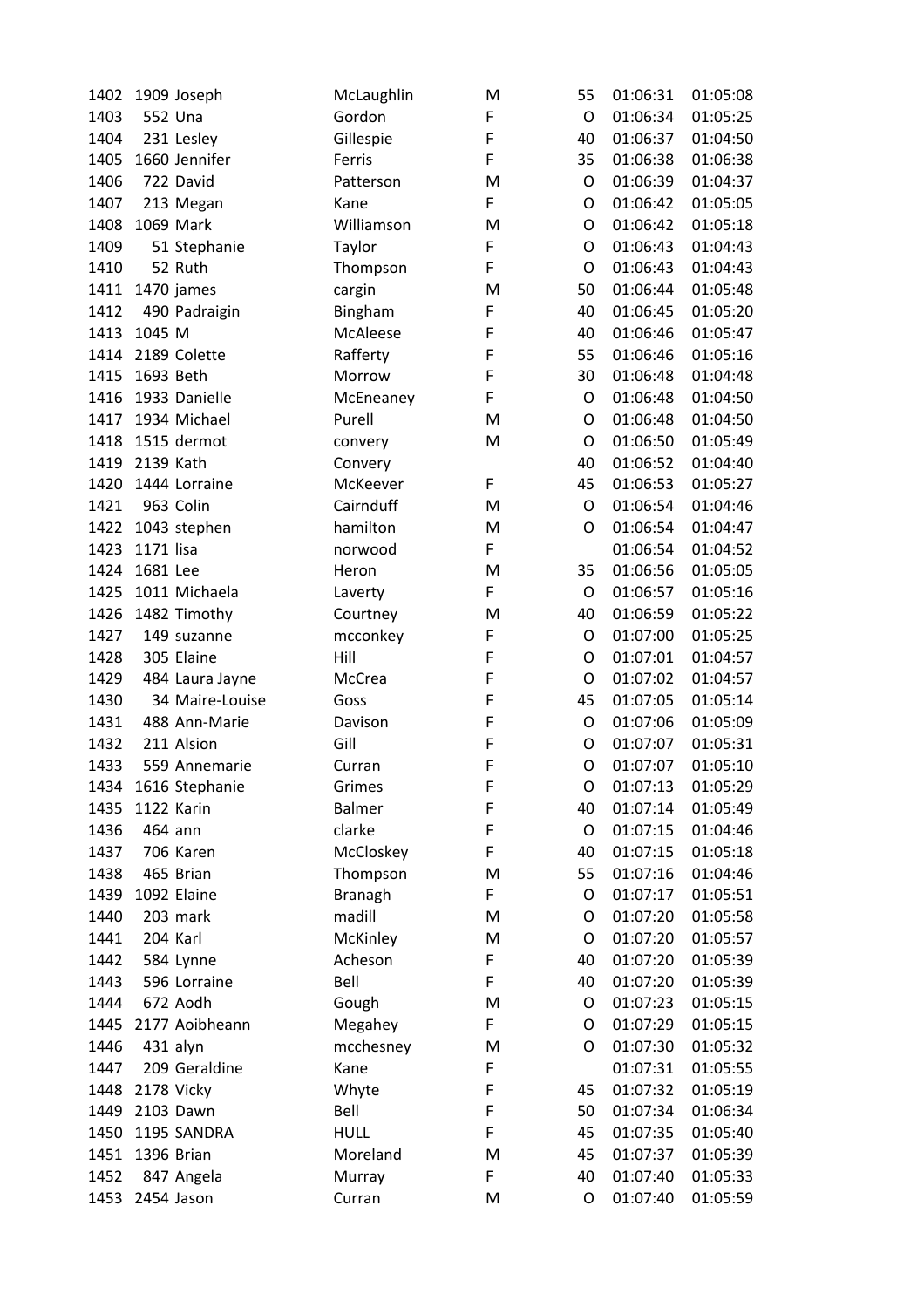| 1454 | 64 Davina      | McCay          | F | O       | 01:07:42 | 01:05:56 |
|------|----------------|----------------|---|---------|----------|----------|
| 1455 | 707 nicola     | forsythe       | F | O       | 01:07:42 | 01:05:56 |
| 1456 | 1161 Alison    | Crawford       | F | O       | 01:07:42 | 01:06:31 |
| 1457 | 1390 Frances   | Smyth          | F | 55      | 01:07:44 | 01:06:01 |
| 1458 | 45 Emma        | Holmes         | F | O       | 01:07:45 | 01:06:19 |
| 1459 | 136 Una        | McCallan       | F | O       | 01:07:45 | 01:05:43 |
| 1460 | 343 Ruth       | McIntyre       | F | O       | 01:07:46 | 01:05:52 |
| 1461 | 1199 denise    | knight         | F | 40      | 01:07:46 | 01:05:34 |
| 1462 | 925 Thomas     | McKinstry      | M | 45      | 01:07:47 | 01:05:53 |
| 1463 | 1412 Nikki     | Keery          | F | O       | 01:07:47 | 01:05:34 |
| 1464 | 215 denise     | mccabe         | F | 40      | 01:07:49 | 01:07:02 |
| 1465 | 1057 Brian     | Miskelly       | M | 45      | 01:07:50 | 01:06:11 |
| 1466 | 1383 Raymond   | Longman        | M | O       | 01:07:50 | 01:05:02 |
| 1467 | 905 Lisa       | Latimer        | F | O       | 01:07:51 | 01:06:12 |
| 1468 | 191 David      | Barbour        | M | O       | 01:07:52 | 01:07:52 |
| 1469 | 767 john       | johnston       | M | 45      | 01:07:52 | 00:56:51 |
| 1470 | 904 Helen      | Matthews       | F | O       | 01:07:52 | 01:06:12 |
| 1471 | 987 Gary       | Brown          | M | O       | 01:07:52 | 01:06:47 |
| 1472 | 988 Sophie     | Carey          | F | O       | 01:07:52 | 01:06:47 |
| 1473 | 318 Eilish     | Rutherford     | F | 55      | 01:07:54 | 01:07:04 |
|      |                | Rice           | F | 55      | 01:07:54 | 01:07:04 |
| 1474 | 319 Mary       |                |   |         |          |          |
| 1475 | 1111 Marie     | Cleland        | F | 55      | 01:07:56 | 01:05:41 |
| 1476 | 1117 Paddy     | McShane        | M | 40      | 01:07:56 | 01:05:42 |
| 1477 | 1375 Gay       | Sherry-Bingham | F | 40      | 01:07:56 | 01:05:43 |
| 1478 | 1224 Denise    | Kelly          | F | 65      | 01:07:57 | 01:05:52 |
| 1479 | 2188 Anne      | Morrow         | F | O       | 01:07:57 | 01:05:52 |
| 1480 | 1305 Roisin    | Campbell       | F | O       | 01:08:00 | 01:05:35 |
| 1481 | 1172 Roseann   | McGeown        | F | O       | 01:08:02 | 01:07:21 |
| 1482 | 1285 Josephine | Mcalister      | F | O       | 01:08:02 | 01:06:24 |
| 1483 | 2215 Patricia  | Barry          | F | 45      | 01:08:10 | 01:07:25 |
| 1484 | 1694 Shelley   | McComb         | F | 45      | 01:08:11 | 01:06:25 |
| 1485 | 1520 Samantha  | Forsythe       | F | O       | 01:08:17 | 01:07:15 |
| 1486 | 253 Emma       | McNeill        | F | O       | 01:08:18 | 01:07:48 |
| 1487 | 1980 Brenda    | Crotty         | F | 60      | 01:08:18 | 01:07:04 |
| 1488 | 1527 Helen     | Halliday       | F | 40      | 01:08:20 | 01:06:27 |
| 1489 | 306 Gilly      | Millar         | F | 40      | 01:08:23 | 01:06:40 |
| 1490 | 599 Andrea     | Savage         | F | 40      | 01:08:25 | 01:06:56 |
| 1491 | 264 Joanna     | Sayer          | F | 40      | 01:08:26 | 01:03:22 |
| 1492 | 377 Ellen      | Montgomery     | F | O       | 01:08:29 | 01:06:06 |
| 1493 | 1382 Grace     | Clarke         | F | O       | 01:08:31 | 01:05:45 |
| 1494 | 1682 Elaine    | Herron         | F | O       | 01:08:34 | 01:06:38 |
| 1495 | 543 Louise     | McBride        | F | O       | 01:08:39 | 01:03:52 |
| 1496 | 560 Pat        | Curran         | F | 55      | 01:08:41 | 01:06:38 |
| 1497 | 855 Julie      | Haggerty       | F | O       | 01:08:42 | 01:06:46 |
| 1498 | 1376 Mandy     | Gilmore        | F | 40      | 01:08:43 | 01:06:25 |
| 1499 | 376 denis      | rooney         | M | $\circ$ | 01:08:44 | 01:07:16 |
| 1500 | 589 Andrew     | Liggett        | M | 50      | 01:08:44 | 01:06:47 |
| 1501 | 591 Jack       | Liggett        | M | O       | 01:08:44 | 01:06:46 |
| 1502 | 656 Gavin      | Thompson       | M | O       | 01:08:44 | 01:06:21 |
| 1503 | 104 jenna      | maddox         | F | O       | 01:08:45 | 01:07:20 |
| 1504 | 168 Anna       | Poots          | F | O       | 01:08:45 | 01:08:45 |
|      |                |                | F |         |          |          |
| 1505 | 169 Rachel     | Anderson       |   | O       | 01:08:45 | 01:08:45 |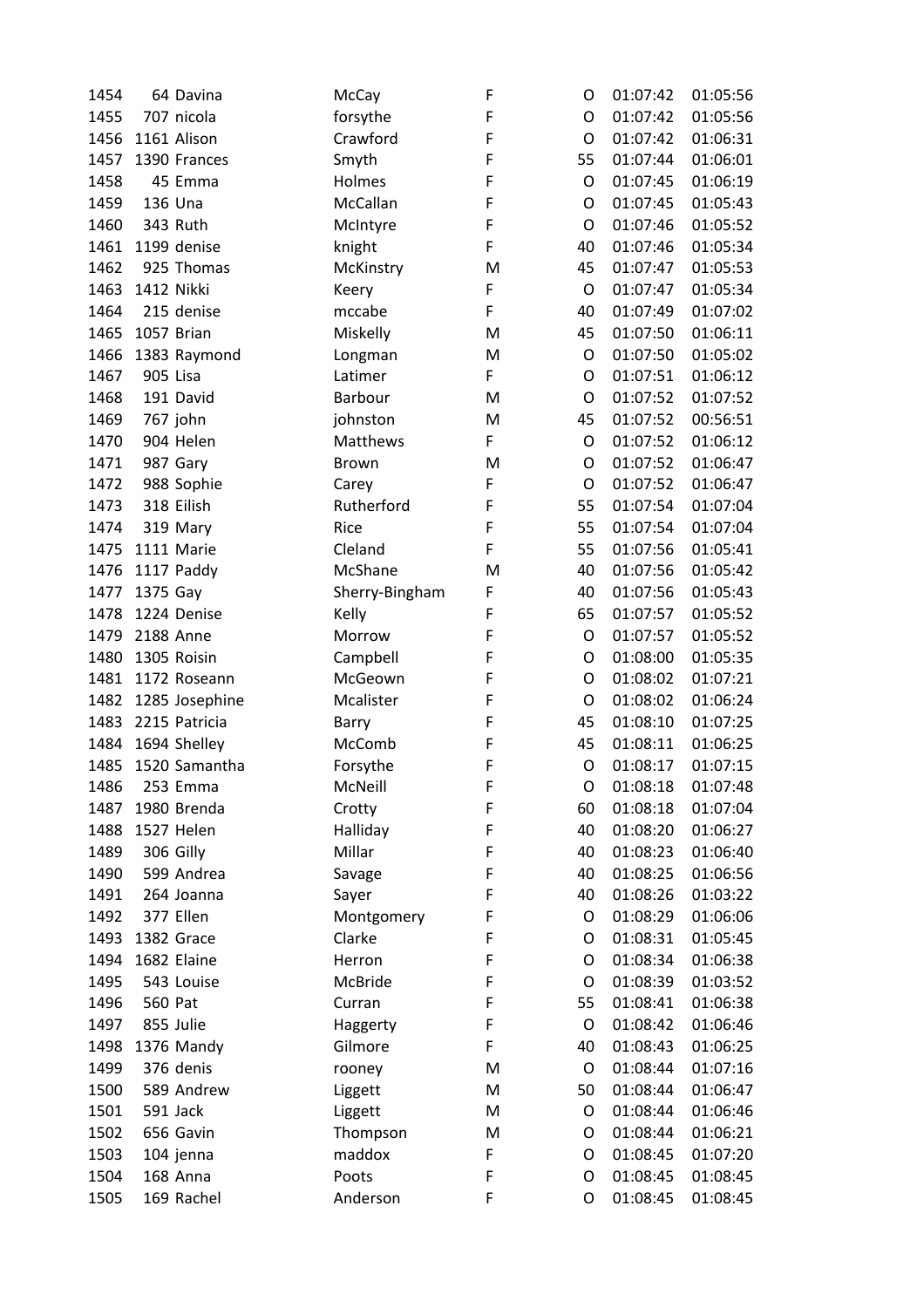| 1506 |                 | 87 Joy             | Ruddell          | F      | 45      | 01:08:46 | 01:07:13 |
|------|-----------------|--------------------|------------------|--------|---------|----------|----------|
| 1507 |                 | 414 Martijn        | Van den Branden  | M      | O       | 01:08:46 | 01:05:35 |
| 1508 |                 | 92 stuart          | more             | M      | O       | 01:08:48 | 00:58:53 |
| 1509 |                 | 910 Lauren         | Scott            | F      | O       | 01:08:50 | 01:07:14 |
| 1510 |                 | 1140 Wendy         | Kelly            | F      | 45      | 01:08:50 | 01:07:02 |
| 1511 |                 | 1141 Fiona         | Kelly            | F      | $\circ$ | 01:08:50 | 01:07:02 |
|      |                 | 1512 2220 Denise   | Bingham          | F      | 50      | 01:08:53 | 01:07:17 |
| 1513 |                 | 1904 Andrew        | Campbell         | M      | O       | 01:08:55 | 01:08:20 |
|      |                 | 1514 1903 Bethany  | Kenny            | F      | O       | 01:08:56 | 01:08:19 |
|      |                 | 1515 2197 Caroline | Gilmour          | F      | 50      | 01:08:59 | 01:08:11 |
| 1516 |                 | 373 CRAWFORD       | <b>McCARTNEY</b> | M      | O       | 01:09:00 | 01:07:03 |
| 1517 |                 | 1027 Michelle      | Hunt             | F      | O       | 01:09:00 | 01:08:20 |
| 1518 | 2101 Davy       |                    | McCullough       | M      | 35      | 01:09:00 | 01:07:30 |
| 1519 |                 | 1176 Natalie       | Irwin            | F      | O       | 01:09:02 | 01:08:18 |
| 1520 |                 | 206 Ciara          | Maitland         | F      | O       | 01:09:03 | 01:07:41 |
| 1521 |                 | 200 Kerrie         | McClure          | F      | O       | 01:09:04 | 01:07:53 |
| 1522 |                 | 199 Lydia          | James            | F      | O       | 01:09:05 | 01:07:52 |
| 1523 |                 | 516 Patricia       | Mullally         | F      | 50      | 01:09:05 | 01:07:51 |
| 1524 |                 | 517 Una            | McCloskey        | F      | 50      | 01:09:05 | 01:07:50 |
| 1525 |                 | 141 CAROLINE       | <b>BOYLE</b>     | F      | 45      | 01:09:07 | 01:07:29 |
| 1526 |                 | 375 MAX            | <b>THOMSON</b>   | M      | O       | 01:09:09 | 01:07:06 |
| 1527 |                 | 1239 Wendy         | Blundell         | F      | 50      | 01:09:09 | 01:07:09 |
| 1528 |                 | 1091 Karen         | Gallagher        | F      | O       | 01:09:10 | 01:07:16 |
| 1529 |                 | 2174 Jo-Anne       | McDonald         | F      | 45      | 01:09:10 | 01:07:36 |
| 1530 | 1730 Alan       |                    | Smith            | M      | 40      | 01:09:14 | 01:09:14 |
|      | 1531 1731 Laura |                    | McKonkey         | F      | 23      | 01:09:16 | 01:09:16 |
| 1532 | 2105 Laura      |                    | Cromie           | F      | O       | 01:09:18 | 01:08:01 |
| 1533 |                 | 883 Michael        | Stevenson        | M      | O       | 01:09:19 | 01:03:03 |
|      |                 | 1534 1529 Lynne    | Givan            | F      | O       | 01:09:20 | 01:08:25 |
| 1535 |                 | 1530 Jenny         | Harvey           | F      | O       | 01:09:20 | 01:08:25 |
| 1536 |                 | 1533 Deirdre       | McConvey         | F      |         | 01:09:21 | 01:07:33 |
| 1537 |                 | 835 Julieann       | McBride          | F      |         | 01:09:22 | 01:04:17 |
| 1538 |                 | 1050 Maurifce      | Finlay           | M      | 50      | 01:09:22 | 01:03:03 |
| 1539 | 1523 Geri       |                    | Scott            | F      | O       | 01:09:22 | 01:07:06 |
| 1540 |                 | 629 Colin          | Galloway         | M      | 45      | 01:09:24 | 01:07:48 |
| 1541 |                 | 718 heather        | mcconaghie       | F      | 40      | 01:09:24 | 01:03:40 |
| 1542 |                 | 941 Monica         | O'Kane           | F      | 55      | 01:09:25 | 01:07:24 |
| 1543 |                 | 1544 Andrew        | Clarke           | M      | O       | 01:09:25 | 01:07:41 |
| 1544 |                 | 777 natalie        | Cowan            | F      | O       | 01:09:27 | 01:08:00 |
| 1545 |                 | 1728 Donna         | Harrison         | F      | 45      | 01:09:29 | 01:07:28 |
| 1546 |                 | 2115 Tanya         | Watson           | F      | 40      | 01:09:29 | 01:08:06 |
| 1547 | 1656 Julie      |                    | McMinn           | F      | 40      | 01:09:33 | 01:04:28 |
| 1548 |                 | 495 Labhaoise      | Boyle            | F      | O       | 01:09:34 | 01:07:30 |
|      |                 |                    | martin           | M      | O       | 01:09:34 | 01:08:04 |
|      |                 | 1549 1571 philip   |                  |        |         |          |          |
| 1550 |                 | 1204 Mary-Jane     | <b>Byrne</b>     | F<br>F | O       | 01:09:35 | 01:07:04 |
| 1551 |                 | 1978 Judith        | <b>Briggs</b>    |        | 35      | 01:09:36 | 01:08:07 |
| 1552 | 1187 Sam        |                    | McAllister       | M      | 40      | 01:09:51 | 01:08:29 |
| 1553 |                 | 1033 Leanne        | Ahmed            | F      | O       | 01:09:52 | 01:07:52 |
| 1554 | 1335 Alan       |                    | Hall             | M      | O       | 01:09:53 | 01:07:31 |
| 1555 |                 | 1294 Deborah       | Kelly            | F      | O       | 01:09:57 | 01:07:40 |
| 1556 |                 | 447 Mark           | Fulton           | M      | 45      | 01:09:58 | 01:07:52 |
| 1557 | 2482 Late       |                    | Entry            |        |         | 01:09:59 | 01:03:43 |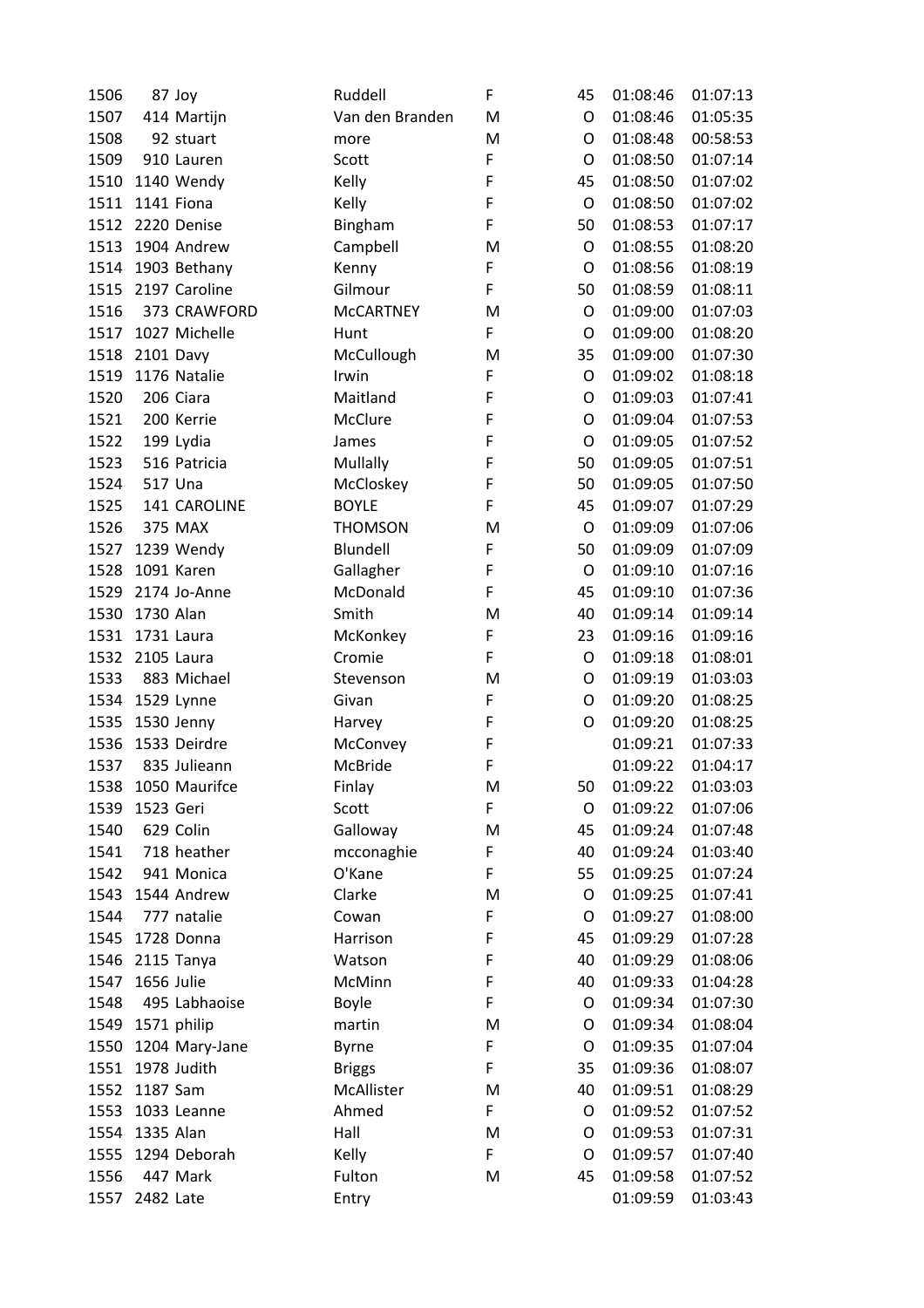| 1558 | 462 Keli   |                   | Haslem           | F | 40          | 01:10:00 | 01:07:36 |
|------|------------|-------------------|------------------|---|-------------|----------|----------|
| 1559 |            | 903 Helen         | Coulter          | F | 55          | 01:10:00 | 01:07:31 |
| 1560 |            | 1200 James        | Ledley           | M | 40          | 01:10:02 | 01:07:48 |
| 1561 |            | 369 Karen         | Jamison          | F | 45          | 01:10:05 | 01:07:49 |
| 1562 |            | 1667 Edenderry CE |                  | M | O           | 01:10:05 | 01:08:21 |
| 1563 |            | 1670 Edenderry CE |                  | M | O           | 01:10:05 | 01:08:21 |
| 1564 |            | 435 Danielle      | Finlay           | F | O           | 01:10:12 | 01:08:55 |
| 1565 |            | 436 Louise        | Hall             | F | O           | 01:10:13 | 01:08:55 |
| 1566 |            | 2225 Janice       | Adams            | F | O           | 01:10:13 | 01:09:23 |
| 1567 |            | 888 Ruth          | Livingston       | F | 50          | 01:10:15 | 01:03:23 |
| 1568 |            | 110 Anna          | Cupples          | F | O           | 01:10:16 | 01:09:38 |
| 1569 |            | 2221 Laura        | Ross             | F | O           | 01:10:16 | 01:09:24 |
| 1570 | 1342 Nigel |                   | Wright           | M | 40          | 01:10:18 | 01:07:55 |
| 1571 |            | 353 Emma          | <b>Tate</b>      | F | O           | 01:10:19 | 01:08:49 |
| 1572 | 1113 Lisa  |                   | McCormick-Baxter | F | 45          | 01:10:19 | 01:07:55 |
| 1573 |            | 1913 Gemma        | Winter           | F | O           | 01:10:19 | 01:08:47 |
| 1574 |            | 362 Louise        | Hanna            | F | O           | 01:10:20 | 01:08:50 |
| 1575 |            | 854 Jennifer      | Hodgins          | F | $\mathsf O$ | 01:10:20 | 01:09:13 |
| 1576 |            | 1020 Valerie      | Edgar            | F | 50          | 01:10:20 | 01:08:47 |
| 1577 |            | 1308 stephen      | moore            | M | 45          | 01:10:21 | 00:57:41 |
| 1578 |            | 659 Elaine        | Flynn            | F | O           | 01:10:22 | 01:08:52 |
| 1579 |            | 884 Leona         | Coulter          | F | O           | 01:10:26 | 01:08:32 |
| 1580 | 2213 Chris |                   | Calvert          | M | 55          | 01:10:26 | 01:07:58 |
| 1581 |            | 392 David         | Barr             | M | O           | 01:10:27 | 01:08:37 |
| 1582 | 1659 Julie |                   | McCollum         | F | 35          | 01:10:28 | 01:08:34 |
| 1583 | 2138 Gail  |                   | Dillon           |   | O           | 01:10:28 | 01:08:15 |
| 1584 | 1952 Sam   |                   | Hamill           | M | O           | 01:10:37 | 01:08:41 |
| 1585 |            | 772 Leah          | Connor           | F | O           | 01:10:41 | 01:03:48 |
| 1586 |            | 773 Leah          | Connor           | F | O           | 01:10:41 | 01:03:49 |
| 1587 |            | 2232 Elaine       | Feenan           | F | 40          | 01:10:42 | 01:09:47 |
| 1588 |            | 2110 Jayne        | Irwin            | F | O           | 01:10:43 | 01:09:24 |
| 1589 |            | 1126 Nicola       | Armstrong        | F | O           | 01:10:45 | 01:08:20 |
| 1590 | 1662 Clare |                   | Robinson         | F | O           | 01:10:48 | 01:08:22 |
| 1591 |            | 496 Jean          | Walsh            | F | O           | 01:10:53 | 01:09:06 |
| 1592 |            | 1562 Shauna       | Flanagan         | F | O           | 01:10:57 | 01:09:08 |
| 1593 |            | 1534 Maggie       | <b>Burnside</b>  | F | O           | 01:10:58 | 01:08:34 |
| 1594 |            | 618 Lyndsay       | mairs            | F | O           | 01:10:59 | 01:09:08 |
| 1595 |            | 237 Frances       | Ormsby           | F | 40          | 01:11:06 | 01:10:17 |
| 1596 |            | 1018 Alexis       | Lamont           | F | 45          | 01:11:13 | 01:10:22 |
| 1597 |            | 1118 Simon        | Kinghan          | M | 40          | 01:11:14 | 01:08:55 |
| 1598 |            | 981 claire        | emerson          | F | O           | 01:11:18 | 01:09:47 |
| 1599 |            | 2134 Gillian      | Allen            | F | O           | 01:11:21 | 01:08:56 |
| 1600 |            | 922 marcus        | dougan           | M | O           | 01:11:25 | 01:10:44 |
| 1601 |            | 923 gavin         | dougan           | M | O           | 01:11:25 | 01:10:44 |
| 1602 | 1929 Chris |                   | Pollard          | M | 65          | 01:11:34 | 01:03:04 |
| 1603 | 2079 Ross  |                   | Jackson          | M | O           | 01:11:39 | 01:09:51 |
| 1604 |            | 1611 maura        | mccallion        | F | 40          | 01:11:53 | 01:03:10 |
| 1605 |            | 346 Emily         | McDermott        | F | O           | 01:11:55 | 01:09:46 |
| 1606 |            | 1907 Cathal       | McGlone          | M | 50          | 01:11:57 | 01:03:22 |
| 1607 |            | 47 Rosemary       | Kelly            | F | 50          | 01:12:00 | 01:10:39 |
| 1608 |            | 48 Samuel         | Sedgewick        | M | 60          | 01:12:00 | 01:10:39 |
| 1609 |            | 1008 Brian        | Rafferty         | M | O           | 01:12:04 | 01:10:45 |
|      |            |                   |                  |   |             |          |          |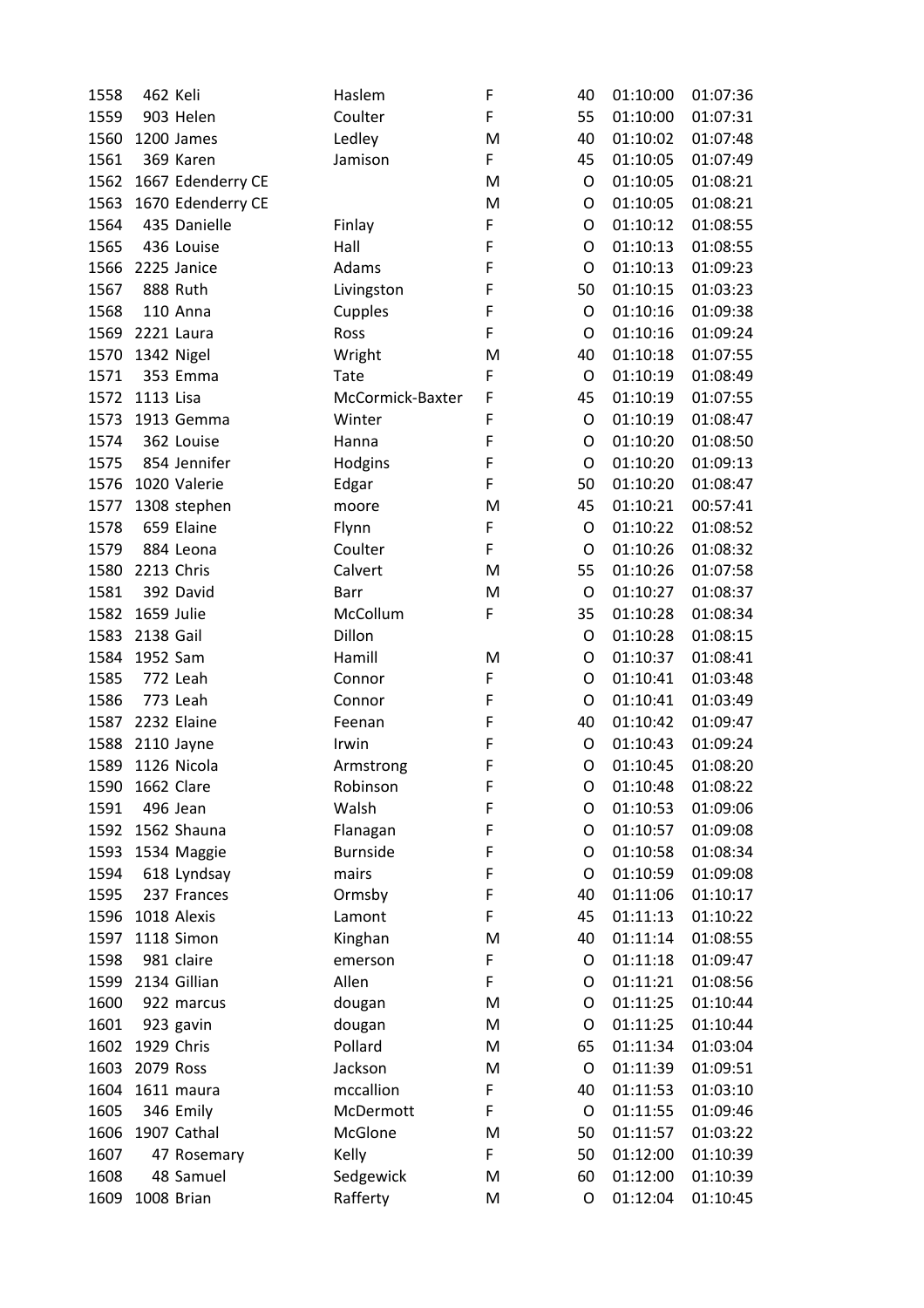| 1610 | 2075 Late       | Entry           | f      | 45      | 01:12:04 | 01:10:22 |
|------|-----------------|-----------------|--------|---------|----------|----------|
| 1611 | 1166 Alan       | Miller          | M      | $\circ$ | 01:12:07 | 01:11:38 |
| 1612 | 794 Nancy       | Kelly           | F      | 55      | 01:12:08 | 01:10:15 |
| 1613 | 1150 George     | Elliott         | M      | 45      | 01:12:09 | 01:11:36 |
| 1614 | 810 jonathan    | watson          | M      | O       | 01:12:14 | 01:09:53 |
| 1615 | 811 Marzena     | Handzlik        | F      | O       | 01:12:14 | 01:09:53 |
| 1616 | 1177 Mary       | Grain           | F      | O       | 01:12:21 | 01:03:45 |
| 1617 | 1492 Catherine  | Hughes          | F      | 40      | 01:12:23 | 01:03:34 |
| 1618 | 467 Catherine   | Carolan         | F      | 40      | 01:12:24 | 01:11:02 |
| 1619 | 879 Bernadette  | Murray          | F      | O       | 01:12:24 | 01:11:01 |
| 1620 | 1483 Louisa     | McCabe          | F      | O       | 01:12:27 | 01:11:35 |
| 1621 | 290 Pauline     | Campbell        | F      | O       | 01:12:28 | 01:11:46 |
| 1622 | 1175 Eimer      | Flood           | F      | O       | 01:12:31 | 01:11:48 |
| 1623 | 834 Catherine   | McCaughan       | F      | O       | 01:12:33 | 01:07:25 |
| 1624 | 948 Mervyn      | <b>Bothwell</b> | M      | 50      | 01:12:33 | 01:11:39 |
|      | 1625 1193 Emma  | <b>Beatty</b>   | F      | O       | 01:12:34 | 01:10:37 |
| 1626 | 1174 kim        | norwood         | F      |         | 01:12:35 | 01:10:37 |
| 1627 | 1691 Kristine   | Morgan          | F      | 35      | 01:12:35 | 01:10:37 |
| 1628 | 1944 Elaine     | Stevenson       | M      | O       | 01:12:35 | 01:10:36 |
| 1629 | 2473 Late       | Entry           |        |         | 01:12:36 | 01:03:28 |
| 1630 | 288 Rita        | Wight           | F      | O       | 01:12:38 | 01:11:51 |
| 1631 | 289 Kelly       |                 | F      | O       | 01:12:38 | 01:11:51 |
| 1632 | 485 Ralph       | Maguire         | M      | O       | 01:12:41 | 01:04:13 |
| 1633 | 478 Nicola      | Lavery          | F      | O       | 01:12:43 | 01:08:58 |
| 1634 | 479 Thomas      | McKay           | M      | O       | 01:12:43 | 01:08:58 |
|      | 1229 Dennis     | Dunlop          |        | 65      | 01:13:07 | 01:11:53 |
| 1635 |                 | Heaney          | M<br>F | O       |          |          |
| 1636 | 1302 Jessica    | Finlay          |        |         | 01:13:18 | 01:11:50 |
| 1637 | 644 Joanne      | Wallace         | F      | 45      | 01:13:21 | 01:12:08 |
| 1638 | 588 Debbie      | Davidson        | F      | 40      | 01:13:22 | 01:11:38 |
| 1639 | 1078 SARAH      | <b>GOWDY</b>    | F      | O       | 01:13:22 | 01:12:46 |
| 1640 | 1173 Carol      | mckittrick      | F      | 40      | 01:13:24 | 01:04:50 |
| 1641 | 236 SHANNON     | SAVAGE          | F      | O       | 01:13:25 | 01:12:15 |
| 1642 | 518 Delores     | McFadden        | F      | 45      | 01:13:29 | 01:12:14 |
| 1643 | 1951 David      | Johnston        | M      | 35      | 01:13:31 | 01:11:18 |
| 1644 | 118 julie       | brown           | F      | 40      | 01:13:32 | 01:12:54 |
| 1645 | 212 Carol       | Downey          | F      | O       | 01:13:32 | 01:11:58 |
| 1646 | 1736 Joanne     | McCloskey       | F      | 40      | 01:13:32 | 01:04:51 |
| 1647 | 258 Fiona       | Mateer          | F      | 40      | 01:13:33 | 01:11:39 |
| 1648 | 1038 Jill       | Wilkinson       | F      | O       | 01:13:34 | 01:10:15 |
| 1649 | 1970 Anne Marie | McCallum        | F      | O       | 01:13:39 | 01:12:38 |
| 1650 | 131 Eoin        | Alexander       | M      | O       | 01:13:42 | 01:12:24 |
| 1651 | 342 Christine   | Cahoon          | F      | 50      | 01:13:46 | 01:12:26 |
| 1652 | 1298 timothy    | mcquoid         | M      | 45      | 01:14:03 | 01:12:24 |
| 1653 | 895 Andrew      | Cunningham      | M      | O       | 01:14:21 | 01:12:22 |
| 1654 | 463 Pamela      | Ferguson        | F      | 40      | 01:14:25 | 01:12:04 |
| 1655 | 2168 Sharon     | White           | F      | 50      | 01:14:27 | 01:12:14 |
| 1656 | 361 Louise      | Wolsey          | F      | 50      | 01:14:34 | 01:05:37 |
| 1657 | 711 Brenda      | Harris          | F      | 45      | 01:14:39 | 01:13:08 |
| 1658 | 1707 Barbara    | McKeever        | F      | 50      | 01:14:42 | 01:12:47 |
| 1659 | 1708 Paula      | Grogan          | F      | O       | 01:14:42 | 01:12:49 |
| 1660 | 137 Audrey      | Worthington     | F      | 45      | 01:14:45 | 01:09:01 |
| 1661 | 1972 Kerry      | Woods           | F      | 40      | 01:14:48 | 01:13:07 |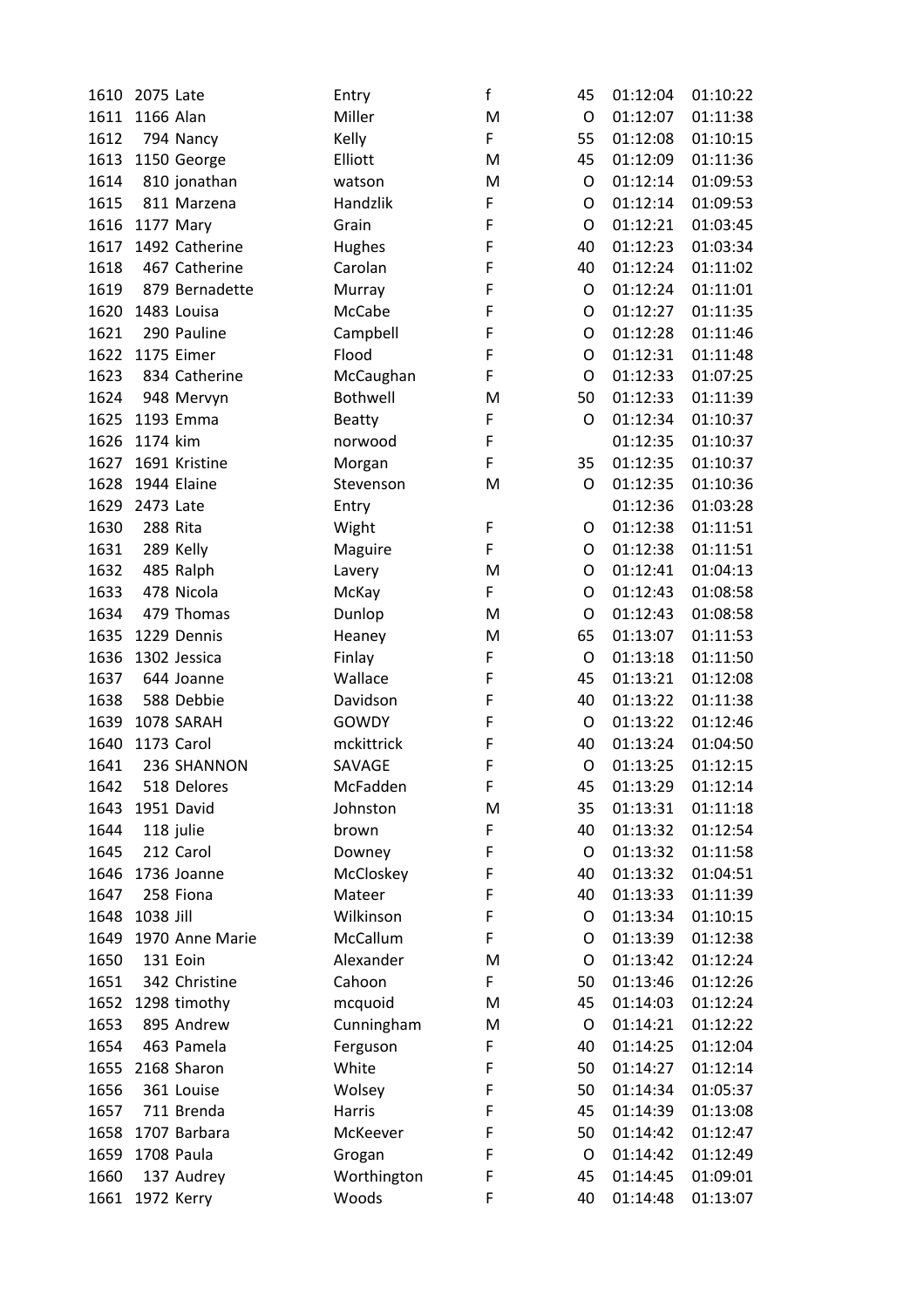| 1662 | 420 Kendra         | Hanna             | F      | O           | 01:14:49             | 01:12:27 |
|------|--------------------|-------------------|--------|-------------|----------------------|----------|
| 1663 | 421 Andrew         | Hanna             | M      | O           | 01:14:49             | 01:12:27 |
| 1664 | 805 Susan          | Kane              | F      | 45          | 01:14:49             | 01:13:06 |
| 1665 | 684 Clare          | Ward              | F      | O           | 01:14:57             | 01:12:48 |
| 1666 | 947 Gerard         | Mooney            | M      | O           | 01:15:01             | 01:14:08 |
| 1667 | 946 Liza           | Wiseman           | F      | 40          | 01:15:09             | 01:14:15 |
| 1668 | 897 Anna           | Dimitrova         | F      | O           | 01:15:10             | 01:14:16 |
| 1669 | 1105 Davey         | Chambers          | M      | O           | 01:15:19             | 01:14:02 |
| 1670 | 578 Orla           | Hoy               | F      | 40          | 01:15:24             | 01:13:25 |
| 1671 | 226 Joanne         | Haddock           | F      | 40          | 01:15:27             | 01:12:23 |
| 1672 | 417 Michelle       | McCollum          | F      | O           | 01:15:28             | 01:13:38 |
| 1673 | 832 raymond        | McLaughlin        | M      | 45          | 01:15:28             | 01:10:21 |
| 1674 | 1013 Maura         | McNally           | F      | 55          | 01:15:28             | 01:13:46 |
| 1675 | 717 janice         | fraser            | F      | O           | 01:15:35             | 01:15:35 |
| 1676 | 1162 Sharon        | Shaw              | F      | 45          | 01:15:44             | 01:14:59 |
| 1677 | 1695 Julie         | McNeill           | F      | 45          | 01:15:44             | 01:14:59 |
| 1678 | 1163 Ashleigh      | Shaw              | F      | O           | 01:15:45             | 01:15:00 |
| 1679 | 172 annette        | carmichael gordon | F      | 45          | 01:15:52             | 01:13:41 |
| 1680 | 2116 Shelley       | Henderson         | F      | $\mathsf O$ | 01:15:57             | 01:14:45 |
| 1681 | 890 Colwyn         | Griffiths         | M      | 50          | 01:16:01             | 01:14:56 |
| 1682 | 173 Lisa           | McCann            | F      | O           | 01:16:02             | 01:15:07 |
| 1683 | 2125 Emily         | Waddell           | F      | O           | 01:16:04             | 01:15:27 |
| 1684 | 416 Hazel          | Pierce            | F      | 50          | 01:16:05             | 01:14:06 |
| 1685 | 1567 paul          | mcguigan          | M      | 45          | 01:16:07             | 01:16:07 |
| 1686 | 1568 Maria         | mcguigan          | F      | 40          | 01:16:07             | 01:04:28 |
| 1687 | 1945 Anne          | Gallagher         | F      | 40          | 01:16:14             | 01:14:40 |
| 1688 | 720 philip         | corken            | M      | O           | 01:16:21             | 01:14:44 |
| 1689 | 998 Julian         | Halligan          | M      | O           | 01:16:22             | 01:16:22 |
| 1690 | 842 Lisa           | Gepp              | F      | 40          | 01:16:37             | 01:14:58 |
| 1691 | 1074 Katherine     | Kelly             | F      | O           | 01:16:53             | 01:10:05 |
| 1692 | 1075 Natalie       | McCullagh         | F      | O           | 01:16:53             | 01:10:02 |
| 1693 | 650 Noelle         | Spence            | M      | O           | 01:16:54             | 01:15:08 |
| 1694 | 287 edel           | diamond           | F      | 45          | 01:17:02             | 01:15:20 |
| 1695 | 1000 Anne          | Watson            | F      | 45          | 01:17:10             | 01:16:06 |
| 1696 | 1021 Nicholas      | <b>Steele</b>     | M      | O           | 01:17:13             | 01:14:31 |
| 1697 | 1022 Milly         | Luxford           | F      | O           | 01:17:13             | 01:14:32 |
| 1698 |                    |                   | F      |             | 01:17:23             | 01:15:54 |
| 1699 | 182 Amy<br>183 Amy | Compton           | F      |             | 01:17:23             | 01:15:55 |
|      | 354 William        | Compton           |        |             |                      |          |
| 1700 | 1286 Helena        | Greer             | M      | 50          | 01:17:26<br>01:17:28 | 01:15:47 |
| 1701 |                    | Perry             | F<br>F | O           |                      | 01:10:22 |
| 1702 | 1696 Tanya         | Kelso             | F      | 40          | 01:17:31             | 01:06:09 |
| 1703 | 2196 Caroline      | <b>Banks</b>      | F      | 45          | 01:17:41             | 01:16:10 |
| 1704 | 428 Annette        | Hinchcliffe       |        | 45          | 01:17:47             | 01:16:19 |
| 1705 | 407 Patricia       | Mckenna           | F      |             | 01:17:48             | 01:16:18 |
| 1706 | 1256 Patrick       | <b>Stokes</b>     | M      | O           | 01:17:50             | 01:15:13 |
| 1707 | 755 Helen          | Currie            | F      | 45          | 01:17:56             | 01:16:21 |
| 1708 | 788 Noeleen        | Whyte             | F      | 45          | 01:17:57             | 01:17:27 |
| 1709 | 2106 Linda         | <b>Baird</b>      | F      | 50          | 01:17:59             | 01:16:39 |
| 1710 | 2104 Margaret      | Cromie            | F      | 50          | 01:18:00             | 01:16:39 |
| 1711 | 679 Rhonda         | Magowan           | F      | O           | 01:18:08             | 01:15:48 |
| 1712 | 738 Brigid         | O'Hare            | F      | 55          | 01:18:12             | 01:16:37 |
| 1713 | 1088 Elaine        | Young             | F      | O           | 01:18:13             | 01:17:27 |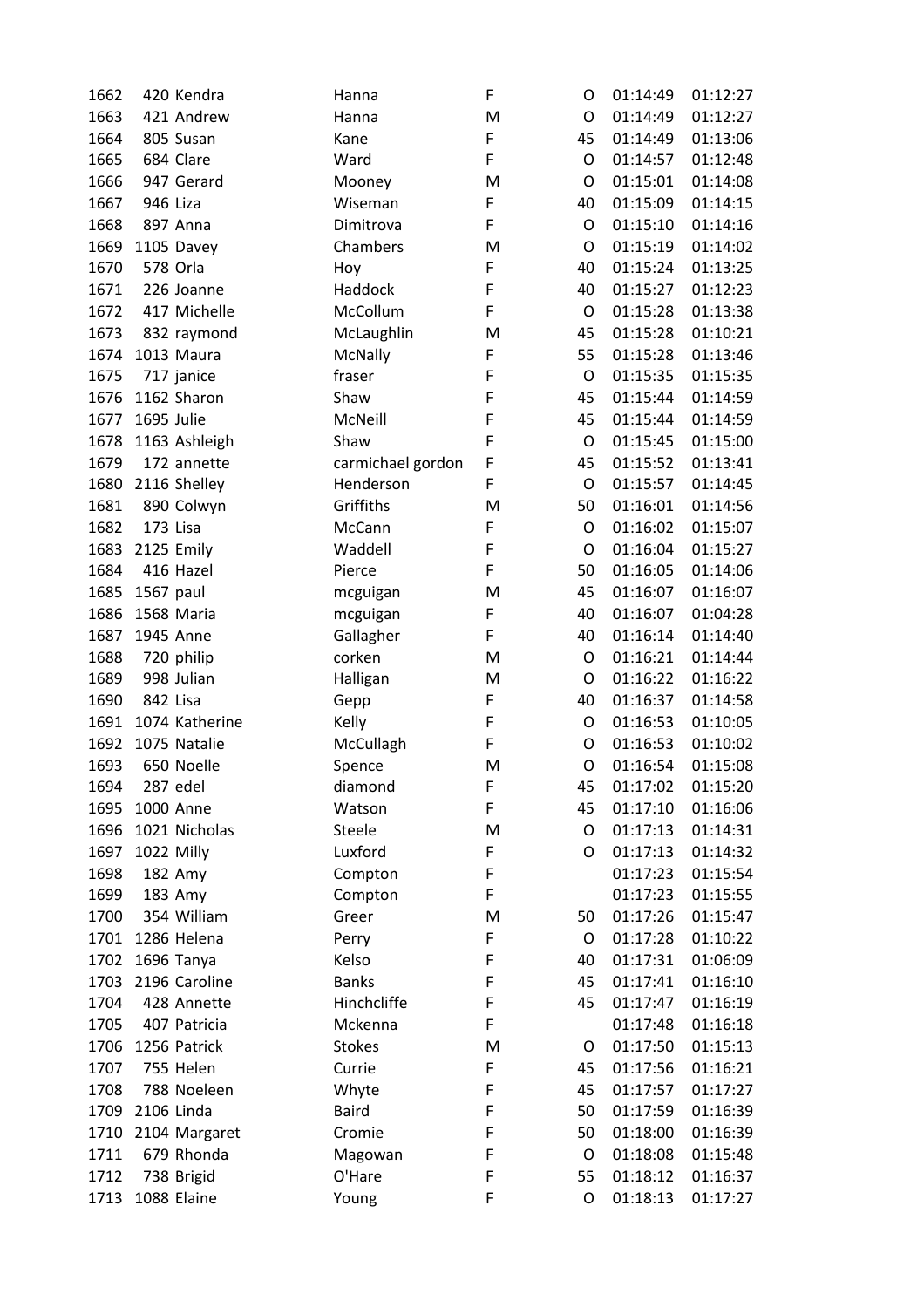| 1714 | 823 sandra    |                  | williamson    | F | 40          | 01:18:31 | 01:17:46             |
|------|---------------|------------------|---------------|---|-------------|----------|----------------------|
| 1715 | 2081 Hannah   |                  | <b>Minnis</b> | F | O           | 01:18:44 | 01:16:06             |
| 1716 |               | 924 Katie-Ann    | McGown        | F | O           | 01:18:45 | 01:18:45             |
| 1717 | 1948 Victoria |                  | McKnight      | F | O           | 01:18:45 | 01:16:03             |
| 1718 | 622 lindsey   |                  | Robinson      | F | O           | 01:18:51 | 01:11:36             |
| 1719 | 621 Keira     |                  | Skillen       | F |             | 01:18:52 | 01:11:35             |
| 1720 | 1354 Sandra   |                  | Corkin        | F | 50          | 01:19:12 | 01:16:57             |
| 1721 | 1356 Alson    |                  | Hamilton      | F | 40          | 01:19:12 | 01:16:57             |
| 1722 |               | 719 jonathan     | corken        | M | O           | 01:19:16 | 01:17:27             |
| 1723 |               | 1 Wallace        | McKee         | M | O           | 01:19:18 | 01:18:05             |
| 1724 | 351 Sarah     |                  | Hurson        | F | O           | 01:19:30 | 01:17:16             |
| 1725 | 1266 Shona    |                  | Pryde         | F | O           | 01:19:31 | 01:17:16             |
| 1726 |               | 432 Gerarda      | Morton        | F | $\mathsf O$ | 01:19:35 | 01:17:22             |
| 1727 | 1509 Louise   |                  | Welsh         | M | O           | 01:19:47 | 01:17:44             |
| 1728 |               | 82 Rebecca       | Poots         | F | O           | 01:19:48 | 01:17:44             |
| 1729 |               | 192 Andrew       | Cousins       | M | $\mathsf O$ | 01:20:05 | 01:20:05             |
| 1730 | 78 Kathy      |                  | Smith         | F | O           | 01:20:12 | 01:18:11             |
| 1731 | 2210 Martin   |                  | Ward          | M | $\circ$     | 01:20:15 | 01:18:27             |
| 1732 | 1271 Heather  |                  | Lown          | F | 40          | 01:20:28 | 01:20:28             |
| 1733 | 486 Gillian   |                  | Lavery        | F | 50          | 01:20:39 | 01:12:06             |
| 1734 |               | 831 Stephanie    | Watson        | F | O           | 01:20:41 | 01:18:19             |
| 1735 |               | 163 Catherine    | Watson        | F | O           | 01:20:51 | 01:18:30             |
| 1736 | 2112 Jayne    |                  | Hughes        | F | O           | 01:20:51 | 01:18:31             |
| 1737 | 1399 Michael  |                  | Finan         | M | $\mathsf O$ | 01:20:56 | 01:19:52             |
| 1738 | 1916 Mark     |                  | Gribben       | M | O           | 01:21:08 | 00:56:41             |
| 1739 | 2170 Sreekala |                  | Kalicheti     | F | 40          | 01:21:24 | 01:19:12             |
| 1740 | 709 Brigid    |                  | Donaghy       | F | 50          | 01:21:47 | 01:20:40             |
| 1741 | 710 Orla      |                  | Donaghy       | F | O           | 01:21:47 | 01:20:41             |
| 1742 | 1360 Roberta  |                  | Jones         | F | 55          | 01:22:34 | 01:20:07             |
| 1743 | 1545 Jennifer |                  | <b>Myles</b>  | F | O           | 01:22:34 | 01:20:06             |
| 1744 | 804 Roma      |                  | Barry         | F | O           | 01:22:36 | 01:22:36             |
| 1745 | 803 John      |                  | Barry         | M | 55          | 01:22:50 | 01:22:50             |
| 1746 | 1995 June     |                  | Wilkinson     | F | 55          | 01:23:01 | 01:22:00             |
| 1747 | 1316 Daphne   |                  | Hamond        | F | 60          | 01:23:05 | 01:21:42             |
| 1748 | 333 KAREN     |                  | <b>GRAHAM</b> | F | O           | 01:23:09 | 01:19:08             |
| 1749 |               | 2 Jonathan       | Parkes        | M | O           | 01:23:12 | 01:21:36             |
| 1750 | 1999 Edward   |                  | <b>Stokes</b> | M | 35          | 01:23:32 | 01:20:55             |
| 1751 | 2041 Louise   |                  | Tiffen        | F | 30          | 01:24:02 | 01:23:05             |
| 1752 |               | 2040 Carol-Ann   | Phillips      | F | 45          | 01:24:04 | 01:23:07             |
| 1753 | 2154 John     |                  | Stuart        | M | 65          | 01:24:04 | 01:22:20             |
| 1754 | 870 kelly     |                  | nelson        | F | O           | 01:24:11 | 01:20:43             |
| 1755 | 1737 Rebecca  |                  | Donnelly      | F | O           | 01:24:13 | 01:22:29             |
| 1756 | 65 Máire      |                  | Henderson     | F | 55          | 01:24:14 | 01:22:56             |
| 1757 | 997 Adrian    |                  | Bell          | M | 55          | 01:24:36 | 01:23:07             |
|      |               | 602 Nichola-Jane | Weir          | F | O           | 01:24:53 |                      |
| 1758 |               | 146 Caroline     |               | F | $\circ$     | 01:25:13 | 01:24:53<br>01:23:26 |
| 1759 |               |                  | Keatley       | F |             |          |                      |
| 1760 | 1158 Ruth     |                  | McLaughlin    |   | 50          | 01:26:19 | 01:25:13             |
| 1761 | 636 Patrick   |                  | Kelly         | M | O           | 01:26:33 | 01:25:53             |
| 1762 | 2193 Tracy    |                  | McCullough    | F | 45          | 01:26:42 | 01:25:16             |
| 1763 | 2192 Claire   |                  | Preshaw       | F | 55          | 01:26:43 | 01:25:15             |
| 1764 |               | 937 Cathryn      | Hedley        | F | O           | 01:27:17 | 01:15:24             |
| 1765 | 692 Chris     |                  | Copeland      | M | O           | 01:27:31 | 01:25:01             |